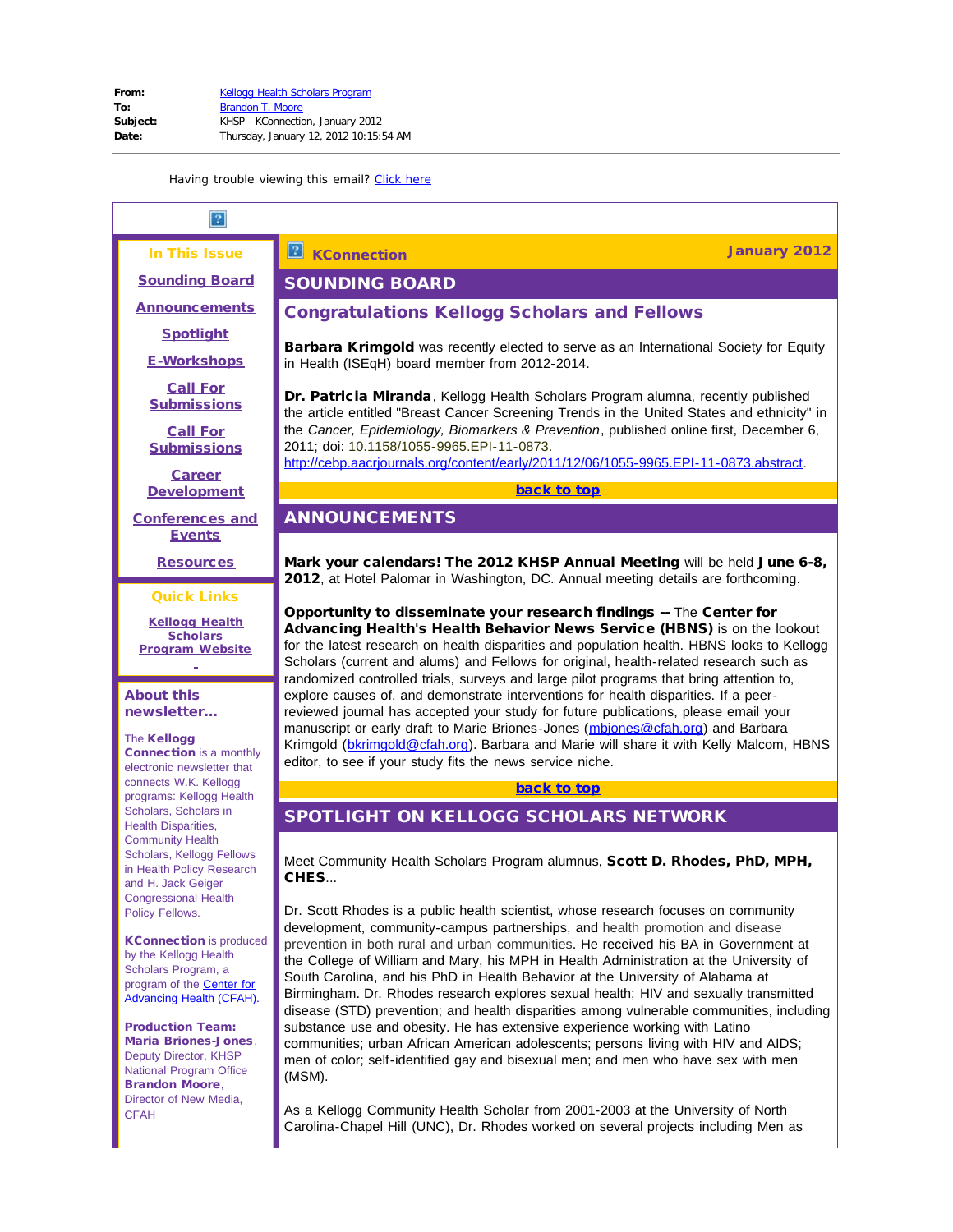#### Question?

Have you moved? Have you found a new job? Is there a research question you would like feedback on? Any recent publications? Do you have any experience or advice to share? Let us know! Email: [healthscholars@cfah.org](mailto:healthscholars@cfah.org)

#### Contributions:

To contribute information, resources or announcements to Kellogg Connection, e-mail [kconnection@cfah.org](mailto:kconnection@cfah.org).

#### *Do We Have Your Most Updated Contact Information?*

<span id="page-1-0"></span>Please update our files if your email or mailing address has changed or will change. We want to keep our Scholars network as up-to-date and wellconnected as possible! Please send any changes to [mbjones@cfah.org](mailto:mbjones@cfah.org) or [healthscholars@cfah.org](mailto:healthscholars@cfah.org).

Navigators (MAN) for Health, HoMBReS, and CyBER M4M. MAN for Health addressed the priorities of 3 coalition partners to improve chronic disease and sexual health outcomes among African American and Latino men through multilevel interventions. The second project, in close partnership with the Chatham Social Health Council, was designed to reduce the risk of HIV and STD infection among immigrant Latino men through the HoMBReS intervention (Hombres Manteniendo Bienestar y Relaciones Saludables or Men maintaining wellness and healthy relationships). In a final project, Dr. Rhodes partnered with Triad Health Project in Greensboro to pilot test an HIV prevention intervention for MSM who use the Internet for social and sexual networking. Dr. Rhodes is currently Principal Investigator on multiple projects including several in collaboration with his UNC partners to continue the work of HoMBReS. Recently, Dr. Rhodes was funded by CDC to explore the use of community-academic partnerships to reduce STD disparities in 4 US communities.

Last year, Dr. Rhodes was promoted to Professor with tenure within the Department of Social Sciences and Health Policy at Wake Forest University School of Medicine. Recently, Dr. Rhodes was awarded fellow status by the Board of Directors of the American Academy of Health Behavior (AAHB). Dr. Rhodes also is the mentor of the KHSP Sexual Reproductive Health Thematic Group and to Shalon Irving (KHSP 2009- 2011) as part of the AAHB Mentoring Program.

*"The experience at UNC as a Kellogg Scholar and with Geni Eng, and really many people associated with the Community Track, built a firm foundation. I continue to grow and learn from our research and our partners, but I am grateful for the network, those who continue to provide guidance, ideas, and perspectives on how to do this work authentically and what really matters at the end of the day. I learn so much at every Scholar gathering and hope that someday I can help and support other researchers the way I have been helped and supported, intellectually and emotionally. CBPR isn't merely an approach to more informed and better research; it is fair and just, and I am lucky to have had the exposure to CBPR and the unconditional support of those with tremendous expertise in CBPR. I think it is paying off in the communities I am part of and work in partnership with."*

#### [back to top](#page-0-4)

# ARCHIVED KHSP E-WORKSHOPS

The archived KHSP e-workshops are taped from the live e-workshops of the Kellogg Health Scholars. These live electronic workshops are intended to bring Kellogg Health Scholars together between face-to-face networking meetings to explore topics of mutual interest. Its purpose is to form closer networks between the Kellogg Health Scholars and to provide to them and the Kellogg Community of Scholars support and resources for career development.

<span id="page-1-1"></span>Access to archived e-workshops is STRICTLY LIMITED to Kellogg Health Scholars, Kellogg Fellows in Health Policy Research (current and alumni), Scholars in Health Disparities and Community Health Scholars program alumni and H. Jack Geiger Congressional Health Policy Fellows program alumni. The contents of these eworkshops are confidential. These archived presentations should not be accessed, copied or forwarded by/to any individuals other than group of scholars, fellows and scholar/fellow alumni that have been identified.

To listen to the archived presentations and download materials, visit [http://bit.ly/f8TRa1.](http://r20.rs6.net/tn.jsp?llr=5gytkqcab&et=1109071822203&s=1&e=001Rs1z22Qa5_crXxP0992yF3avzW6uVWzT5GuqlSblXbmYqLOHq-g68UNtn0ijBnLQyRFTmsD8q-hl23ntvUfbxT_4eVu3Ahdzk0Fa5WIFcUPr_9SpoRyjRLv96YNzFcoGoxfnwaSvr5c=) For login and passcode information, please contact Brandon Moore at [bmoore@cfah.org.](mailto:bmoore@cfah.org)

#### [back to top](#page-0-4)

# FUNDING

#### Center for Poverty Research, UC Davis Deadline: January 31, 2012, 5:00 pm (Pacific)

The Center for Poverty Research at UC Davis announces its 2012-13 small grants competition. With core funding from the Department of Health and Human Services, Office of the Assistant Secretary for Planning and Evaluation, the Center will award up to five grants of up to \$20,000 each for research in the areas educational programs; children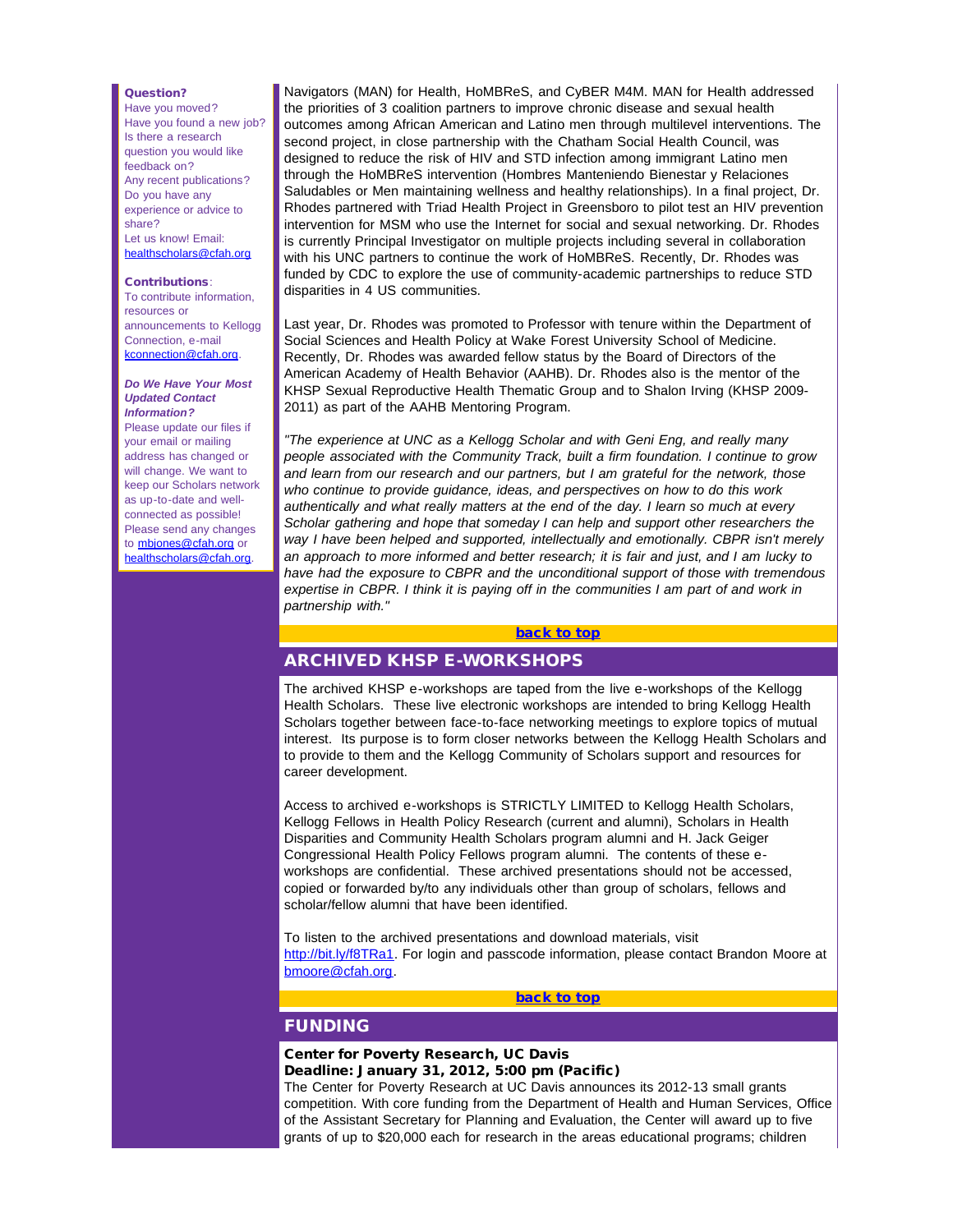and the intergenerational transmission of poverty; and immigration and poverty. Preference will be given to junior scholars from all disciplines. Applications are due on or before January 31, 2012. Application instructions and more information are available at [http://bit.ly/zGR9Yy.](http://r20.rs6.net/tn.jsp?llr=5gytkqcab&et=1109071822203&s=1&e=001Rs1z22Qa5_d8s8APGiCG9XDatoVPeED7PgqJVKq4-_mP_4jSah9ebWjXF-n6mCw5MDBDgYKAnMccJ2Ot-dmOfgPpTSlRYHFLV3BYka48Aag=) Address questions to [poverty@ucdavis.edu](mailto:poverty@ucdavis.edu)

### Community-Campus Partnerships for Health 15<sup>th</sup> Anniversary Conference Community-Campus Partnerships as a Strategy for Social Justice: Where We've Been & Where We Need to Go

# Bobby Gottlieb Scholarship Fund and Financial Support for Community-Based Participants in Selected Areas of Texas

#### Deadline: January 23, 2012

Community-Campus Partnerships for Health's 15th Anniversary Conference takes place Apr 18-21, 2012 in Houston, TX USA. The theme is "Community-Campus Partnerships as a Strategy for Social Justice: Where We've Been & Where We Need to Go." Eliminating inequities and injustices in the world begins within ourselves, our

organizations and our partnerships. Toward that end, we are committed to breaking down financial and other barriers to participation in CCPH. We are pleased to announce two opportunities to help off-set registration, lodging and travel expenses for those otherwise unable to attend the conference. Please see details below regarding eligibility and how to apply.

Applications for both are due Jan 23 and decisions will be made by Feb 1.

### (1) Bobby Gottlieb Scholarship Fund

In January 2010, the CCPH Board of Directors established the Bobby Gottlieb Scholarship Fund in recognition of Bobby Gottlieb's exemplary leadership as 2008-2009 CCPH board chair and her unparalleled commitment to ensuring that CCPH be an inclusive organization. Individuals traveling to the CCPH conference from Canada, Mexico or the U.S. may request support from the Fund to defray their conference expenses. For details, visit [http://bit.ly/ui4a97](http://r20.rs6.net/tn.jsp?llr=5gytkqcab&et=1109071822203&s=1&e=001Rs1z22Qa5_cd1OW_jyiqYNHYwpw--4qDV7eBjLlb7eufnQI5i1u8wfZEiH6Cv4sQsbo0rospgYQftCsfXFlP0MtuonZ1vHJDNrm-IDqaOZ8=). To make a tax-deductible donation to the Fund, visit [http://bit.ly/b9nBuV](http://r20.rs6.net/tn.jsp?llr=5gytkqcab&et=1109071822203&s=1&e=001Rs1z22Qa5_e113KnoiYto-PygmJQlGUkXSPE-Lq4yyrypqI0Hbn-BTQ5QLIfZxtepnseQb6B0br-HYV-MjK5ypY5As-XUQbf4XhNwH-IT6M=).

### (2) Financial Support for Community-Based Participants in Selected Areas of Texas

Thanks to the generous support of St. Luke's Episcopal Health Charities in Houston, TX, funding is available to help off-set conference expenses for selected community-based participants who live within the 57-county Episcopal Diocese of Texas (see [www.slehc.org/Operations/About\\_Us/upload/57COUNTIES.pdf\)](http://r20.rs6.net/tn.jsp?llr=5gytkqcab&et=1109071822203&s=1&e=001Rs1z22Qa5_faL9USWrritPP3fv4aEMJOqJ5tZzD41vY6Sb4Og1LHgKqysgzTE33f1TGSREcFYapu4FdsU7IICp1Qiy-M71DQGkOhhskfB8jB7MAOEqe_43CSBUkmqEQaJNLLdec4ksonGFOmhKp6CfZOvqYRiHK0epEWkE98Fzk=). Individuals who are fulltime students or employed by a higher educational institution or government-based agency are not eligible to apply. For details, visit [http://bit.ly/rwO8bN.](http://r20.rs6.net/tn.jsp?llr=5gytkqcab&et=1109071822203&s=1&e=001Rs1z22Qa5_d3t0DydsOXZlUCZ72g-39Nm2OKSo3aPkeVkM5vhLNMQgHsLm5si90aRmKARnifTFfdP-32U19D77OdwLR0OuqScAuYyIW9IVg=) Whether you are directly involved in community-based participatory research, service-learning or other community-academic partnerships - or are working to ensure the conditions are in place for such partnerships to thrive and have impact - the conference is designed to challenge and inspire you! Regardless of the social justice issue you are passionate about - health equity, education, environmental justice, food security, sustainability, indigenous rights and so forth - together we will explore how to leverage partnerships to create change. Conference highlights include:

\* Intensive pre-conference workshops, skill-building workshops, educational exhibits, thematic poster presentations, community site visits and many opportunities for informal networking

\* A plenary participatory performance by El Teatro Lucha de Salud del Barrio, a dynamic group that is applying Paulo Freire's philosophy of education and Augusto Boal's Theatre of the Oppressed to advance environmental justice in Texas.

\* A special celebration with our major conference partner, St. Luke's Episcopal Health Charities, the area's largest charity focused solely on health and well-being and also marking its 15th anniversary in 2012

\* An opportunity to explore Houston, with its many community-campus partnerships, tourist attractions, and warm and sunny spring climate

KEEP THESE IMPORTANT DEADLINES IN MIND: February 3rd for early-bird conference registration rate March 23rd for hotel reservations at the discounted conference rate April 10th for advance conference registration.

`QUESTIONS? Visit the conference homepage at [http://bit.ly/hFPPlr](http://r20.rs6.net/tn.jsp?llr=5gytkqcab&et=1109071822203&s=1&e=001Rs1z22Qa5_eeOSJzZ9YTGAA1Q7s5QCxIUTexecS6j4faCRWUtHDrk1HQqrwRN6-54HXtXYDkiiRogWN6FqL8B2q0Gu5kYqTYw1ol71Dc-jw=) or contact Shelly Tolo at [toloevents@aol.com](mailto:toloevents@aol.com) or 1 (206) 962-0012. Follow the latest conference developments on twitter at [http://twitter.com/CCPHconference](http://r20.rs6.net/tn.jsp?llr=5gytkqcab&et=1109071822203&s=1&e=001Rs1z22Qa5_fg7T43SJqdkQAilh93O_ux6yY85hj7Jwvbo3mIfYkmU1635-3UvFU5ntAKNRFYglIYFCxi9aorNbSm00HFq6Iktj-Vu4rQ772Dckp-6-mot1C2gIjHT0lA). The CCPH Conference Planning Committee, [http://bit.ly/iksfSq](http://r20.rs6.net/tn.jsp?llr=5gytkqcab&et=1109071822203&s=1&e=001Rs1z22Qa5_dtu_YU5-5mGN71fyULRIL8EBVzL9Hdq9MpmsCE6V-6fLP11T9EzJSAlOnSpnacO1aOaduToLeaRCUJP2OBS-5kHUrVmkPKpmg=)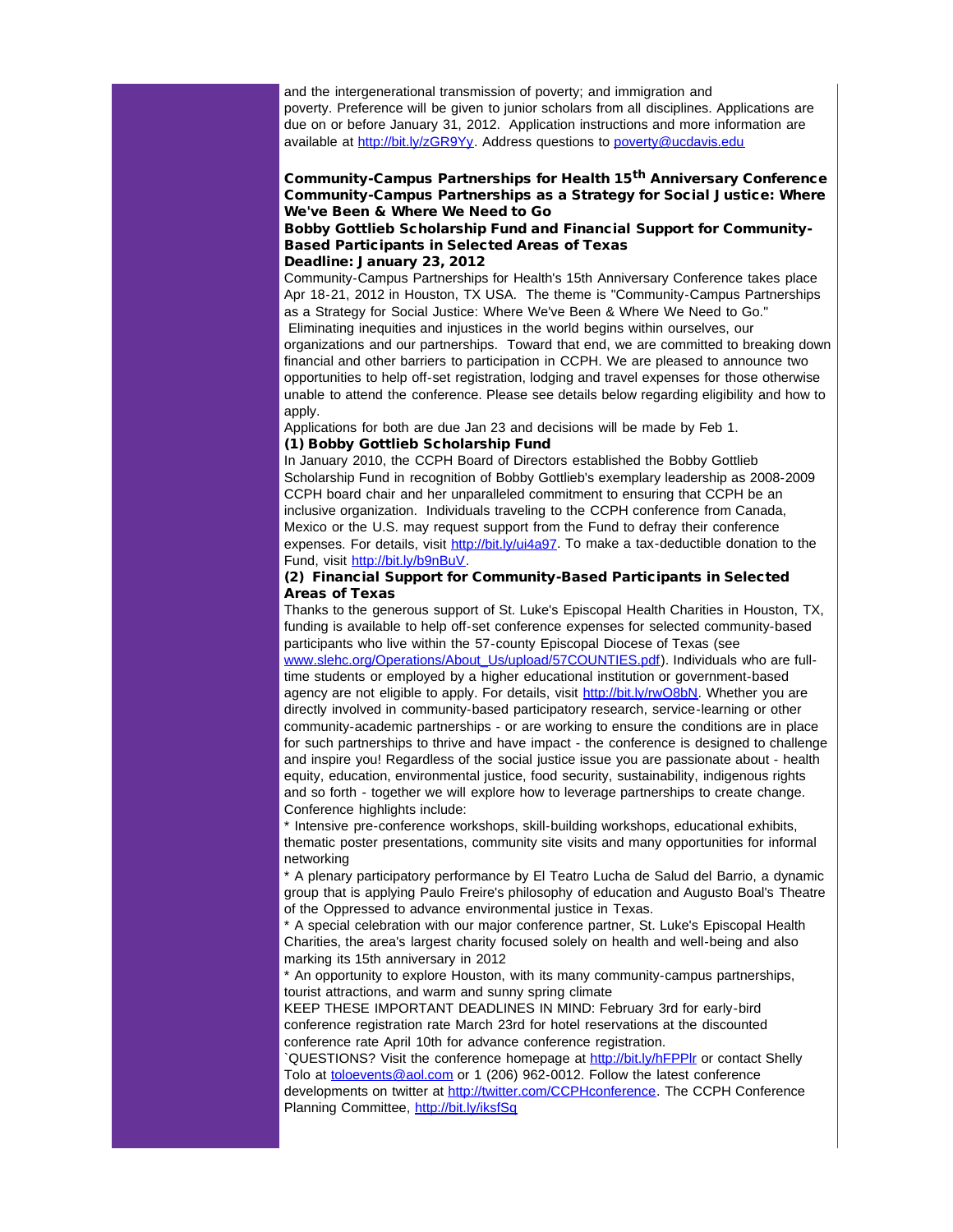### Native People for Cancer Control Native People for Cancer Control Community Grants Deadline: January 13, 2012

<span id="page-3-0"></span>Native People for Cancer Control, based at the University of Washington's Partnership for Native Health program, is funded by the National Cancer Institute to enhance existing relationships and build new bridges for community-based participatory research, training, and education to improve American Indian and Alaska Native health. Native People for Cancer Control and the Institute of Translational Health Science invite applications addressing issues in cancer education, prevention, screening, and treatment among American Indians and Alaska Natives living in the states of Washington, Wyoming, Alaska, Montana, Idaho, Oregon, North Dakota, and South Dakota. Applications from Tribes, Tribal or community-based organizations may propose projects involving cancer education, advocacy, prevention, screening, and treatment. Grants may also be used to support conference agendas that examine key issues relating to cancer and Native populations and/or to send staff to cancer related trainings and conferences. Proposals should describe short-term projects that can be conducted with a one-time award of up to \$3500. The deadline to apply is Jan 13, 2012. Funded activities must be completed by May 31, 2012. The award can be used for costs such as personnel, supplies, and incentives. Computer equipment, direct patient services, and indirect costs cannot be paid by Community Grant funding. Only one application per organization may be submitted for review. For details, visit [https://www.iths.org/funding/NPCC](http://r20.rs6.net/tn.jsp?llr=5gytkqcab&et=1109071822203&s=1&e=001Rs1z22Qa5_fwcc5Yq4iMk70VRSgADAUIFLpHlWVA3ehB6Q9qae6p5Bcze1rCaRtbr5CSnbmWx1nTBmDDRotGOzELNhhkzKfFiUG86LFzZLe2ReqFBisbDankb-knhcQi).

[back to top](#page-0-4)

# CALL FOR SUBMISSIONS

# Call for Submissions - AcademyHealth 2012 Annual Research Meeting (ARM) Orlando, FL

June 24-26, 2012

### Deadline: January 12, 2012 (5:00 pm EST)

The AcademyHealth Annual Research Meeting (ARM) call for abstracts is now open. This conference, which will be held June 24-26 in Orlando, Florida, is the premier forum for health services research. This year the ARM is organized around 18 [themes](http://r20.rs6.net/tn.jsp?llr=5gytkqcab&et=1109071822203&s=1&e=001Rs1z22Qa5_cRMWJronxtw98BCWAif2fvy3vh21PddTgR7llBb6bWLhnL6-gT5htowcgF-xrUuZrydAeyAW7oUXg-312JfEfNg7o43hPXUq3uAbTryhnFZNOTatvHI7jd8djIqCDviowCs9AoCpAK-Cgo-g8hal8hflG10AhTGkM2vV1ZClthSX-Zmsa-6LJHcH3VLG6m5kw=), and abstracts are invited for four categories: call for papers, call for posters, call for research panels, and call for policy roundtables. The deadline for submitting abstracts is January 12 at 5:00 p.m. A large portion of the conference agenda is determined through the call for abstracts, so this is a great opportunity for researchers to present their findings to providers and policymakers that can help turn research into action. For more information about the conference and to find detailed instructions on the abstract submission process, please visit the

AcademyHealth website at [www.academyhealth.org/arm](http://r20.rs6.net/tn.jsp?llr=5gytkqcab&et=1109071822203&s=1&e=001Rs1z22Qa5_dVYSaWrCjtDgUZ97LasGQyN-4G8TbqAolX7fDrC8VpF2zDmoXrGtZ9XF0igQWVcZPCzIWsBnol7ZKfkZFij7iGhrwNhjRwDUq75-aFbKvNww==).

### Call for Abstracts - *Journal of Health Care for the Poor and Underserved* and Aetna Foundation

## Book on "Obesity Interventions with Underserved U.S. Populations: Evidence and Directions"

### Deadline: January 23, 2012

A book, Obesity Interventions with Underserved U.S. Populations: Evidence and Directions, to be published in early 2013 by Johns Hopkins University Press, will be a collection of papers in the area of obesity/overweight prevention/reduction in underserved communities in the U.S. This notice is a Call for Abstracts. The editorial team and Advisory Board will select among the abstracts, looking for those of the highest quality that also are likely to contribute to making the book a cohesive whole: the authors of those abstracts will be invited to submit full papers for blind peer review. Abstracts should be no longer than 250 words (excluding references). They should be sent, together with complete author contact information, to [Journaladmininstratio@mmc.edu](mailto:Journaladmininstratio@mmc.edu?) no later than 11:59 p.m. on January 23rd, 2012. Full invited papers will be due no later than 11:59 p.m. on March 15, 2012. Inquiries may be directed to Ms. Naa Amponsah at (800) 669- 1269 or journal question@mmc.edu. The editorial office for this book is the Journal of Health Care for the Poor and Underserved (JHCPU) and the sponsoring organization is the Aetna Foundation. The editor is Virginia M. Brennan, PhD, MA (Meharry Medical College) and the Guest Editors are Shiriki Kumanyika, PhD, MPH (UPenn Perelman SOM) and Ruth Zambrana, PhD (U. of Maryland, College Park). We welcome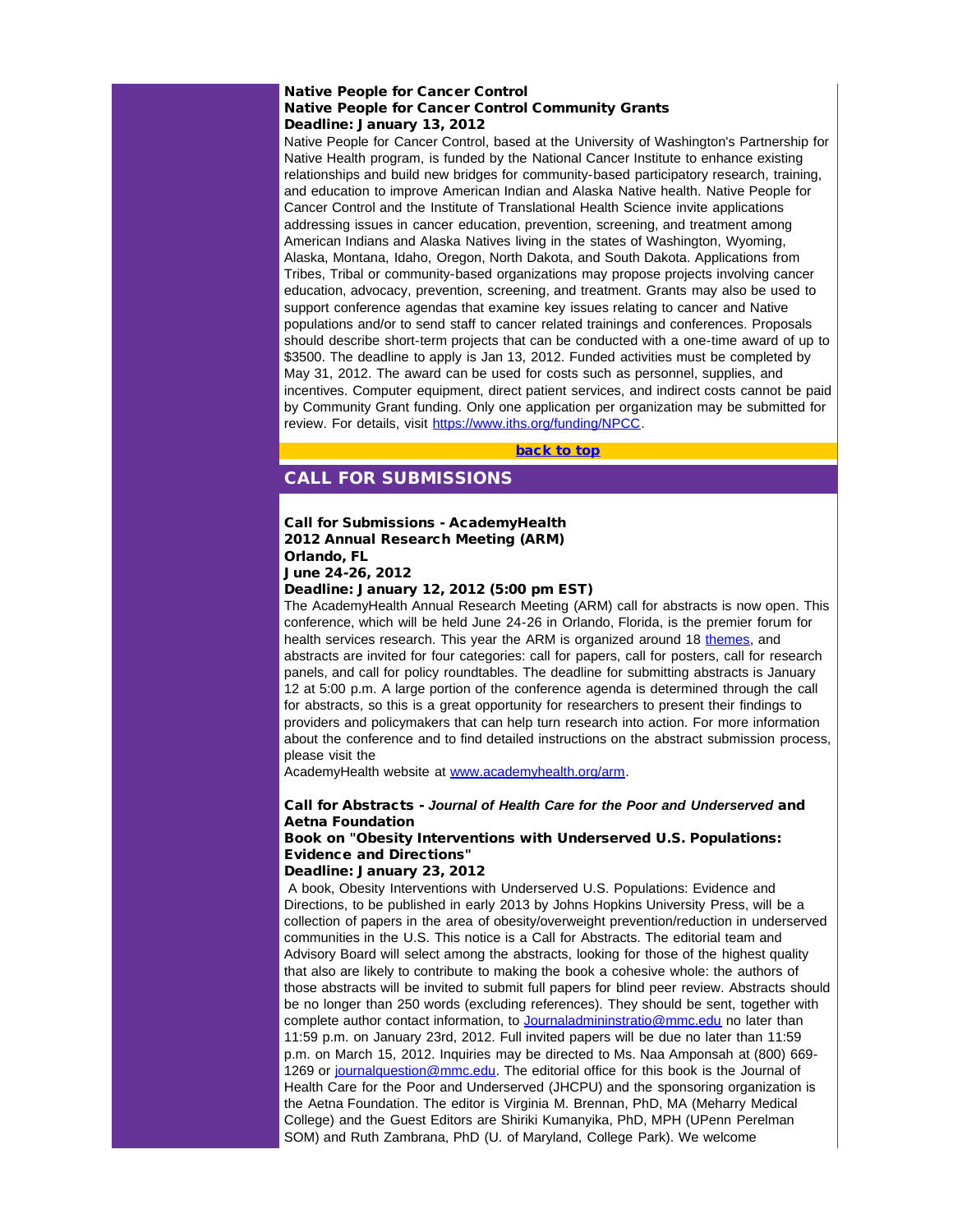submissions that establish the state of the art for some part of the obesity/overweight epidemic in underserved U.S. communities, with an emphasis on solutions. Such stateof-the-art papers might take the form of Literature Reviews that encompass what is known and what still must be learned in order to overcome the epidemic for some particular population; Commentaries on the development of the obesity/overweight epidemic in the U.S. and/or how to overcome it; or Reports from the Field that describe innovative and effective programs in underserved communities. Literature Reviews: We strongly encourage authors with suitable expertise to submit Literature Reviews. The 250 word abstracts submitted for the January 23rd deadline proposing Literature Reviews on the prevention and reduction of obesity in one or more minority or other underserved population in the U.S. should:

(a) State the particular problem being addressed.

(b) State the intention to review what interventions to address the problem have been evaluated; the nature of those evaluations; and the results of those evaluations; as well as to review what sorts of interventions still must be evaluated - i.e., ones for which the evidence is not firm as to the intervention's effectiveness.

(c) Fit into the general framework for this book: We would like authors of articles for this book to take a systems perspective, identifying ways that contextual factors bear upon the epidemic of overweight/obesity in underserved communities in the U.S. and on interventions to address these problems.

In evaluating Literature Reviews (the full papers), the reviewers, editors, and advisory board will look for papers that:

(a) enumerate their search criteria, enumerate the date range considered, and name the databases consulted;

(b) discuss what the applications of the work reviewed to the real world are, and how broadly the conclusions might ultimately be generalized (as well as discussing the status of the work in terms of certainty as to causal relationships identified );

(c) explicitly say whether socioeconomic status (solely, or along with other demographic parameters) was taken into account in selecting work for review; and

(d) are tied to one or more of these contextual domains:

\* Characteristics of target population

- \* Interpersonal variables (e.g., family patterns)
- \* Organizational variables (characteristics of the organization delivering the intervention)
- \* Ethnically-specific and/or general social norms and culture

\* Larger political and economic forces.

(e) are between 2,000 and 10,000 words long.

Not all of this must be covered in abstracts for Literature Reviews, but the abstract should indicate that the fully written paper will meet these criteria.

Commentaries: The 250-word abstracts submitted for the January 23rd deadline proposing Commentaries should address a particular topic within the overall area of obesity/overweight reduction/prevention in underserved U.S. communities. The abstracts should provide a good idea of the argument the author will make in the full paper. We will look for emphasis on context in these abstracts as well. Commentaries (the full papers) should provide an overview of a particular topic within the overall area of obesity/overweight reduction/prevention in underserved U.S. communities, with appropriate references to the empirical literature, and then take a position on it. We will look for emphasis on context in these papers as well. Full papers should be 1,000-4,000 words. Reports from the Field: For this volume, Reports from the Field are descriptive accounts of programs and other interventions, or of new policies in the area of obesity/overweight prevention/reduction in one or more underserved U.S. communities. While still hewing to the highest standards for timeliness and accuracy, Reports are not structured as research papers and do not contain statistical analyses. Programs and policies that are notable for their innovation, their success, and their replicability will especially interest us. Full papers should be no longer than 2,000 words. The 250-word abstracts submitted for the January 23rd deadline proposing Reports from the Field should reflect these characteristics and draw attention to the noteworthiness of the program or policy being described, in view of what is already well-established. Emphasis on and description of the larger context in which the program or policy is implemented (and why that context is important to consider) is welcome. Why did you do this (what evidence compelled you to design this program or policy)? What exactly did you do? What happened? Would you do anything differently if you had the opportunity to do it again? Do you think this can work in other communities? Why or why not? Statistical analyses are not suitable given the descriptive nature of Reports from the Field, although some descriptive statistics may be included. To develop a topic, choosing among (or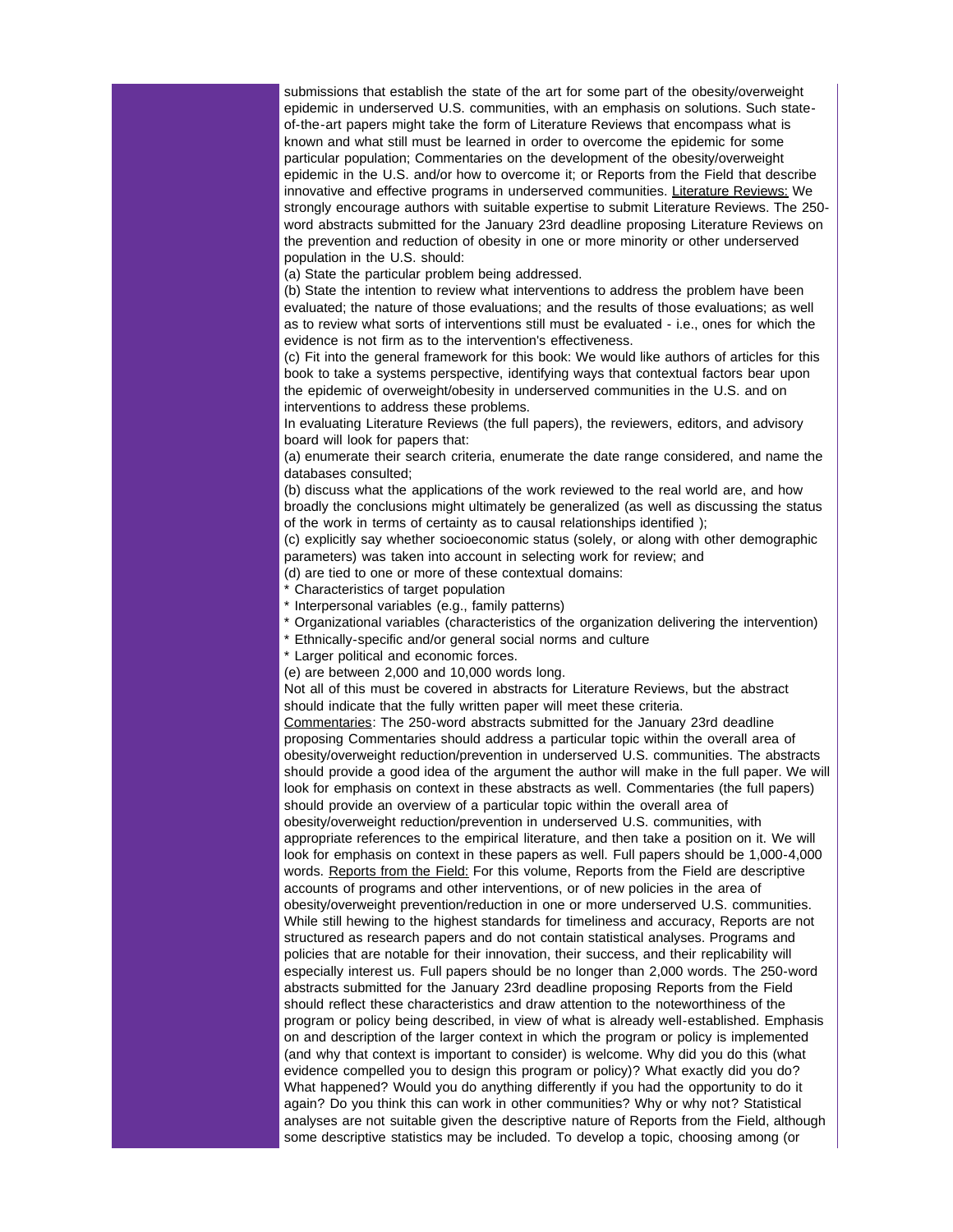combining several of) the following population parameters may prove helpful. While the book will be organized in terms of race/ethnicity, we also welcome work that - while including information about race/ethnicity - also bear on other characteristics of underserved populations, including sexual orientation [LGBT], mental health and cognitive development, disability, and others.

### Race/ethnicity

- \* African American (or Black)
- \* Latino (or Hispanic) broken down by subgroups
- \* Non-Hispanic White (or White)
- \* American Indian/Alaska Native, broken down by subgroups
- \* Pacific Islander, broken down by subgroups
- \* Asian Americans, broken down by subgroups
- \* Multi-ethnic perspectives

## Age groups

- $\zeta^*$  Children (pre-school, school age, or combined)
- \* Adolescents
- \* Adults
- \* Reproductive-aged women (including pregnancy, post-partum, gestational influences,
- and infancy)

#### \* Elderly

- Other demographic characteristics
- \* Geographic regions
- \* Urban areas
- \* Rural areas
- \* Groups with low socioeconomic status

### Call for Papers and Other Items - *Living Knowledge Journal of Community-Based Research*

# 10<sup>th</sup> Issue Theme - Re-imagining Research Relationships: Co-creating Knowledge in a Democratic Society

### Deadline: January 30, 2012

The theme of the 10th issue of the Living Knowledge Journal of Community-Based Research is "Re-imagining Research Relationships: Co-creating Knowledge in a Democratic Society." The journal welcomes the contribution of reports, articles, news, press releases and clippings, letters, contribution to discussions, job offers, internships etc. To simplify your contribution you can send your press releases, headlines, brief information or news. Reports and detailed articles should follow the editorial guidelines for the journal: [http://bit.ly/uO9ssc](http://r20.rs6.net/tn.jsp?llr=5gytkqcab&et=1109071822203&s=1&e=001Rs1z22Qa5_fW2hSaZl3NJDX2_gbbRpc9QcMPJEYzplL2UmOoJ7WtqrhTKd7jxzXc3DrR_6EbjR3T-bCsXKBbDXAwT_1aVHYM0dZPwR6c1Cs=) Here's a link to the May 2011 issue: [http://bit.ly/uPGeGe](http://r20.rs6.net/tn.jsp?llr=5gytkqcab&et=1109071822203&s=1&e=001Rs1z22Qa5_cDxqLmqLULM-CytZF3SbtgmdPmDpTljolTwpxWouMnrXUU4WnDUNe3riTgUtx6aTisqctjLptUeA8dhu0QCHbuD9SrPj6oMD8=). Please note that the journal is not a peer reviewed scientific publication. Its purpose is to disseminate informative articles and reports that represent the current work of Science Shops and similar organisations in the field of community based research. The deadline is Jan 30. Please send your contributions to: Norbert Steinhaus,

[norbert.steinhaus@wilabonn.de.](mailto:norbert.steinhaus@wilabonn.de?) The Living Knowledge Network aims to give citizens access to scientific research. Check out its new website at [http://bit.ly/uCZSdV](http://r20.rs6.net/tn.jsp?llr=5gytkqcab&et=1109071822203&s=1&e=001Rs1z22Qa5_e_NR2H6JWlpFawAj4GeHeMLsq3nx_0YzALSjXo7sRws99etW6G_nSc1ThZjI-zGBBXVEUDVml5B5yscv8PLS2lgBqlJF4WvMQ=).

### Call for Abstracts - 140<sup>th</sup> American Public Health Association, Community-Based Public Health Caucus Theme: Prevention and Wellness Across the Lifespan

San Francisco, CA

October 27-31, 2012

# Deadline: February 6, 2012

## [http://apha.confex.com/apha/140am/cbph.htm](http://r20.rs6.net/tn.jsp?llr=5gytkqcab&et=1109071822203&s=1&e=001Rs1z22Qa5_e9xnayOzfn7Cux1tf8eiRDzaeUHGhXuXfD2ZkLSAHv6YXttcjtnoFE19jZua97JgwYifHa9y_DwvWkvaociSBIeWFIDdC37ZfEyO8KuFD1kl23LmkybC9OPMtv54jHkPs=)

The Community-Based Public Health Caucus invites abstracts related to the science and practice of community-based public health for the 140th American Public Health Association Meeting and Exposition to be held from October 27-October 31, in San Francisco, CA. The theme of the 2012 meeting is "Prevention and Wellness Across the Lifespan"and we have particular interest in abstracts and proposals that reflect this theme. Overview of the Community-based Public Health Caucus: The Community-Based Public Health Caucus, approved by the APHA Executive Board in 2001, is guided by the belief that community lies at the heart of public health, and that research protocols and interventions work best when they are rooted in the values, knowledge, expertise, and interests of the community. We believe that health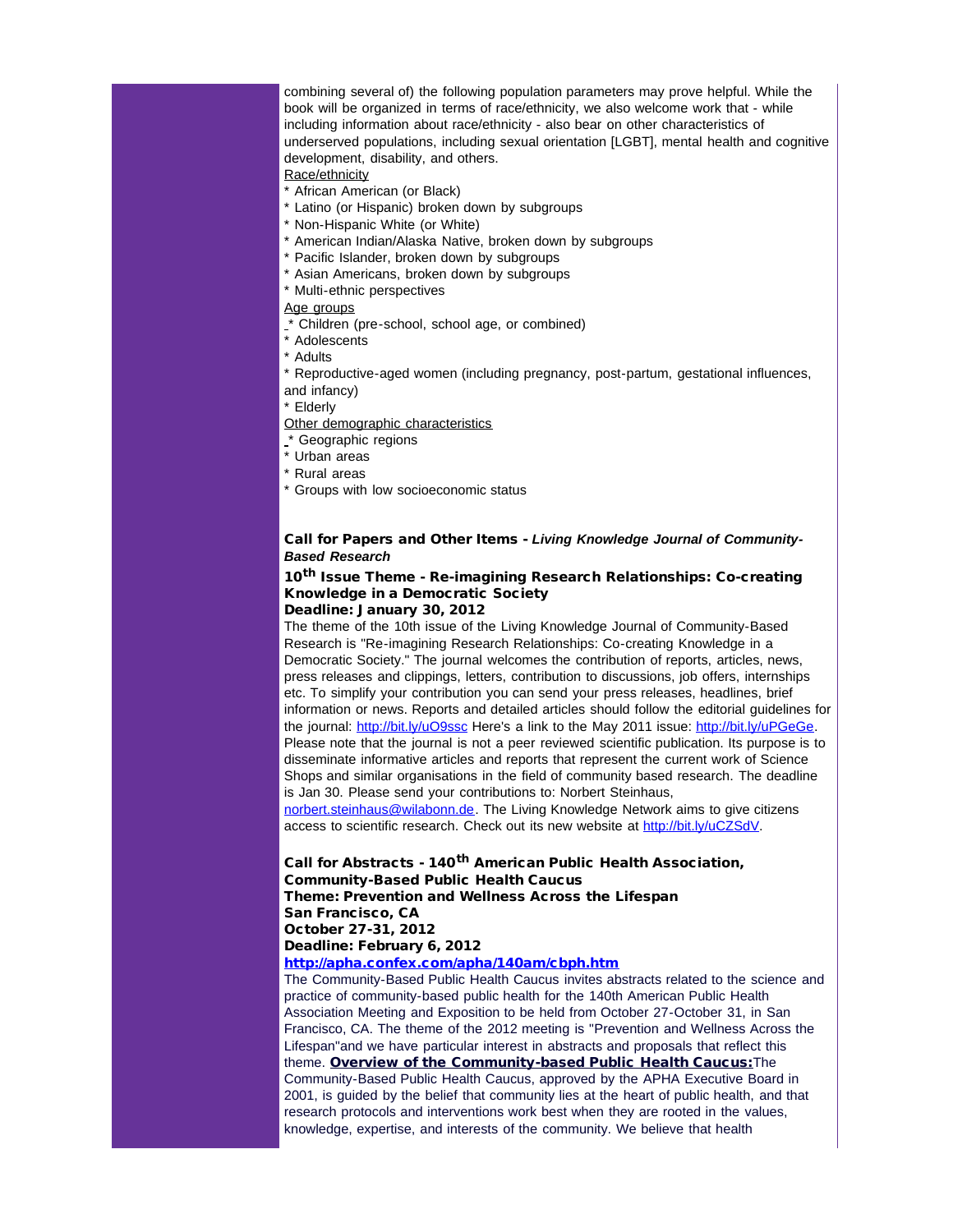encompasses the physical, mental, spiritual, social, environmental, and economic wellbeing of a community and its members. We recognize the power of equal partnerships connecting community members, community-based organizations, academic institutions, and health agencies in order to address the myriad of health issues affecting communities today. We understand that, in order for these partnerships to be equal, and for interventions and research to be community-based, community members must participate fully in the identification of health issues as well as in the selection, design, data collection and analysis, implementation and evaluation of programs that address these issues. Further information about the Caucus and its guiding principles can be found at [www.cbphcaucus.org](http://r20.rs6.net/tn.jsp?llr=5gytkqcab&et=1109071822203&s=1&e=001Rs1z22Qa5_eWQZki3y3VEBJZ82JTThYF9cMABx6UDyK-qHt0_4IjT1rRwu-syBXK185mDLADJstjL7RBw32BvQQR6W4gZ1wKNSQBRUUfUHdewhnp89gCwQ==).

We invite abstracts that advance our knowledge of community-academic partnering in multi-disciplinary collaboration and a diversity of community-based public health activities, including basic and applied research projects, interventions, teaching and service learning projects. Of particular interest are presentations of initiatives that put community-based organizations in the lead position. Presentations that provide participants with enhanced knowledge and skills to conduct community-based public health activities as well as those that explicitly describe the application of community-based participatory research (CBPR) to promoting healthy communities especially through policy change and decision-making at the local, state and federal level, are also of great interest. We are particularly interested in abstracts that address:

- Academic-community partnerships: the good, the bad, and the ugly
- Benefits & power of partnerships
- Community Voices: community member perspectives on community-academic partnerships and CBPR (presenting author must be a community member)
- Developing community faculty and community partners
- Developing gold standards for CBP
- Healthy community promote healthy minds & bodies
- Healthy virtual/Internet communities
- Lessons learned from community-based participatory research projects
- Measures, methods, and evaluation in CBPR
- Student/youth presentations (presenting author must be a student/youth)
- The importance of community involvement in research
- The role of community partners in community based public health
- The scholarship of CBPR (presenting author must be a Kellogg Health Scholar)

We are also looking for abstracts on efforts to use community-university partnerships or other types of collaborations, the development of partnerships, capacity-building, research translation into practice and/or policy, and innovative strategies, programs, models, and best practices to address community based public health issues.

Abstract Review Process: All abstracts are peer-reviewed by both community and academic members of the Caucus. They will be considered for oral, poster or roundtable presentation, unless authors indicate a preference. Abstracts are evaluated for their quality and the degree to which their content is consistent with the principles of the Community-Based Public Health Caucus and the 2012 APHA Meeting theme, Prevention and Wellness Across the Lifespan. If your abstract is accepted for presentation, you are required to present material as stated in the peer-reviewed abstract.

Instructions for full session proposals:We also invite submissions of PROPOSALS FOR FULL SESSIONS (90 minutes). These sessions will consist of five to six presentations (plus a moderator if necessary) that share a common theme, ideally related to the meeting theme, Prevention and Wellness Across the Lifespan. Please note that each individual abstract to be included in a full session must be submitted through the APHA electronic abstract submission process. Each abstract will be reviewed independently, and be subject to the same blind peer-review process as other abstracts. Due to limited number of sessions available for oral presentations, in order for a full session proposal to be considered, each individual abstract from the proposed full session must be accepted on its own merit. If all abstracts are not accepted, the full session will not be considered. However, the individually accepted abstracts will be considered for presentation together within another topic area session. In addition to each individual abstract submission, a one-page overview of the proposed full session must be submitted directly to the planner via electronic mail at: [cbphc2012@gmail.com](mailto:cbphc2012@gmail.com?).

This one-page overview should include:

1. Full session title

2. Name of the lead facilitator and the contact person for the full session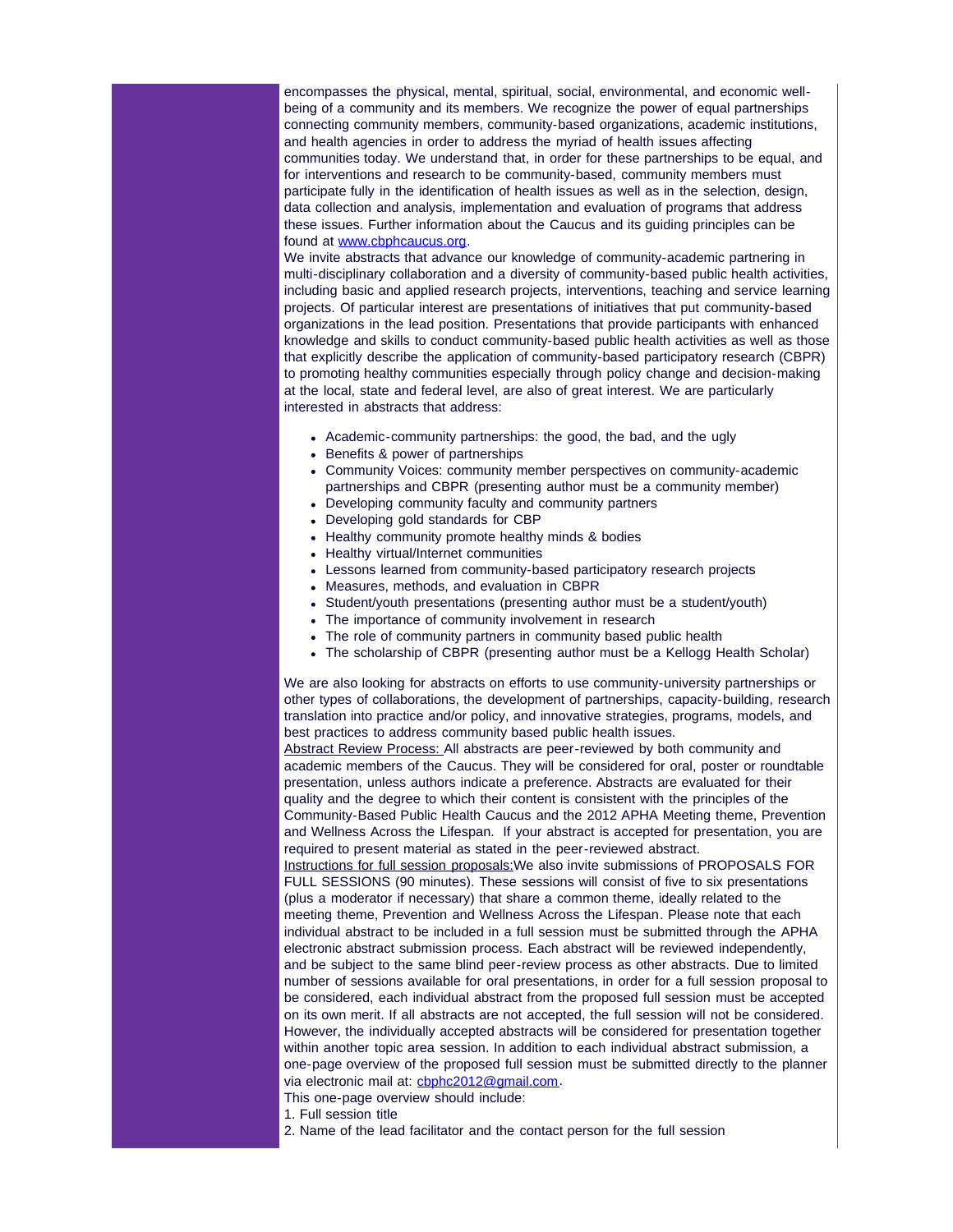3. Brief overview of the full session and how the individual abstracts are integrated 4. List the individual abstracts for the full session in presentation order, including the following information: abstract number; abstract titles; author(s); time allocated for each presentation (including discussion).

Funding Available: We are most interested in abstracts submitted for presentation by community-academic partners. Limited funding is available through the CBPH Caucus for co-authors from community-based organizations whose abstracts are accepted for presentation during the 2012 meeting.

Opportunities for Youth Involved in CBPH Endeavors!!! Limited stipends are available through the CBPH Caucus for students who present during the 2012 meeting. Students under 17 must be accompanied by a chaperone. We value young people as the next generation of CBPH activists. True to our vision, we work to support young activists and encourage their attendance to APHA. We ask community-academic partnerships that involve students to please support these students in co-presenting especially, but not limited to, roundtable or poster-sessions (e.g., high school students participating in community-based public health research or activism). Young people 13-25 can participate and become active in the CBPH Caucus Youth Council (see www.cbphcaucus.org for more information). Continuing Education Credit:

APHA values the ability to provide continuing education credit to physicians, nurses, health educators and those certified in public health at its annual meeting. Please complete all required information when submitting an abstract so members can claim credit for attending your session. These credits are necessary for members to keep their licenses and credentials. For a session to be eligible for Continuing Education Credit, each presenter must provide:

1) an abstract free of trade and/or commercial product names

2) at least one MEASURABLE objective (DO NOT USE understand or to learn as objectives, they are not measureable). Examples of Acceptable Measurable Action Words: Explain, Demonstrate, Analyze, Formulate, Discuss, Compare, Differentiate, Describe, Name, Assess, Evaluate, Identify, Design, Define or List.

3) A signed Conflict of Interest (Disclosure) form with a relevant Qualification Statement. See an example of an acceptable Qualification Statement on the online Disclosure form. Contact Annette Ferebee at **annette.ferebee@apha.org** if you have any questions concerning continuing education credit. Contact the program planner for all other questions.

Contact Information: Please feel free to contact the program planners Jim Amell, [jwamell@cahs.colostate.edu,](mailto:jwamell@cahs.colostate.edu?) or Mysha Wynn, [projectmomentumexcel@yahoo.com](mailto:projectmomentumexcel@yahoo.com?), should you have questions regarding your submission.

### Call for CBPH Caucus Peer Reviewers Deadline: January 23, 2012

The Community Based Public Health Caucus is looking for peer reviewers (community and academic) to review abstracts for the American Public Health Association Annual Meeting in 2012. The theme of the 2012 meeting is *"Prevention and Wellness Across the Lifespan".*

If you are interested in serving as a reviewer (abstract review will take place from February 28 to March 12, 2012), please send an email to *Jim.Amell@colostate.edu* with the following information by January 23, 2012.

- Name
- Email address (this address is where we will send correspondence to you)
- Are you a community or academic reviewer?
- What are your areas of expertise? (e.g., CBPR, cancer, health disparities) please provide three to five key words as we will use this information in the review assignments.

Call for Abstracts - 140<sup>th</sup> APHA Annual Meeting, Latino Caucus Theme: Prevention and Wellness Across the Lifespan San Francisco, CA October 27-31, 2012 Deadline: February 6, 2012 [http://apha.confex.com/apha/140am/oasys.epl](http://r20.rs6.net/tn.jsp?llr=5gytkqcab&et=1109071822203&s=1&e=001Rs1z22Qa5_d4Y2txlCIw4ok-65RKAK-7WAGY1vqrV3x9ojc6ipxt-Jea9cvMpEpbBgLv9f78CrrB-iqPjfQUyJ3RWDARMofsCOPp9y0HtH6HzmfqwsDyzQ==) The Latino Caucus requests the submission of original research and interventions in the

Latino community for dissemination at the  $140<sup>th</sup>$  APHA Annual Meeting. The theme,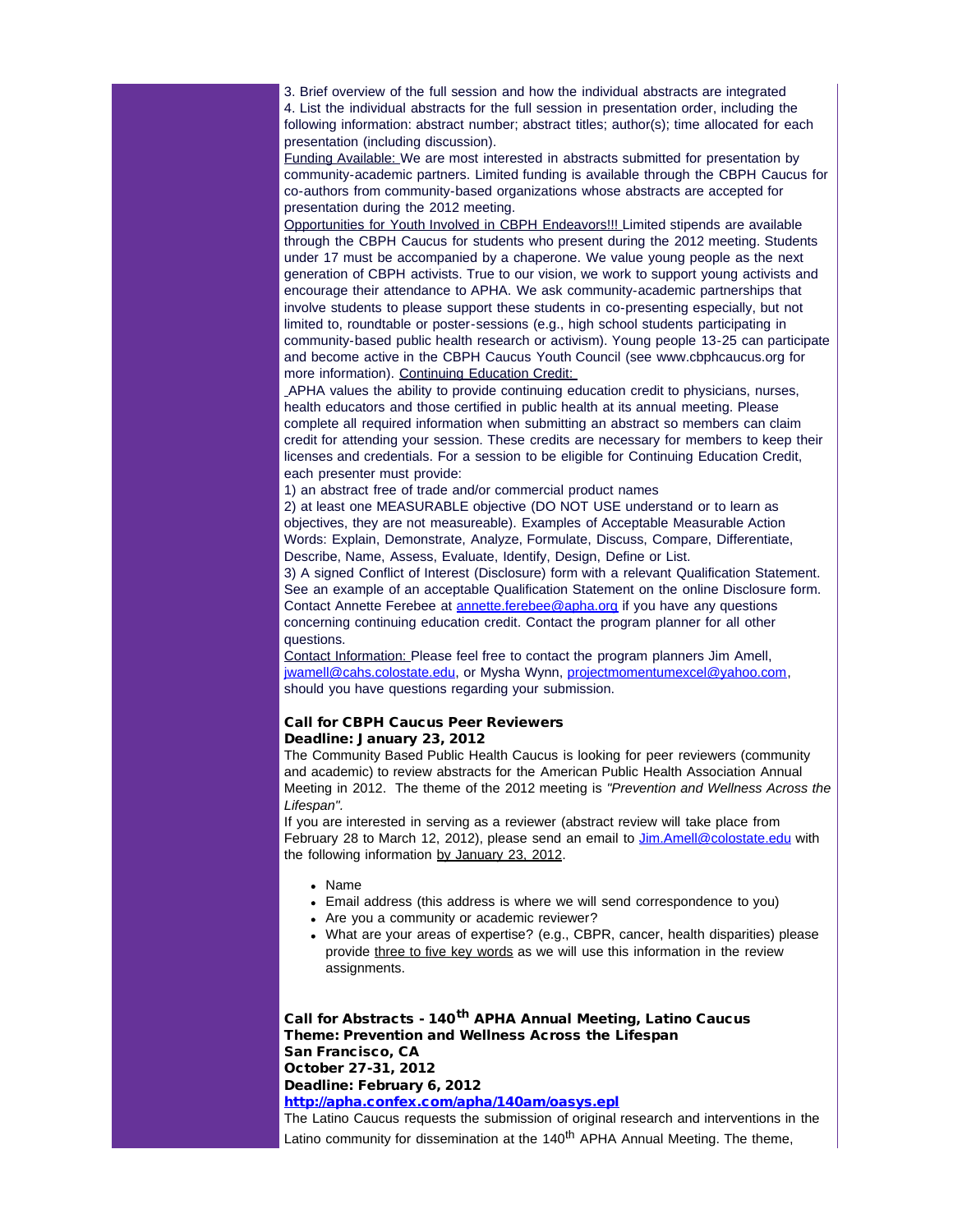Prevention and Wellness Across the Lifespan, presents an opportunity to discuss the unique challenges and opportunities for prevention and protection across the lifespan in order to have the most positive impact on health (both physical and mental) at all ages. To accomplish this goal, government agencies, community organizations, schools, healthcare organizations and other community members must work together in a comprehensive approach. It is important to discuss how prevention and wellness fits into the current plan for health care reform and what additional reform will be necessary into order to achieve desirable health outcomes. The Scientific Program Subcommittee of the APHA Latino Caucus particularly encourages established and emerging Latino scholars, practitioners and graduate students to submit their research. Please submit scientific papers that address questions of the complex intersections of prevention and wellness, community resources, structural inequality, gender, geography and ethnicity and the impact of these intersections across the lifespan such as for children, adolescents, midlife and older adults. We are looking for innovative approaches to address prevention and wellness in the Latino community. Electronic submission is required ([http://apha.confex.com/apha/140am/oasys.epl](http://r20.rs6.net/tn.jsp?llr=5gytkqcab&et=1109071822203&s=1&e=001Rs1z22Qa5_d4Y2txlCIw4ok-65RKAK-7WAGY1vqrV3x9ojc6ipxt-Jea9cvMpEpbBgLv9f78CrrB-iqPjfQUyJ3RWDARMofsCOPp9y0HtH6HzmfqwsDyzQ==)). The abstracts will be organized into one of the following: oral presentation, roundtable discussion, and poster session.

- Addressing weight management/preventing obesity in the Latino community across the life course (e.g. safe recreational space for Latino adolescents, the marriage of urban planners and public health professionals)
- Differential strategies for active living in Latino communities that are most responsive to their resources, circumstances and preferences (e.g. urban, rural, migrants)
- Innovative technologies to promote health and wellness in Latino adolescents and young adults (e.g. the role of social media, handheld devices)
- Intergenerational wellness projects: Family as health caretakers and transmitters of health information (e.g. the role of mothers as food gatekeepers)
- Interrogating the role of prevention & wellness policy where does health care reform matter for Latinos across the life course? (e.g. access to health care and insurance for those employed in small businesses, seasonal workers such as in construction, agricultural work including citizens, long-term immigrants, etc.)
- Life course interventions to promote preventive screenings (e.g. STI's, mammogram/pap smear, colorectal/prostate cancer) across multiple contexts (e.g. schools as sites of prevention for K -12, neighborhood health centers, mobile vans, public health clinics)
- Prevention strategies to improve food choices and food selection options in Latino community infrastructure to enhance wellness (e.g. food environment in schools, small food stores and supermarkets)
- Promotoras as key community prevention and wellness providers (e.g. evidencebased interventions with lay health workers)
- The role of depression and social support in the prevention of chronic conditions across the lifespan (e.g. adult women and diabetes management)
- The role of discrimination and mental health among Latinos (e.g. how do current attitudes and policies on immigrant surveillance/policing impact the mental health of Mexican Americans, Mexicans and other Latinos)

We strongly encourage students to submit their abstracts, and to indicate their student status in the appropriate checkbox. We will select the best student abstract for recognition at our annual awards program! For more information, contact the program planners: Ruth Enid Zambrana, [rzambran@umd.edu](mailto:rzambran@umd.edu?), and Patricia Y. Miranda, [pym1@psu.edu](mailto:pym1@psu.edu?).. Please note that all abstracts are peer-reviewed and evaluated using the following criteria:

- Clarity of presentation: statement of problem, relevance, methods, results, and conclusions
- Quality and completeness of reported findings
- Originality and implications of findings to research, practice, and/or policy

Continuing Education Credit: APHA values the ability to provide continuing education credit to physicians, nurses, health educators and those certified in public health at its annual meeting. Please complete all required information when submitting an abstract so members can claim credit for attending your session. These credits are necessary for members to keep their licenses and credentials.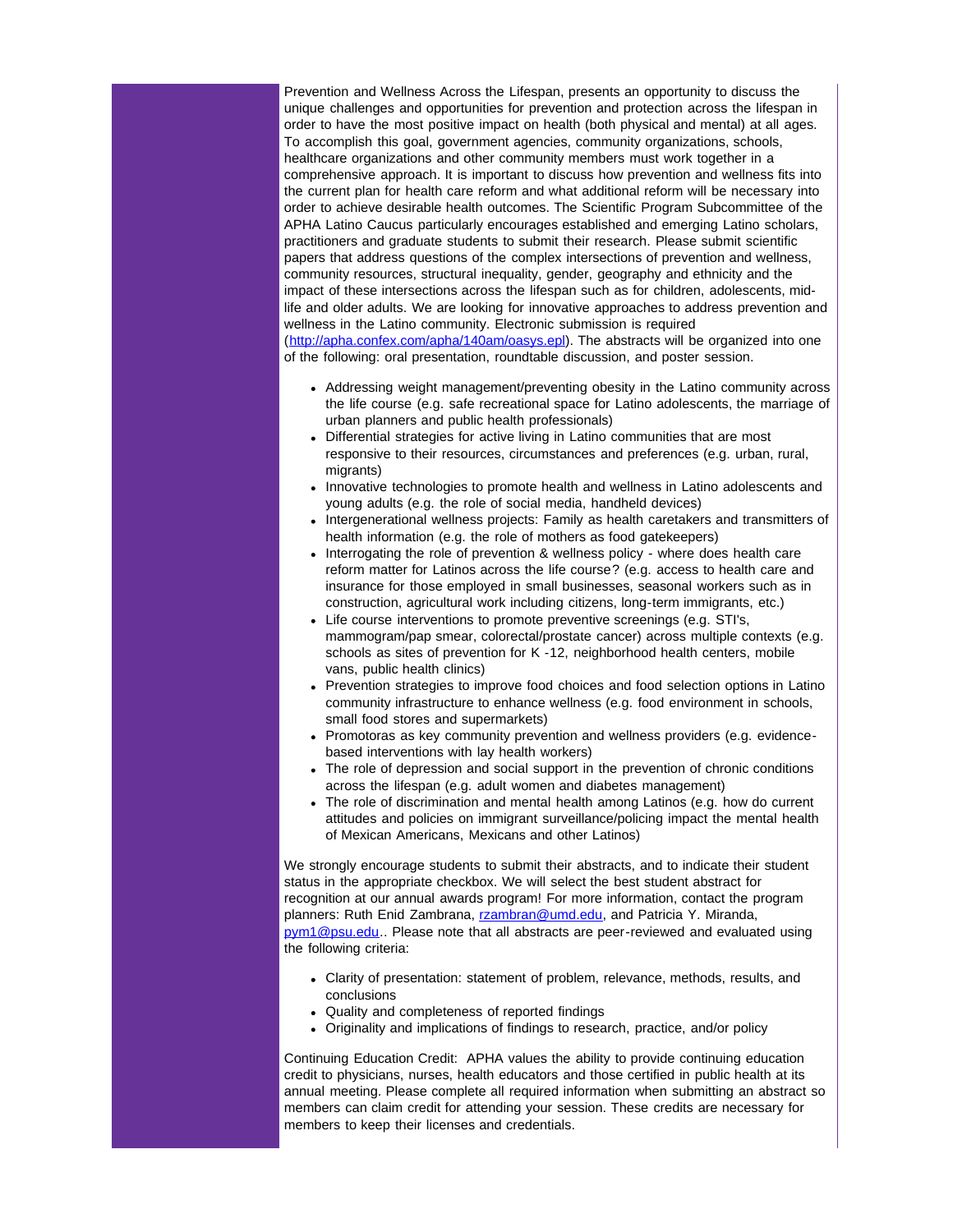For a session to be eligible for Continuing Education Credit, each presenter must provide: 1) an abstract free of trade and/or commercial product names;

2) at least one MEASURABLE objective (DO NOT USE understand or to learn as objectives, they are not measureable; examples of acceptable measurable action words: explain, demonstrate, analyze, formulate, discuss, compare, differentiate, describe, name, assess, evaluate, identify, design, define or list);

3) A signed Conflict of Interest (Disclosure) form with a relevant Qualification Statement. See an example of an acceptable Qualification Statement on the online Disclosure form.

### Call for Abstracts - Moffitt Cancer Center

8th Biennial Conference - Cancer, Culture and Literacy: Advancing Communications Sheraton Sand Key Resort Clearwater Beach, FL May 17-19, 2012

Deadline: February 6, 2012

The Cancer, Culture, and Literacy Conference offers extraordinary networking and learning opportunities for individuals wanting to learn more about the roles of culture, language, and literacy in cancer health disparities and in the design, implementation, and evaluation of cancer communications, programs, and educational interventions. This three-day conference offers a number of interactive activities including pre-conference skill-building workshops, plenary and breakout sessions, breakfast roundtables, and a poster session. The conference curriculum features community-based participatory research (CBPR) approaches, methods to inform or describe the development and evaluation of cancer education media/materials and interventions, and new technologies to advance cancer communications. Call for abstracts: We seek abstracts that describe interventions and activities that address cancer health disparities and utilize advanced communications through the integration of culture and literacy in education, research, community partnership programs, and survivorship across the continuum of cancer care. Abstract submission deadline is February 06, 2012. Notifications will be made by March 16, 2012. All abstracts must be submitted electronically. Abstracts are limited to 250 words and should be structured using the following headers:

- Background
- Methods
- Results
- Conclusion

Abstract submissions must fit within at least one of the following four conference themes, or tracks:

- Communications and Technologies
- Research, Measurement, and Evaluation
- Theory and Practice
- Training and Education

Click [here](http://r20.rs6.net/tn.jsp?llr=5gytkqcab&et=1109071822203&s=1&e=001Rs1z22Qa5_esufJwrVgnmI93cev5DBPMt0T_cOFPWWQo2J5KibI77vSYMVwXsQf2WMYfdYAUh9KgiM2saCqpYR7aAnR-IUXkN4rcgp37XASc4vxywQMutxkFyL81wCF3QIcMdYCzRTrNHgPxo4Iaz8eVktbje0D6YWzMNTGMkbNOlS6T9nPAAjt8QM3cZiOmf7zCM089Gwg=) to submit [http://bit.ly/xowv0u](http://r20.rs6.net/tn.jsp?llr=5gytkqcab&et=1109071822203&s=1&e=001Rs1z22Qa5_eInR-NH9S7Qdgu1-oEDNyk9SPXfyS7iVw0FqpDGd5hNUGFlGHZTj9ZKNhTHEus03k1MaQCvYC4p0ayncnmswhOURiW-Qbl0e8=) Conference Contacts: Website: [www.MOFFITT.org/ccl](http://r20.rs6.net/tn.jsp?llr=5gytkqcab&et=1109071822203&s=1&e=001Rs1z22Qa5_eAezvpK2Isgg6kffd7cKn2RK02xFdkloOB9K9KIHfJe30IRtq6p3FeEOAnQpgON_TAnpPdhHi1C2cl5leXpIULzGvxtLo-2i33x9UQQVNtZg==) Email: [CCL2012@moffitt.org](mailto:CCL2012@moffitt.org?) Phone: 813-745-6031

Call for Abstracts - Spirit of 1848 for APHA 2012 Theme: Prevention and Wellness Across the Lifespan San Francisco, CA October 27-30, 2012 Deadline: February 8, 2012

[http://www.apha.org/meetings/sessions/.](http://r20.rs6.net/tn.jsp?llr=5gytkqcab&et=1109071822203&s=1&e=001Rs1z22Qa5_fKSUbiy6P-YtMNx7xzy7bnaZAGc5TasPaPQJ0KeeaY5U0qBJfdKiDN1i0BfzOTo7n8RUY5dwMShtrLC7Ib7p_nT14fV_kAX8QP64Bz8z25NaZqJnEph8j8aEobtI5amW4=)

The theme of the APHA 2012 140th annual meeting ("Prevention and Wellness Across the Lifespan," San Francisco, CA, Oct 27-31, 2012) is one that we seek to place in its larger societal context, paying heed to level & spatiotemporal scale (i.e., lifespan of individuals, of neighborhoods & communities, and of historical generations at the national and global level). Moreover, in addition to our usual focus on ensuring speaker diversity in relation to race/ethnicity and gender, we also plan to include speakers ranging from the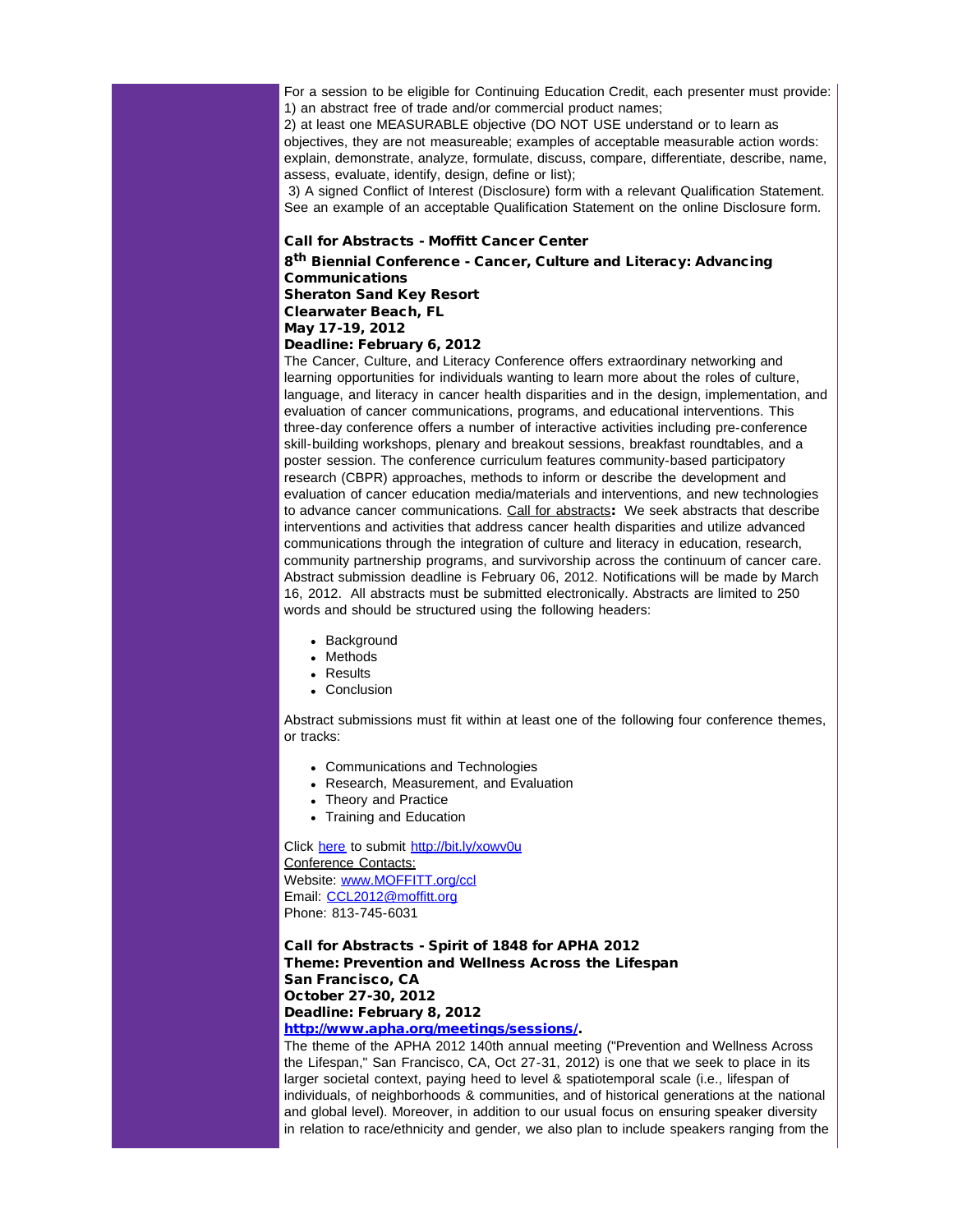rising generation of youth, with their often wonderfully audacious impatience to create a better world, to our elders who are rich with experience, knowing we can learn much from both. As usual, we are organizing 4 oral sessions and 1 poster session, together addressing the 3 themes of our caucus, which concern the inextricable links between social justice and public health, as manifested in: the politics of public health data, social history of public health, and progressive pedagogy. Abstracts for the Spirit of 1848 sessions are due on Wednesday, February 8, 2012 (with abstract submission opening on Friday, December 16, 2011); all relevant instructions can be found at the APHA abstract submission website; see: [http://www.apha.org/meetings/sessions/](http://r20.rs6.net/tn.jsp?llr=5gytkqcab&et=1109071822203&s=1&e=001Rs1z22Qa5_fKSUbiy6P-YtMNx7xzy7bnaZAGc5TasPaPQJ0KeeaY5U0qBJfdKiDN1i0BfzOTo7n8RUY5dwMShtrLC7Ib7p_nT14fV_kAX8QP64Bz8z25NaZqJnEph8j8aEobtI5amW4=).

## Call for Abstracts - 2012 Disparities Research Interest Group Annual Meeting (held in conjunction with AcademyHealth's Annual Research Meeting)

Orlando, FL

# June 23, 2012

## Deadline: February 15, 2012

The Disparities Interest Group is seeking abstracts to be considered for presentation at the 2012 Disparities Research Interest Group Annual Meeting, held on June 23 in conjunction with AcademyHealth's [Annual Research Meeting \(ARM\)](http://r20.rs6.net/tn.jsp?llr=5gytkqcab&et=1109071822203&s=1&e=001Rs1z22Qa5_f9hqvW6FCzDOzIQhXV14jcOCa9UXmRBi3wTg-U-BukvZyvi5m7YG5aIndRfyULQVi6eXpwtdyeuQU58uhNy0fjD0nf--1LIjlq6j08xQtgbnRd_H5cgVAbRyItNtBOVChSf5oszd759XjN7-tgJGvVyuM2_LOEvmjRCcbcYlif9YpzFZEAfiBU6EyrGitOXuvSb0KTkb3rYiAeTp6rTersSWGUlT4HEzTB9GgxpUhV2ud1f14C6zN-SPUG1g3wViw=). The [call for](http://r20.rs6.net/tn.jsp?llr=5gytkqcab&et=1109071822203&s=1&e=001Rs1z22Qa5_fh2UkgigQqu2Yc3n66QtrwNiqJYiSw3ors4d1j9uekwR8syZDqlO-7NmmPXg0qlrosY4P4E2Wa5TVR5zxmS6Yubny1SBj1Ide2HlPxdofOcKfTr6s9Ym9CvuSZxyLNmUP_1-y43LYVJOeJfEaOC-h0aTIuT6-aW_fbguujNdFn-BPKA6-8p1au0GE0BeGAnfIDp2ZuvgQhYw==) [abstracts](http://r20.rs6.net/tn.jsp?llr=5gytkqcab&et=1109071822203&s=1&e=001Rs1z22Qa5_fh2UkgigQqu2Yc3n66QtrwNiqJYiSw3ors4d1j9uekwR8syZDqlO-7NmmPXg0qlrosY4P4E2Wa5TVR5zxmS6Yubny1SBj1Ide2HlPxdofOcKfTr6s9Ym9CvuSZxyLNmUP_1-y43LYVJOeJfEaOC-h0aTIuT6-aW_fbguujNdFn-BPKA6-8p1au0GE0BeGAnfIDp2ZuvgQhYw==) offers researchers, policymakers, and practitioners the opportunity to disseminate research on topics that may not be featured during the ARM\*. Specifically, the papers presented during this meeting will emphasize the unique challenges of developing interventions to reduce health care disparities. Paper are also are being sought innovative methodological approaches in disparities research on health outcomes, health care delivery, and health policy. Criteria for Evaluating Submissions: Submissions will undergo a blind peer review and will be evaluated by the following criteria: (1) importance of the topic for advancing health disparities research; (2) appropriateness of techniques and methods; (3) quality and originality; (4) policy and practice implications; and (5) clarity of writing and presentation. Abstract Submission: December 1, 2011 to February 15, 2012. Abstracts must be submitted online by February 15, 2012 to be considered for presentation. Papers not selected for oral presentation will be considered for poster presentation. Notifications will be sent in late March. Visit the Disparities Interest Group Web site for submission instructions, or contact **[Tracy Rausch.](mailto:tracy.rausch@academyhealth.org?subject=DISP%20Call%20for%20Abstracts)** \* Please note that if you wish to submit an abstract to the Annual Research Meeting and the Disparities Interest Group meeting, you must submit separately to each. Submission to one meeting does not imply review by the other.

### Call for Expressions of Interest - *Journal of Community & Applied Social Psychology*

# Theme: Ageing and Community

# Deadline: February 15, 2012

The Journal of Community & Applied Social Psychology invites expressions of interest from individual, pairs, or teams of potential guest-editors, to guest-edit a special issue of the journal on the theme of "Ageing and Community" (Guest-editors have scope to modify the title and focus, within this broad theme). Expressions of interest should include (i) a 2-3 page proposal indicating aims, scope, potential topics and potential authors; (ii) brief CV(s) demonstrating the suitability of the proposed guest editor(s). Submit expressions of interest to the Editor, Flora Cornish ([f.cornish@lse.ac.uk](mailto:f.cornish@lse.ac.uk?)) by 15 February 2012. For more information about the journal, see [http://bit.ly/Agq0Or](http://r20.rs6.net/tn.jsp?llr=5gytkqcab&et=1109071822203&s=1&e=001Rs1z22Qa5_c7Lzqzqjof0C_N_DHDPFSFltX91kY_VAsbg9cEv1EFeIgTmhyVlDpON53Hgs3mcFsDsCfmSYYt79KbSGb_lpD_ecupuCmyLQc=)

### Call for Nominations -- New England Resource Center for Higher Education

### 2012 Ernest A. Lynton Award for Scholarship for Engagement for Early Career Faculty

### Deadline: April 27, 2012

Nominations are due Apr 27 for the 2012 Ernest A. Lynton Award for the Scholarship of Engagement for Early Career Faculty sponsored by the New England Resource Center for Higher Education (NERCHE). The annual Ernest A. Lynton Award for the Scholarship of Engagement for Early Career Faculty recognizes a faculty member who is pre-tenure at tenure-granting campuses or early career (i.e., within the first six years) at campuses with long-term contracts and who connects his or her teaching, research, and service to community engagement. Community engagement describes the collaboration between faculty and their larger communities (local, regional/state, national, global) for the mutually beneficial exchange of knowledge and resources in a context of partnership and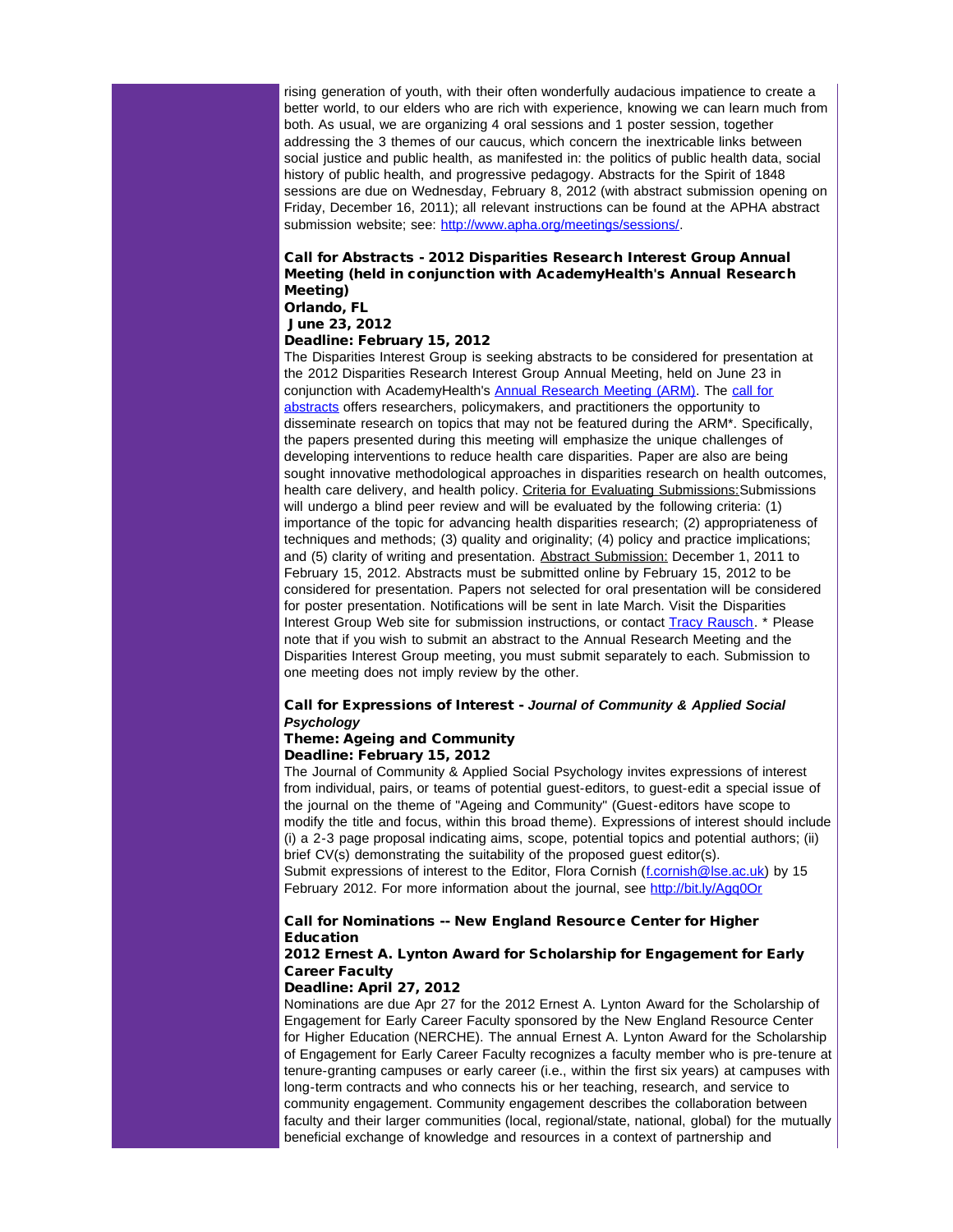### reciprocity.

--Carnegie Foundation for the Advancement of Teaching

The Lynton Award emphasizes community-based scholarly work across faculty roles. The scholarship of engagement (also known as outreach scholarship, public scholarship, scholarship for the common good, community-based scholarship, and communityengaged scholarship) represents an integrated view of faculty roles in which teaching, research/creative activity, and service overlap and are mutually reinforcing, is characterized by scholarly work tied to a faculty member's expertise, is of benefit to the external community, is visible and shared with community stakeholders, and reflects the mission of the institution. In addition, NERCHE conceptualizes scholarly engagement in terms of social justice in a diverse democracy. The award will be presented at the 18th Annual Conference of the Coalition of Urban and Metropolitan Universities (CUMU) which will be held from October 13-16, 2012, at the University of Tennessee at Chattanooga. CUMU is a co-sponsor of the Award. The recipient of the award will have several opportunities to disseminate his or her community based work, including presenting at the CUMU conference, publishing in the Metropolitan Universities Journal, and participating in one or more of NERCHE's webinars focused on community-based scholarly work. 2012 Lynton Award Nominations:

<span id="page-11-0"></span>\* Nominations can be made by academic colleagues, administrators, students, and community partners.

\* More than one faculty member from a single college or university may be nominated. Please complete separate applications for each nominee.

Nominators will submit nominations via an online application. To submit an application, please see the Application Instructions. Application Deadline: Friday, April 27, 2012. If you have any questions regarding the Lynton Award, please contact NERCHE via email at [nerche@umb.edu](mailto:nerche@umb.edu?) or by phone at (617) 287-7740. For more information, visit [http://bit.ly/A5r0Wc](http://r20.rs6.net/tn.jsp?llr=5gytkqcab&et=1109071822203&s=1&e=001Rs1z22Qa5_dxDaEfNHFuVnpzr71TfLuF_cju-6blti0BTqGf7gvl4Mduj8IuAwCs3U3YXSC5HZBGbP-dXzvhg-tCWbIAzQOgYVcNbNXm4Q0=)

#### Call for Papers - *Journal of Mixed Methods Research*

For information on the Journal's latest Call for Papers, visit [http://www.sagepub.com/upm](http://r20.rs6.net/tn.jsp?llr=5gytkqcab&et=1109071822203&s=1&e=001Rs1z22Qa5_cOhiwDIxw__tFhFQTnZjKr3q3eBJLJESaeaK0CmzZOA5AtKOTnZKqCANgXRaceNdx8rkexjmSxZFV21YLhArA3oZzx8-z1xBJsR5MhCbotklnBBq3edqwjNYtCivM_wAnXdBYQDer8ms9lNxPwtdcK5z2WDfti1h0=)[data/32368\\_JMMR\\_general\\_CFP\\_101309.pdf](http://r20.rs6.net/tn.jsp?llr=5gytkqcab&et=1109071822203&s=1&e=001Rs1z22Qa5_cOhiwDIxw__tFhFQTnZjKr3q3eBJLJESaeaK0CmzZOA5AtKOTnZKqCANgXRaceNdx8rkexjmSxZFV21YLhArA3oZzx8-z1xBJsR5MhCbotklnBBq3edqwjNYtCivM_wAnXdBYQDer8ms9lNxPwtdcK5z2WDfti1h0=).

[back to top](#page-0-4)

### CAREER DEVELOPMENT

### American Public Health Association 2013 APHA Public Health Fellowship in Government

### Deadline: April 9, 2012

The American Public Health Association (APHA) has issued a call for applications for the 2013 APHA Public Health Fellowship in Government. This is the sixth year that APHA is offering this fellowship.

Candidates must have strong public health credentials and be interested in spending one year in Washington, D.C. working in a congressional office on legislative and policy issues related to health, the environment or other public health concerns. The fellowship will begin in January 2013 and continue through December 2013. The fellowship provides a unique learning experience and demonstrates the value and need for basing policy on sound science. Throughout the year, the fellow will gain a practical knowledge in government and how the public policy process works. Applications and additional information are available at [http://bit.ly/z6nZpF](http://r20.rs6.net/tn.jsp?llr=5gytkqcab&et=1109071822203&s=1&e=001Rs1z22Qa5_dwSr4ldMOR8vzTRqYYEPZWAZZo3BCJctbbHYBsltmRi05AP0FknPx8dvPhHEWFGfskewWS8j13ro_5-2y1MOaXzHn7qYOAiyk=). The application, including a CV and three letters of recommendation, are due to APHA by April 9, 2012. All candidates:

1. must be APHA members

2. have five years experience as a public health professional beyond graduate or medical training

3. have a graduate degree in a public health or a related discipline.

### American Statistical Association/National Science Foundation/Bureau of Labor Statistics

#### Senior Research Fellow Program Deadline: January 27, 2012

Are you interested in conducting research at BLS? If so, consider applying for our Senior Research Fellow Program. Proposals are due January 27, 2012, so there's plenty of time left to apply! The fellowship program is a great opportunity to extend your research to a new domain. The program's main objective is to facilitate collaboration between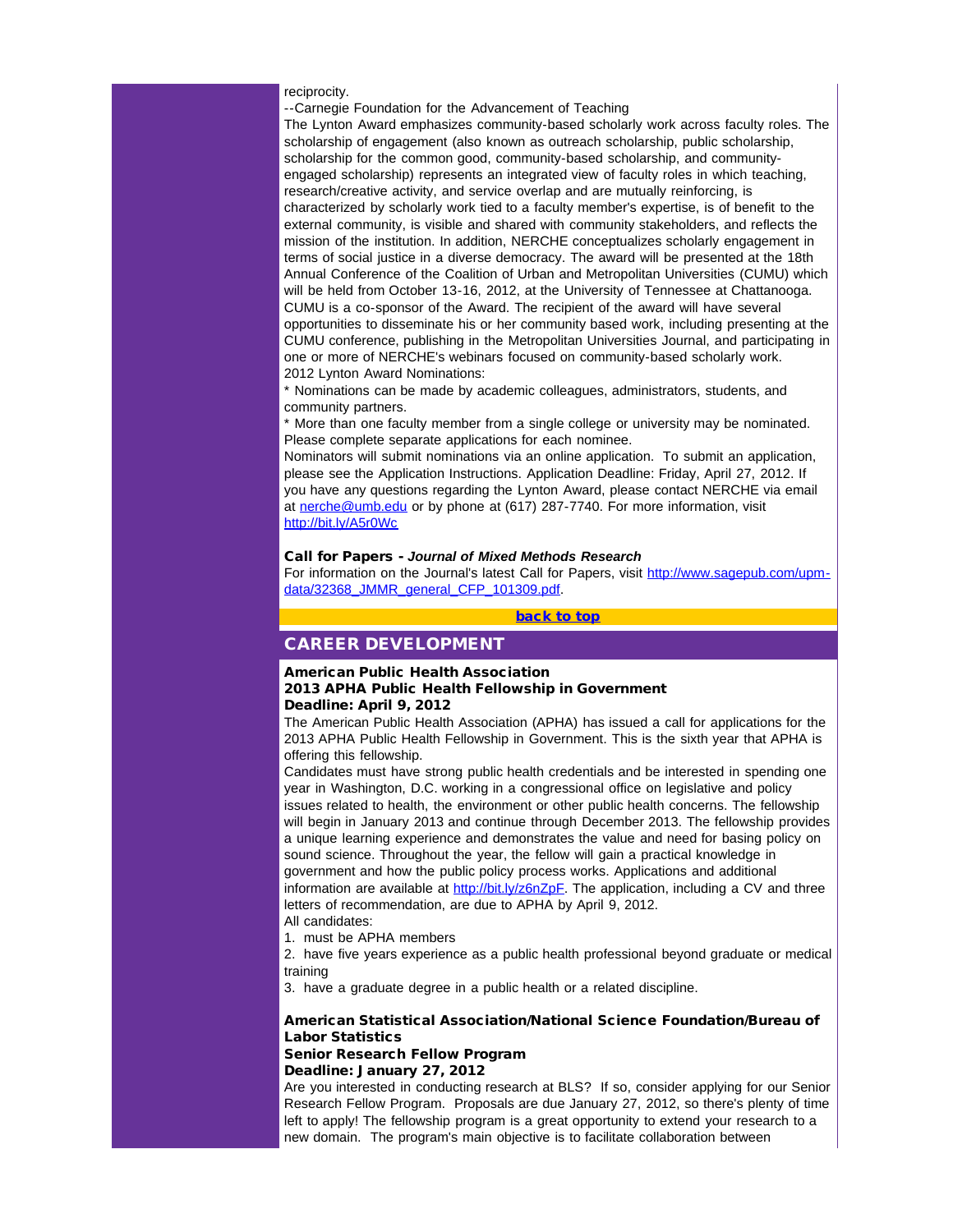academic scholars and government researchers in fields such as statistics, economics, survey methodology, and social science. Research Fellows have an opportunity to expand their work to address some of the methodological problems and analytic challenges BLS faces. Fellows are funded to conduct research at the BLS headquarters in Washington, DC, use BLS data and facilities, and work closely with BLS staff. Fellowship applicants should have a recognized research record and considerable expertise in their area of proposed research. Applicants must submit a detailed research proposal, which will be evaluated on the applicability of the research to BLS programs, the value of the proposed research to science, and the quality of the applicant's research record. Applicants do not need to be US Citizens, but they must be affiliated with a US institution (such as a university). US Government employees are not eligible. We encourage interested researchers to contact us before submitting a proposal for assistance in tailoring the proposed topic to best utilize your skills and interests in addressing BLS issues. There is more information available on our website at [http://www.bls.gov/osmr/asa\\_nsf\\_bls\\_fellowship\\_info.htm](http://r20.rs6.net/tn.jsp?llr=5gytkqcab&et=1109071822203&s=1&e=001Rs1z22Qa5_c_WnRAsIH_I8-SKW3YxzITZ3f1pmoHcINISEYFCIdWl9p9RfLIRbG29WuUrBA8XW0LMKFACRQ3yawPYEn0EFd_GenF7JJIYfvWXRgmn9tyoCC3gxnnN_IijNu3ObU0_YLgtBikfB-43zgaZoUFnMFv) or in our brochure at [http://www.amstat.org/careers/pdfs/ASANSFBLSFellowshipProgram.pdf.](http://r20.rs6.net/tn.jsp?llr=5gytkqcab&et=1109071822203&s=1&e=001Rs1z22Qa5_dxlITW0uvXRluBlnsHkHT-VM_V1v91wW2ppzfMMThf5F6c_WmbGb-IBbkLFZPyYj9RPwu--MBTlBsylV8MXluFEtblm489_sC0QsqCHy-44dSk9qssJsqALSxkbbyAJUAZXc4AR7MqeSbIUfzEjUBtodRMU2jPY2I=) The Bureau of Labor Statistics (BLS) coordinates our Senior Research Fellow Program in cooperation with the American Statistical Association  $\langle$ [http://www.amstat.org/>](http://r20.rs6.net/tn.jsp?llr=5gytkqcab&et=1109071822203&s=1&e=001Rs1z22Qa5_dpPdYDTGZB8PFOcxk-w5V7taQ4xOg8OEo1PDDWpW1V9IujZ1PMzodCeghprrBNyY-XznHdbu6UVmSi_BGTODbwOAtzaKb1xFU=) (ASA), under a grant from the National Science Foundation <[http://www.nsf.gov/](http://r20.rs6.net/tn.jsp?llr=5gytkqcab&et=1109071822203&s=1&e=001Rs1z22Qa5_eJ7zlVOY0cF7pyWRnBvOAbhzB-w34wxFATtulwiGRr0d3IGjlqLNttlVZcKGRF4-60tj3OOHru2_1W0FBWbEg6K8KrgR4k5Ko=)> (NSF). Please contact Jean Fox (*[Fox.jean@bls.gov](mailto:Fox.jean@bls.gov)*) if you have any questions.

### CIHR ACHIEVE Research Partnership, Toronto, Canada Postdoctoral Fellowship Opportunity -- The ACHIEVE Research Partnership: Action for Health Equity Interventions Deadline: February 13, 2012

\*The ACHIEVE Research Partnership: Action for Health Equity Interventions\* \*Focus on macro-social interventions to reduce health inequities.\*

Approach: We are motivated by the CIHR's goal to produce the next generation of "creative agents for change," and by the Institute of Population and Public Health's call for interventions research, defined as "the use of scientific methods to produce knowledge about policy and program interventions that operate within or outside of the health sector and have the potential to impact health at the population level." To marry these two priorities and ensure that interventions research leads to better interventions, ACHIEVE will be explicit in promoting a community of practice and a philosophy of engaged scholarship, which the Big Ten universities has recently endorsed as "the partnership of university knowledge and resources with those of the public and private sectors to enrich scholarship, research, and creative activity; enhance curriculum, teaching, and learning; prepare educated, engaged citizens; strengthen democratic values and civic responsibility; address critical societal issues; and contribute to the public good. ACHIEVE will offer an intensive 24 month, collaborative curriculum for new researchers to develop the following competencies that are typically unavailable through traditional graduate training, yet necessary for closing the gap between \*measuring \*urban health disparities and "reducing" them:

- Population Health Interventions Research (PHIR): Often, population health research focuses on measuring the extent of health disparities, rather than generating and testing effective interventions. This program will emphasize the need for interventions research aimed to "illuminate solutions to complex problems and facilitate sustainability; " and - Community Engagement Partnerships: ACHIEVE will prepare researchers for careers both within and outside the academy. The program will prioritize experiences to work effectively with, and to be relevant to inner city health service providers, policy-makers, and advocates.

Rationale: The World Health Organization Commission on Social Determinants of Health has called global action on health inequities an "ethical imperative." The need - and potential - for Canada to participate in this effort are great. During the 20th century, Canadians distinguished ourselves as international leaders in both promoting universal access to health care and illuminating the influence of potentially modifiable social, economic, and political factors on individual and population health. Over the last three decades, however, we have fallen behind other nations in mounting innovative, coordinated, and evidence-informed policy and program interventions to reduce health disparities. Across the spectrum of health conditions, lower income and socially marginalized groups in Canada continue to face highest rates of illness and experience greatest unmet need for health care services. Lack of action on the social determinants of health in this country has been attributed to weak models for (1) generating multidimensional evidence of 'what works best' in Canada and (2) engaging across sectors to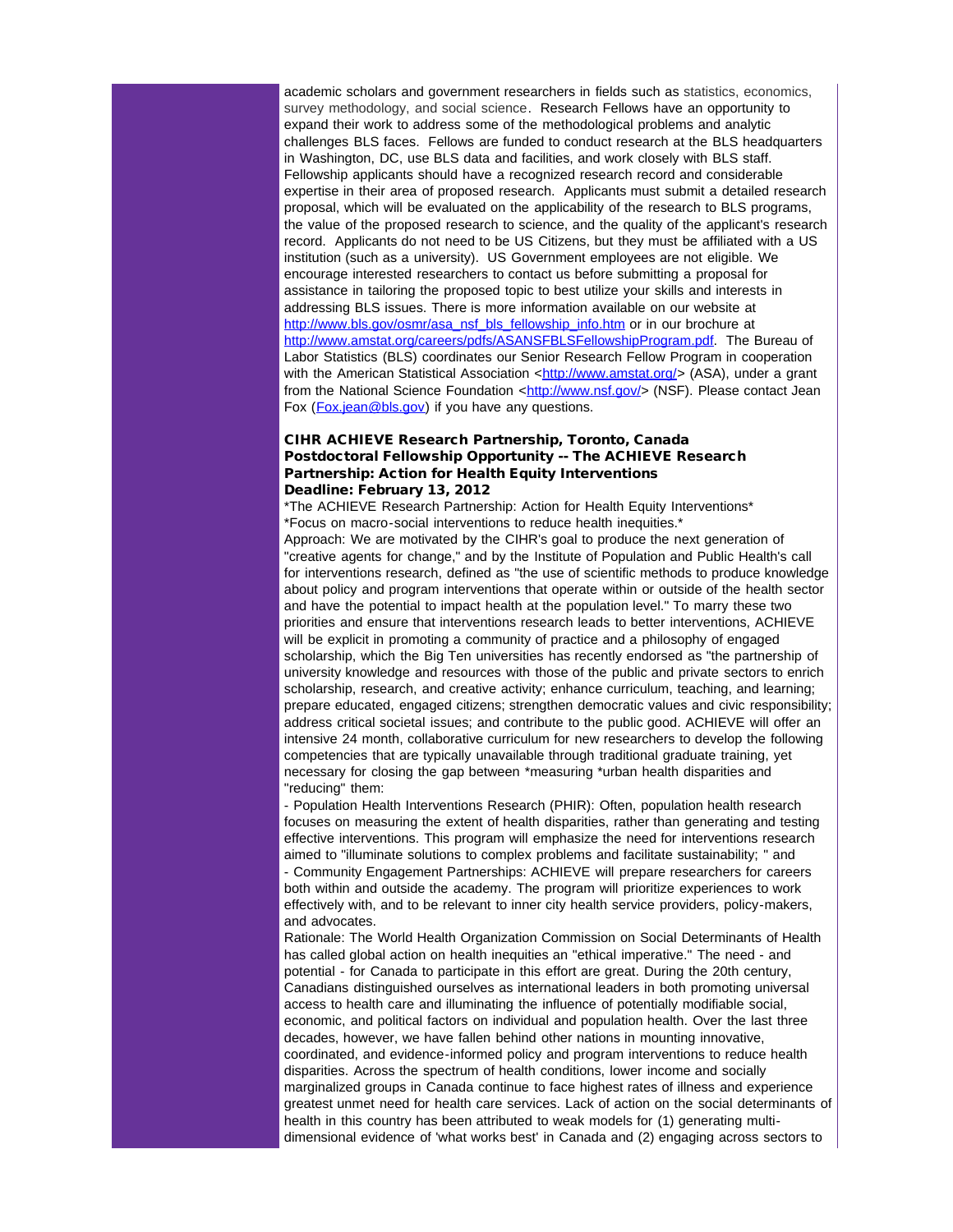meet the complex needs of vulnerable groups.

Particular focus on macro-social drivers of health inequity: Several faculty and research projects focus on macro-social interventions for reducing health inequities. We are seeking one or more postdoctoral fellows with an interest in gaining experience on innovative research methods to examine whether and how macro-social factors (e.g., welfare state, labor policies, health sector coverage, etc) impact upon health inequity across countries. One project focusing on this research agenda, for example, examines the ability of OECD member states to cope with the current economic crisis is in part determined by their "welfare state regimes" (i.e., the integrated mix, at the national level, of systems that provide social protection). Social epidemiology has shown that countries with weak welfare states (i.e., with low levels of social transfers, education, health services, social protection and active labor market policies) show higher levels of mortality and morbidity although their impact on health inequalities is controversial. Yet despite substantial aggregate evidence in support of the relationship between welfare regimes and health across wealthy countries (even with some controversies and paradoxes), the specific mechanisms by means of which welfare regimes have an impact on health remain invisible when broad categories are used to predict individual level survey data. This research agenda will yield evidence to suggest priority policy options. Program Information:

- Two-year term: September 2012 - August 2014

- Stipend: Based on CIHR guidelines for qualified candidates

- Fellows are required to complete all training program components within the two years.

- 3-5 Fellows may be accepted for the 2012-2014 term

- Fellows are required to work onsite in Toronto, Canada

- Deadline to apply: February 13, 2012

- Decision announcements: May 2012

Eligibility:

- PhD completed within the past 3 years OR Health professional degree\* + Master's level degree (Master's degree completed within the past three years)

- If you are currently completing your PhD/ Master's degree, you must expect to complete all requirements of this degree by September 1, 2012. Acceptance to the program cannot be deferred.

- Interruptions in your post-PhD/post-Master's degree research training may be taken into account in determining eligibility; please describe any interruptions in your cover letter.

- Recipients already holding a post-PhD award from a federal source for a term of three years are not eligible to apply.

- Canadian and international applications are welcome

How to Apply: Please provide the following information & documents when applying for the ACHIEVE Post-Doctoral Fellowship. Submit your application either by email to [ACHIEVE@smh.ca](mailto:ACHIEVE@smh.ca) as one PDF file (preferred) or by mail/courier with single sided documents with no staples; see address listed below.

1. Applicant Information Form <[http://www.stmichaelshospital.com/pdf/crich/achieve](http://r20.rs6.net/tn.jsp?llr=5gytkqcab&et=1109071822203&s=1&e=001Rs1z22Qa5_cju7Q7YYk-Pm-LNf8kkIhq9KdWkn88gsoqnakg2VtajRV6WmQ7aaw-tDUKSWVqLHoeUnJR8v6xQMipgwUw_j3kQPW1Ez1xjqljNJKD9jGUYEhRkazo01l_bPsn4t4Pl-MdErZvRh_QI-Xzkyv4nlBRd-QmYqaLrQ5IhvIucl2V6Q==)[application-form.doc](http://r20.rs6.net/tn.jsp?llr=5gytkqcab&et=1109071822203&s=1&e=001Rs1z22Qa5_cju7Q7YYk-Pm-LNf8kkIhq9KdWkn88gsoqnakg2VtajRV6WmQ7aaw-tDUKSWVqLHoeUnJR8v6xQMipgwUw_j3kQPW1Ez1xjqljNJKD9jGUYEhRkazo01l_bPsn4t4Pl-MdErZvRh_QI-Xzkyv4nlBRd-QmYqaLrQ5IhvIucl2V6Q==)>

2. Cover Letter: Please see below for directions.

3. CV

4. All transcripts, including undergraduate work. Copies acceptable.

5. At least three written references. Submitted by the applicant as part of the application package.

Letters should speak about the suitability of the applicant for this program, considering the focus on interventions research, community and partner engagement, methodological innovations, and research linked to practical change.

\* One letter should be written by the thesis supervisor or current research mentor/supervisor.

\* One letter of reference should be written by a representative of a community-based agency and/or policy-maker organization.

6. Two writing samples (maximum 30 pages per document). At least one single author sample is suggested.

Cover Letter: Please address the following questions in your cover letter. Address your cover letter to Dr Patricia O'Campo, Director, Centre for Research on Inner City Health. See mailing address below.

· What research topics do you wish to address during your Fellowship? Describe how the research environment at CRICH will facilitate this work.

· Describe your knowledge, experience, and interests related to social determinants of health and health equity interventions research. How has your training prepared you for a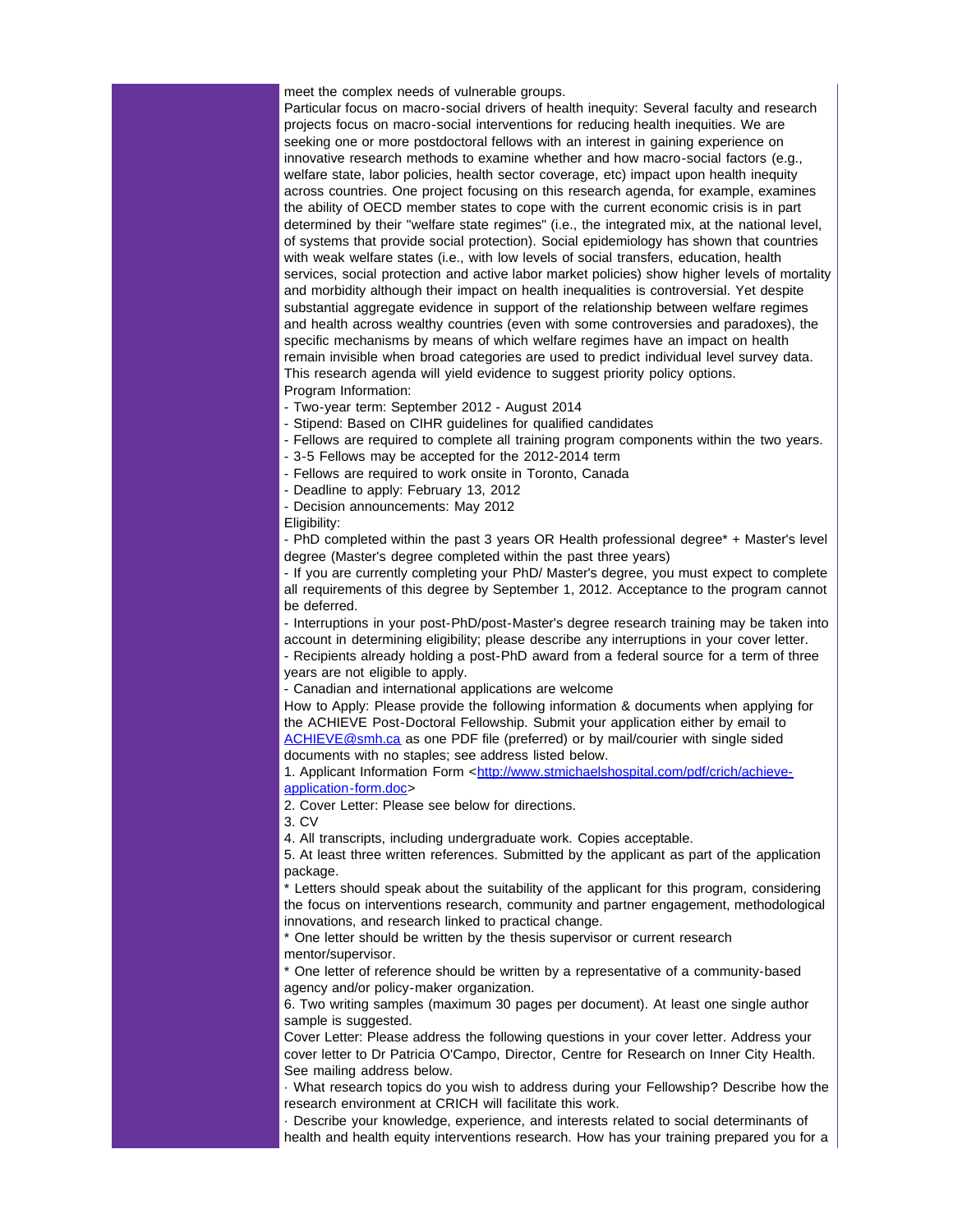successful research career aimed at reducing health inequities? Please provide specific examples in your cover letter. Describe your achievements (e.g. publications, presentations, grants, other research) in \*population health research\* or a \*relevant complementary research discipline.\*

· ACHIEVE is concerned with how research can help to improve practical outcomes for urban populations. In your opinion, what strategies are likely to be effective in moving research into practice? Do you have experience with these strategies? What skills and strategies would you like to develop during your Fellowship?

· Explain why you think you are a good fit for ACHIEVE.

· If you self-identify as Aboriginal and are interested in Aboriginal health research, please describe your experience with Aboriginal community engagement and Aboriginal health knowledge. Candidates will be assessed on their knowledge of Indigenous approaches to health (broadly defined), their effectiveness and experience in Aboriginal community engagement, and their capacity to participate in and benefit from the ACHIEVE curriculum.

· If applicable, describe any clinical responsibilities you will have to maintain during your fellowship. Please describe in terms of time commitments away from research.

· Describe sources and amount of co-funding that you will hold during the Fellowship. What restrictions, if any, are placed on these funds? (e.g. time restrictions, need for cost sharing to allow dedicated research time).

· If applicable, describe any interruptions to your research training (e.g., maternity leave, extended illness) How to Submit Your Application -- Submit applications in one of the following ways:

1. PREFERRED: By email to [ACHIEVE@smh.ca](mailto:ACHIEVE@smh.ca): Combine all the required documents (\*in the order listed above\*) into a single PDF file. Multiple documents will not be accepted.

2. By mail or courier: Documents should be single sided, with \*no staples.\* See mailing addresses below.

\*Mailing Address:\*

Attn: Alix Holtby

CIHR ACHIEVE Research Partnership

Centre for Research on Inner City Health St. Michael's Hospital 30 Bond Street Toronto, Ontario M5B 1W8, Canada

\*Courier Address:\*

Attn: Alix Holtby

Centre for Research on Inner City Health

209 Victoria Street, third floor

Toronto, Ontario

M5C 1N8, Canada

For more information visit: [www.crich.ca](http://r20.rs6.net/tn.jsp?llr=5gytkqcab&et=1109071822203&s=1&e=001Rs1z22Qa5_dNq-wWd4q5vSQPXtTiPXhEab9nLMfC2EC_QHplzcpiHuWuVveXeU-1rku5O7fuvG-ofVoGNGtfyHuEE8p_rHfdOJiqlREcUKk=) under the "Education" tab.

### Community Catalyst, Boston, MA Field Coordinator

The Field Coordinator provides and coordinates a broad range of technical assistance to state and local consumer organizations. These services include policy analysis, campaign strategy assistance, and assistance in designing targeted community organizing efforts, training, coalition-building, fundraising and communications. For more information, please visit the Employment section of Community Catalyst's website at [http://www.communitycatalyst.org/about\\_us/employment\\_opportunities?id=0004.](http://r20.rs6.net/tn.jsp?llr=5gytkqcab&et=1109071822203&s=1&e=001Rs1z22Qa5_f7tk1S7XPNEV2Y38VUCACHJdyuRxblUbprrk6mFyrpF1qB5ed6tGjOXbo-QBqjQ-9Ll3bMPzBT7GoH7TpFKracQlqNsrtT4vqO-KYd9-EQBLrnXUlX2I7fUkIkeT7Q4o4FcgnzCoV4xqc_5kicm8_rJInaGf7gd0yCP7Q9AVV16A==)

## Columbia University, Teachers College Assistant Professor, Health Education (Tenure-track)

Teachers College is seeking a scholar who will provide intellectual leadership in the area of school health education, given our intent to develop a new school health education track within the Program in Health Education over the coming years. The candidate will teach four courses during the academic year. Desired, but not required, is the ability to teach Biostatistics, Environmental Health, or Health Services Administration; summer teaching is optional. The candidate must also provide academic advisement for students in the Program in Health Education. Responsibilities include delivering a high quality master's level education to those seeking to be employed as school health educators; and, supporting doctoral student education-including the essential task of sponsoring dissertations both within and beyond the school health area. It is also desirable for candidates to have a record and/or show promise for active engagement in a program of grant-funded research in the area of school health, or child and adolescent health issues.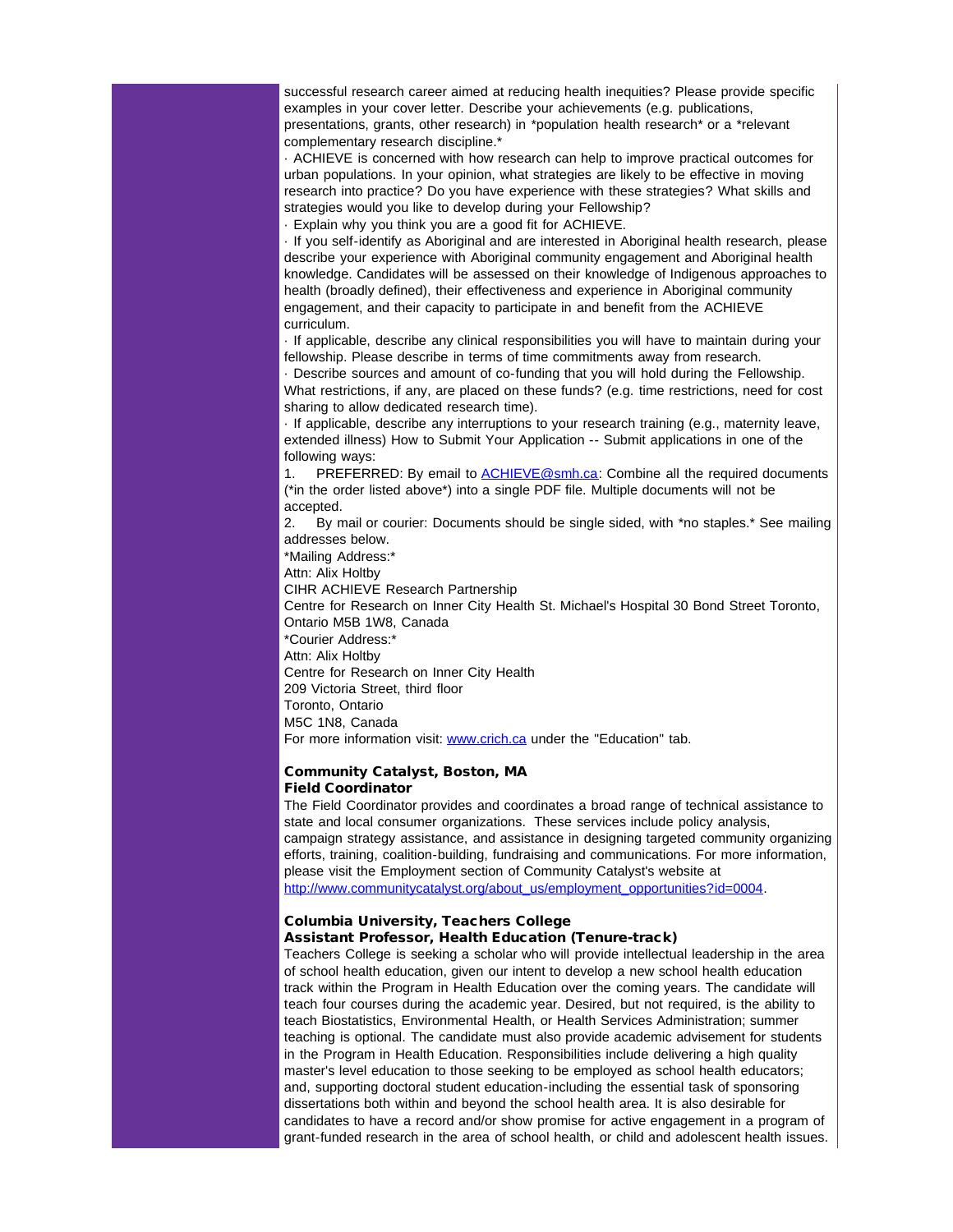These external funding opportunities may be pursued-either individually, or in tandem with senior faculty-to support research, as well as training. Complete job description, including responsibilities, requirements, and application guidelines can be found on: [http://www.tc.edu/dean](http://r20.rs6.net/tn.jsp?llr=5gytkqcab&et=1109071822203&s=1&e=001Rs1z22Qa5_dHvJ9oxC9IxuPSsv3xJZla84bNGxodb9-2jglU_Z4-25wlOUH0JAuhpGcX7jigpUrSOIwD708JTyD93Nvx0jxuUIog_h0iPC8=) under faculty searches. [http://www.tc.columbia.edu/](http://r20.rs6.net/tn.jsp?llr=5gytkqcab&et=1109071822203&s=1&e=001Rs1z22Qa5_fhE1K7xA_djyhG1GoEGT6SJsvFAKoGHOdGVps92xNePRrJgNAew5jptoHPl2Ar70zw4iuLiOpL8PddyLqzCH2F-k7zwSd9sgxPQvnS85N_Og==)

#### CommonHealth ACTION

Senior Program Manager -- Mississippi Technical Assistance Lead CommonHealth ACTION (CHA) is a national, nonprofit public health organization that works with national organizations and community-based partners to create conditions in which all people have equal opportunities to achieve optimal health. To achieve its mission, CHA designs and facilitates community-level programming, provides tailored technical assistance services, engages in research, writing, and evaluation, and offers a range of support to community groups and funding organizations interested in innovative and effective public health practice. GENERAL RESPONSIBILITIES: The Senior Program Manager (SPM) leads the management and implementation of CommonHealth ACTION's (CHA) Mississippi-focused technical assistance. The SPM works independently and collaboratively with CHA's DC-based staff to develop, manage and implement activities in the following areas: public health programming, community-based technical assistance, research and evaluation, resource development, grant and contract management and report writing, community-based organizational development, community engagement, and meeting development and implementation. Other responsibilities include supporting communications activities, serving as liaison and CHA representative at meetings in Mississippi and nationally, establishing and maintaining partnerships to advance CHA's mission.

The Senior Program Manager position requires excellent analytical, interpersonal, organizational and writing skills as well as discretion, sound independent judgment, the ability to work across sectors and races and political acumen. The ideal candidate will have extensive experience working in Mississippi at the local level, while understanding the statewide political context that shapes and frames policy. In addition, the SPM should have extensive knowledge of local challenges faced by community based organizations; have a commitment to equity, the well-being of children and families and community capacity building; and be familiar with racial healing methodology. WORK DUTIES MAY INCLUDE, BUT ARE NOT LIMITED TO:

\*Develop and effectively manage program timelines to ensure timely completion of program deliverables. This includes monitoring ongoing scopes of work to ensure accuracy of CHA activities vis-à-vis contractual and grant commitments for Mississippi focused work.

\*Manage programmatic budget to ensure effective use of grant funds. This includes reconciling the line item budget on a monthly basis and ensuring accuracy of financial reporting. Adhere to CHA's administrative and recordkeeping guidelines to support accurate bookkeeping and documentation of activities.

\*Provide in-person, online and phone-based technical assistance to Mississippi-based grantees. This requires building trust, communication, and healthy relationships with leaders of grantee organizations. This technical assistance will be ongoing and will vary (e.g. proactive; responsive).

\*Lead collaborative development of long and short-term program planning in conjunction with CHA and foundation staff.

\*Effectively engage CHA staff assets to support the ongoing work of Mississippi-based local grantees and build community and organizational capacity.

\*Document Mississippi-based activities for publication and reporting.

\*Lead the development of grants applications and reports through collaborative writing and editing.

\*Manage relationships with contractors.

\*Establish and maintain the CHA MS-based satellite office with support from DC-based administrative staff and Office Manager.

\*Participate in CHA organizational planning activities in-person, on conference calls and via Skype.

\*Lead the development and dissemination of online and hardcopy programmatic materials. This includes leading the collaborative development of an online networking and information sharing platform for grantees.

\*Develop PowerPoint presentations, brochures or other materials for use during programrelated activities and for presentation at professional conferences.

\*Manage and coordinate programmatic meetings/events including managing logistical contractors.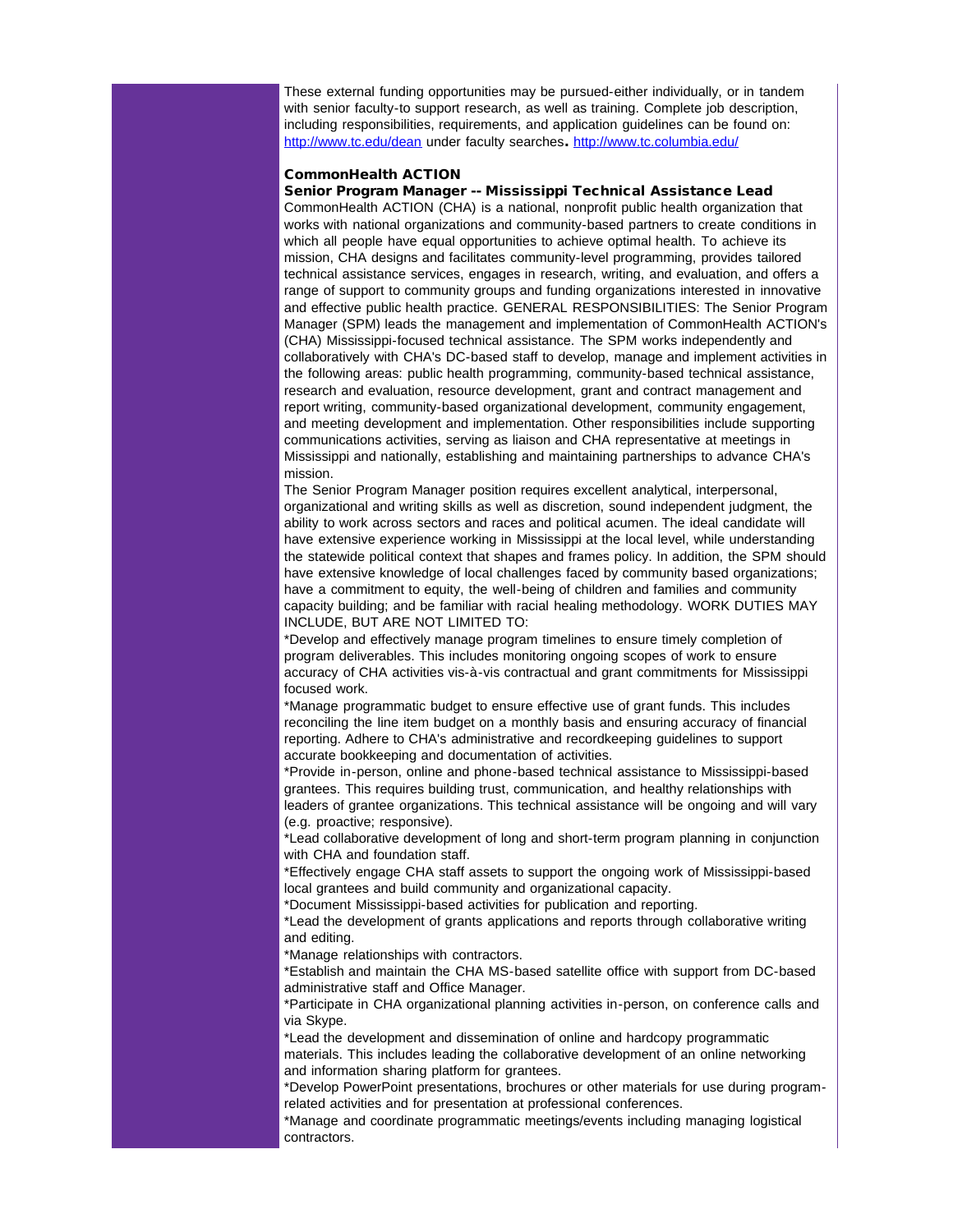\*Facilitate small and large group meetings.

\*Develop regular and timely programmatic updates for inclusion on CommonHealth ACTION's Web site.

\*Lead the collaborative development of survey, monitoring and evaluation tools. \*Serve as programmatic liaison to foundation staff including, participating in planning meetings and call.

\*Develop and maintain an effective "resource relationship" with the DC-based Program Associate. This includes managing information, resources, time and opportunities that allow the PA to work effectively.

\*Expose grantees to topically relevant, emerging and existing evidence-base to support programmatic work.

\*Work to connect CHA's MS-based efforts to other CHA programs as well as initiatives of current and potential national partners.

EMPLOYMENT STANDARDS & CONDITIONS -- REQUIRED EDUCATION AND EXPERIENCE: Graduate degree in relevant professional field with a minimum of 20 years experience working on public health-related, management, and/or community-based issues.

\*Experience working in Mississippi on community-based collaborative efforts and with non-profit organizations

\*Familiarity with political context in the state of MS

\*Familiarity with determinants of health and economic inequities

\*Experience with community capacity building efforts

\*Familiarity with leadership development methodology

\*Strong understanding of grants and program management

\*Demonstrated interest and/or strong understanding of public health issues

\*Knowledge of community-based technical assistance

\*Willingness to engage in continuous learning and training

\*Demonstrated professional and political aptitude

\*Knowledge of Mississippi's history, culture, and geography are a plus

HIRING SALARY RANGE & BENEFITS: \$84,000 to \$89,000 (Contingent upon available funding) plus competitive benefit package with annual leave, health/dental/vision

insurance and retirement contributions (403B).

JOB CLASSIFICATION: Exempt

RESOURCE RELATIONSHIP: The CHA President will serve as the lead resource person for the SPM.

JOB LOCATION: The Senior Program Manager will be based in the Jackson, Mississippi Metropolitan Area. A CHA satellite office will be made available in the Jackson Metro Area. The SPM will be expected to work primarily in the CHA satellite office when not on travel although some telework is allowable.

ESTIMATED START DATE: February 1st, 2012 - March 1, 2012

TRAVEL: Domestic travel is required for this full-time position. Estimated travel: 50% annually (Approx 35% in-state travel/15% nationwide travel). A reliable automobile, insurance, and a valid driver's license are required for local travel.

POINT OF CONTACT: John Wesley, Office Manager/HR Specialist

HOW TO APPLY: Please submit a resume/CV and salary requirements to:

[jwesley@commonhealthaction.org.](mailto:jwesley@commonhealthaction.org) Please place "Senior Program Manager Mississippi" in the subject line of the email when applying. NO PHONE CALLS PLEASE. Do to the large number of applicants, only successful candidates will be contacted. CommonHealth ACTION values a respectful, collaborative work environment. We establish and maintain trustful relationships with all staff, contractors, funders, and partners. We believe that hard work, a focus on quality, and a passion for the public's health are required to improve the well-being of individuals, families, and communities. CHA looks to all staff to contribute to the effective implementation of programmatic activities and the successful growth of the organization.

# Health and Human Services, City of Hartford, CT Health Director

## Deadline: January 31, 2012

In the past 5-10 years, HHS Hartford has become increasingly engaged with concerns of health equity: [http://index.healthequityalliance.us/](http://r20.rs6.net/tn.jsp?llr=5gytkqcab&et=1109071822203&s=1&e=001Rs1z22Qa5_dNcBb281wYoXtDJM33k2syMfBMrnEDS-9MhXWhawTHR6k6CUodPoiOfnYOgsFe_Q_x7KZ1OW1lv5eCTRuJYxaOfdnizGhkQimGELpeZ4uYzhEi1ygtYKx1). This job opening is ideal for someone with leadership and vision to solidify approaching population health through the lens of equity and justice. Health and Human Services Director Salary Range: \$103,040 - \$156,800/ANNUALLY. POSITION: Under general direction, oversees the governance and operations for the management of the Health and Human Services Department. This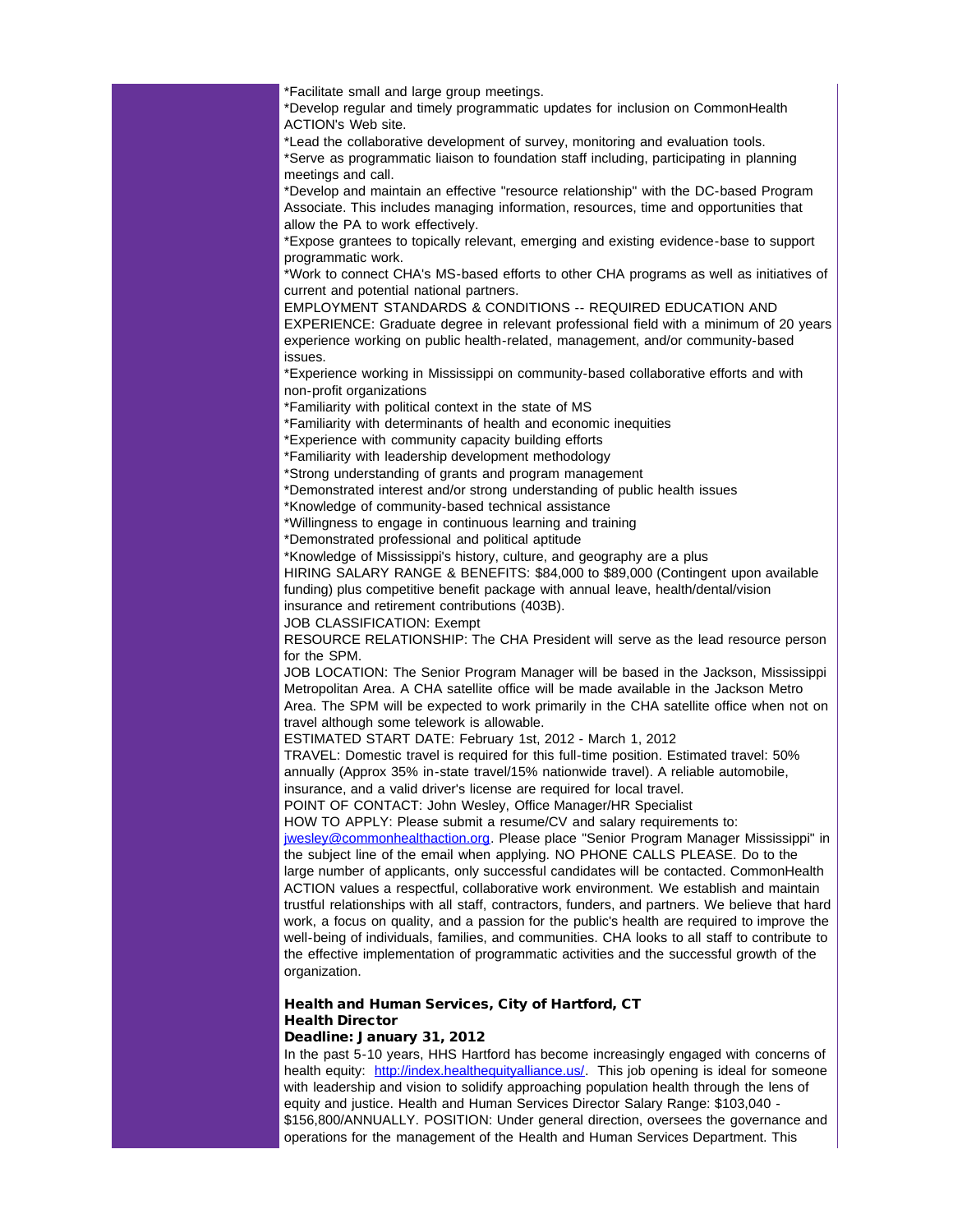position will carry out assigned duties by planning, directing and implementing city-wide health and human services programs. The successful candidate must have extensive knowledge of health and human services in a diversified urban setting. This position is in the unclassified service and incumbent is appointed and serves at the pleasure of the Mayor in accordance with Chapters IV and V of the City Charter. Incumbent reports to the Chief Operating Officer. City of Hartford residency required within six (6) months of appointment. QUALIFICATIONS: Master's degree in public health from an accredited college or university with a major in local public health administration, and ten years of increasingly responsible managerial experience in public health and/or human services. Knowledge of Principles and practices of public health and human services administration. Federal, state and local public health laws, ordinances, and rules and regulations. Principles and practices of public administration, including human resources development and management, budgeting, and financial planning. Health and human services issues related to an urban population. Trends and directional developments in health and human services. Principles and techniques of high-quality customer services and customer relationship management. Principles and practices of developing and implementing a public health communication plan that is clear, concise, and responsive. Principles and practices of long-range planning for public health and human services. Skill and Ability to Serve as the City's expert in health and human services.

Provide administrative and professional leadership in evaluating complex public health and human services strategies and developing approaches that maximize return on investment, contain costs, and improve operations and services. Identify and respond to public health and human services issues, concerns and needs; analyze problems and develop integrated, efficient, and cost effective solutions.

Collaborate, build consensus, and negotiate among a wide variety of customers with differing public health and human services needs. Understand, interpret, explain, and appropriately apply City, state, and

federal laws, regulations, and court decisions applicable to the area of public health and human services.

Present information, proposals, and recommendations clearly and persuasively in public settings.

Prepare clear, concise and comprehensive reports, studies and other written materials. Exercise sound judgment in dealing with sensitive, complex, and confidential issues and situations. The Human Resources Department provides reasonable accommodations to persons with disabilities in accordance

with the Americans with Disabilities Act (ADA). If you need an accommodation in the application, please contact the Human Resources Department. Interested candidates should submit a letter of interest and resume to:

Miguel Matos

c/o Office of the Chief Operating Officer

550 Main Street, Hartford, CT 06103

or e-mail [matom002@hartford.gov](mailto:matom002@hartford.gov)

APPLICATIONS WILL BE ACCEPTED UNTIL Tuesday, January 31, 2012 EMPLOYMENT BENEFITS: For applications go to [www.hartford.gov/personnel](http://r20.rs6.net/tn.jsp?llr=5gytkqcab&et=1109071822203&s=1&e=001Rs1z22Qa5_fWFgCSSONVL4rrMqiMZb2iDhpbidVWxxAE0guARkvyPXqnNDi04UJ3d74MXwPNmoUXu9H6J2wgMuHNvFVRJtBdmi3K2KVUQEh0NJS0A0k8tIadv5ikpDOd) or

VETERAN'S PREFERENCE:

· Health Plan and Hospitalization DEPARTMENT OF HUMAN RESOURCES Preferential Points may be given to

· Paid Vacations and Holidays MUNICIPAL BUILDING Eligible Veterans. Check with the

· Retirement Plan 550 MAIN STREET Department of Human Resources.

· Group Life Insurance HARTFORD, CONNECTICUT 06103 CHANGE OF ADDRESS: It is

· Sick Leave TELEPHONE (860) 757-9800

It is your responsibility to notify the Department of Human Resources of any Change of Address on your application.

### Massachusetts General Hospital, Disparities Solutions Center 2012-2013 Disparities Leadership Program Deadline: February 24, 2012

The Disparities Solutions Centerat Massachusetts General Hospital is now accepting applications for the2012-2013 Disparities Leadership Program (DLP). This year-long executive education program is designed for leaders from hospitals, health plans, and other health care organizations who wish to implement practical strategies to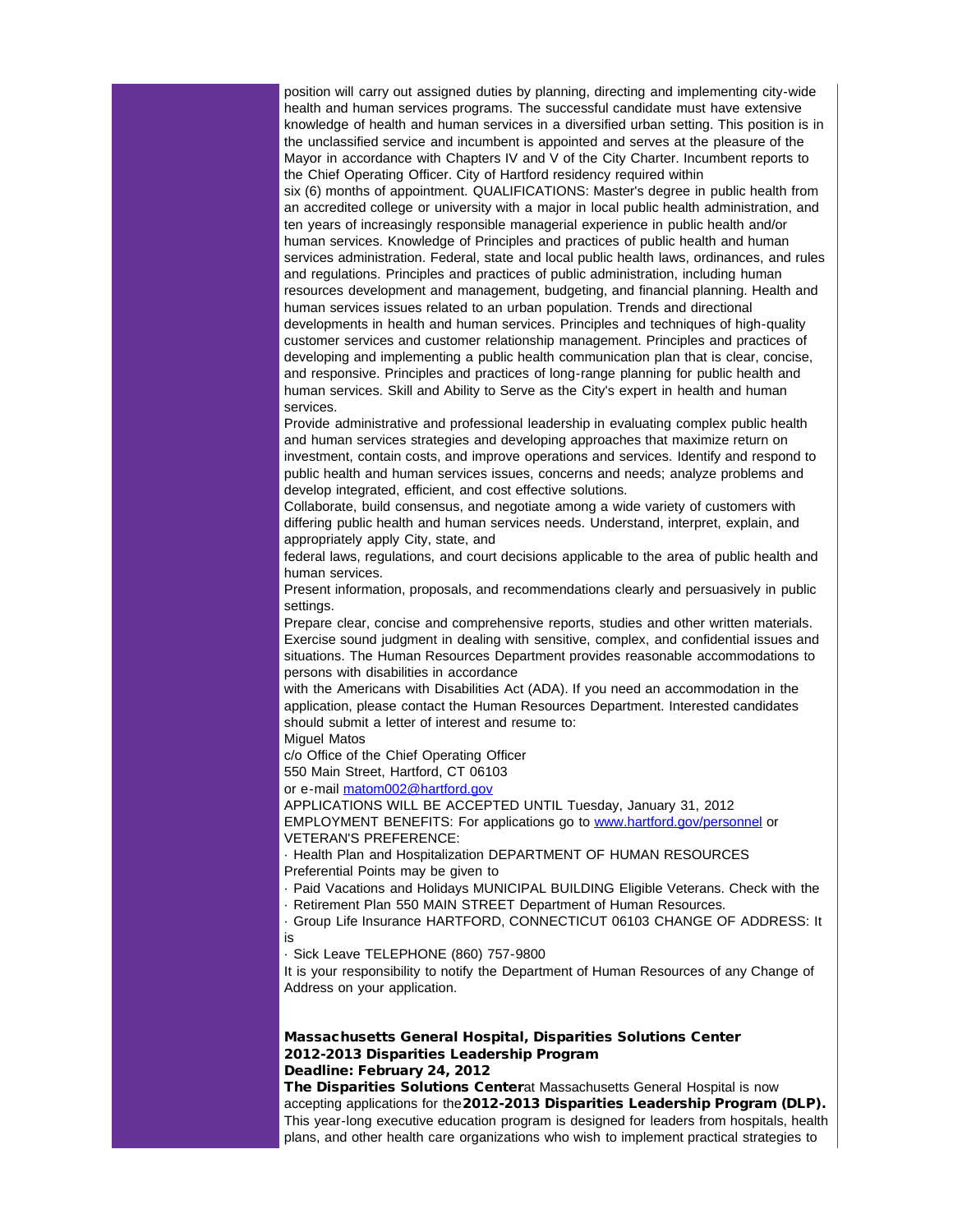identify and address racial and ethnic disparities in health care, particularly through quality improvement. Applications are dueFebruary 24, 2012. To download application materials or for more information, please visit the Disparities Solutions Center [website](http://r20.rs6.net/tn.jsp?llr=5gytkqcab&et=1109071822203&s=1&e=001Rs1z22Qa5_dLEnZ6pKxx7p9QoVs6CZYBMcLZ_6NRqDJGBr5hS9pb1rheLfv4rUgv0n6MbRevT3-6-UcvRExRB3Qy41pCSX9S-l90GhRA3qmGdRRctt2Qh1xZ5P9DJgLzYJctemlrG6ZrIDnAS4UMr98SnzhHFZ9f6o97MzCXUmM=) [here](http://r20.rs6.net/tn.jsp?llr=5gytkqcab&et=1109071822203&s=1&e=001Rs1z22Qa5_dLEnZ6pKxx7p9QoVs6CZYBMcLZ_6NRqDJGBr5hS9pb1rheLfv4rUgv0n6MbRevT3-6-UcvRExRB3Qy41pCSX9S-l90GhRA3qmGdRRctt2Qh1xZ5P9DJgLzYJctemlrG6ZrIDnAS4UMr98SnzhHFZ9f6o97MzCXUmM=) or contact Aswita Tan-McGrory at [atanmcgrory@partners.org](mailto:atanmcgrory@partners.org).

### NIH/NCMHD Minority Health and Health Disparities International Research Training (MHIRT) Latino Mental Health Research Training Program (for undergraduate and predoctoral level students) Mexico

### June 3 to August 18, 2012

#### Deadline: February 1, 2012

The USC on-line application for the NIH/NCMHD-funded Minority Health and Health Disparities International Research Training (MHIRT) Latino Mental Health Research Training Program is now open. Deadline is on Feb. 1, 2012. Undergraduate and predoctoral level students interested in conducting

psychological research in Mexico Summer 2012, in working with Latino populations are encouraged to apply. Please announce this summer research opportunity to your interested juniors, seniors and doctoral students. Dates are June 3-August 18, 2012, with an understanding that some participants might not be able to start during the first week. Application deadline is February 1, 2012. Questions: Please contact Monina Letargo, Administrative Assistant, [monina.letargo@usc.edu](mailto:monina.letargo@usc.edu?) / 213-740-6312. Excerpt from project description (from dornsife.usc.edu/latino-mental-health

Training Program Description: Cohorts will be comprised of nine undergraduate and three pre-doctoral

trainees. The program will take place throughout the course of 11 weeks, and is comprised of an intensive one-week training seminar at USC, and a 10-week training program in Puebla México.

Funding : Project funds cover trainee transportation (e.g., to and from Mexico), and living expenses (i.e., food and housing) throughout the course of the program. In addition, trainees are given a monthly stipend to help defray living expenses based on academic level experience. Undergraduates (Juniors/Seniors) \$1000/month. Pre-doctoral level degree \$1900/month. Minimum Requirements: Acceptance criteria for the LMH training program include:

- 3.0 GPA or better

- Research career orientation

- Excellent Spanish language oral and written skills

- Background in statistics

- Undergraduates with junior or senior class standing for 2011-2012 academic year, postbaccalaureate/master level degree students, and pre-doctoral level students.

- Must be a U.S. citizen, non-citizen national (generally persons born in outlying possessions of the U.S.), or a permanent resident (i.e., possess a currently valid Alien Registration Receipt Card I-551, or other legal verification of such status)

- Must be from a health disparity population. Specifically, must be African American, Asian American, Latino/Hispanic American, Native American, Alaskan Native, Native Hawaiian or Pacific Islander.

Application Procedure: Prospective trainees should complete the on-line application form <[http://dornsife.usc.edu/latino-mental-health/application/online-application.cfm>](http://r20.rs6.net/tn.jsp?llr=5gytkqcab&et=1109071822203&s=1&e=001Rs1z22Qa5_dObWEURfch8GlcIb5jULnvv7x1t49xgyX52SJ_pX9SFw6E-Pv5uqeWWLjpLQhF63FzaKeTNqOwi8GvF3PTLcLfUPwD_yRWv3PMG_EcpVsNC0Js1j-3yArCxUppAS667XvHAA7BvBi44oq0ig33G2KfZMPrYsw-eQLbs4V6ygf5T8swJ8PS3br3).

- Program application

- Statement of purpose, describing rationale for applying to the program, long-term professional goals, and specific research interests. Statement should be no more than 1,250 words (approximately 2 single-spaced Word pages) in 12 point Times New Roman font.

- Curriculum vitae/resume (example of CV<[http://www.gradview.com/careers/cv.html](http://r20.rs6.net/tn.jsp?llr=5gytkqcab&et=1109071822203&s=1&e=001Rs1z22Qa5_cu4cdV3Pc-n1nFpOSudC4502CupY1NCshQh-8smBbswHkHZEcIXZMIGcn0vtHEYXtNwThToTlOSkVkNAnmEM_YZKuIi8jAwHhXUIZ7Z5am0YRjMGI19H5Sl8kE9Z4TqBU=)>)

### National Institutes of Health, Office of Behavioral and Social Science Research

2012 Training Institute for Dissemination and Implementation Research in Health (TIDIRH)

Dolce Hayes Mansion San Jose, California July 9-13, 2012 Deadline: March 2, 2012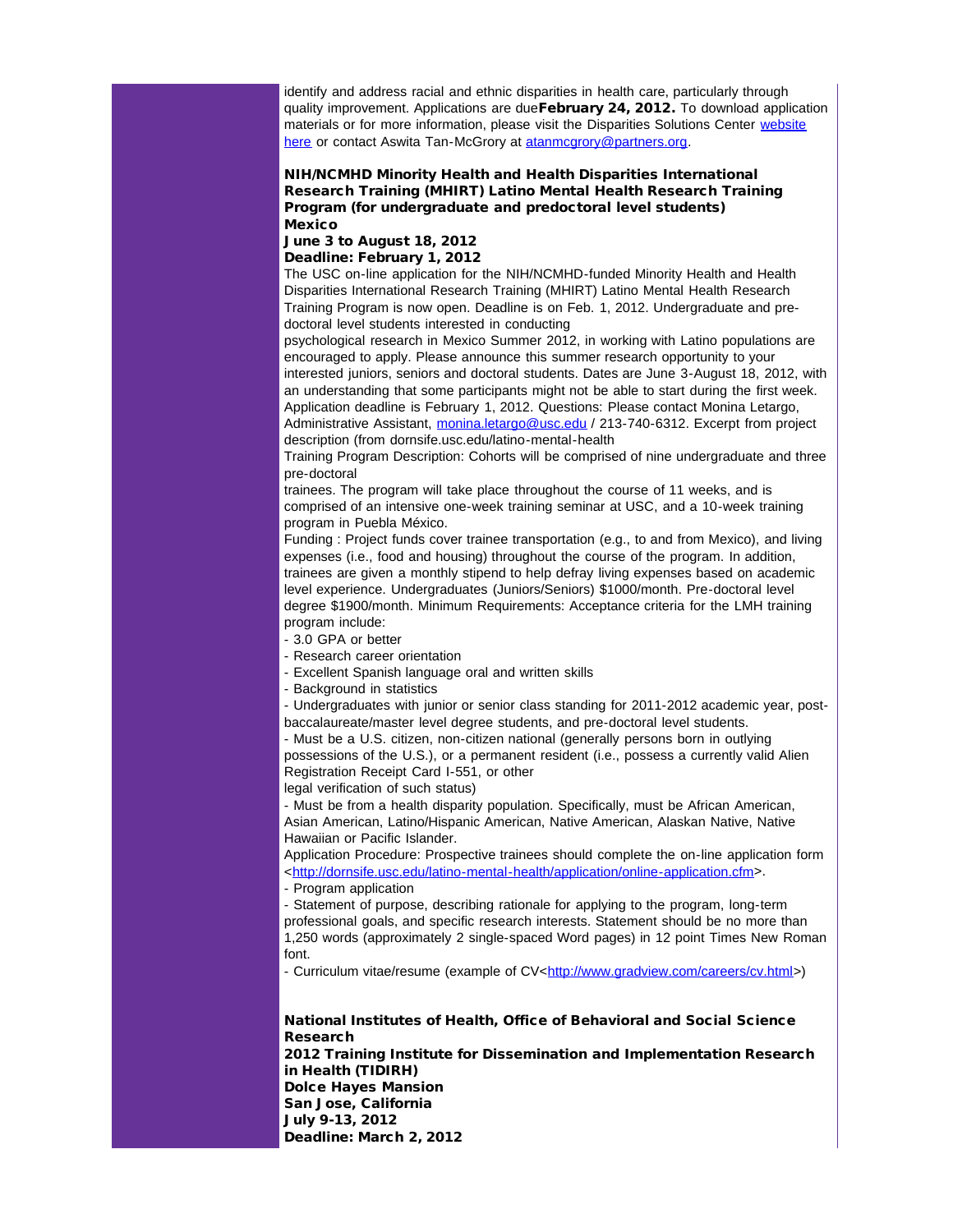One of the most critical issues impeding improvements in public health today is the enormous gap between what we know can optimize health and healthcare and what actually gets used and implemented in every day practice. The science of dissemination and implementation (D&I) seeks to address this gap by understanding how to best ensure that evidence-based strategies to improve health and prevent disease are effectively delivered in clinical and public health practice. Institute Goals: The Office of Behavioral and Social Sciences Research, National Institutes of Health, in partnership with the National Cancer Institute, the National Institute of Mental Health, and the U.S. Department of Veterans Affairs, is sponsoring this 5-day training institute to provide participants with a thorough grounding in conducting dissemination and implementation research in health. Faculty and guest lecturers will consist of leading experts (practitioners and teachers) in theory, implementation and evaluation approaches to D&I, creating partnerships and multi-level transdisciplinary research teams, research design, methods and analyses appropriate for D&I investigations and conducting research at different and multiple levels of interventions (e.g., clinical, community, policy). Participant Eligibility Requirements: This training is designed for investigators at any career stage interested in conducting Dissemination and Implementation (D&I) research

<[http://conferences.thehillgroup.com/OBSSRinstitutes/TIDIRH2012/index.html#definitions>](http://r20.rs6.net/tn.jsp?llr=5gytkqcab&et=1109071822203&s=1&e=001Rs1z22Qa5_ejb05gCwm43F_FRhTAWRoZJ3s-mNZgcv6emqE48blF2U56J1layzCnEzkE-fDM2kQfNqO72fAswzGAGtY869Ea44zPdKQAZ-KVB2W58BII_2f35YxE2IfQh0yCkABYO_KpNE8-dx4hFjrICu9g5lZ6orJBvuRDIEN7yj_tXqemxrXlneX81WtLh6pt0N-lHnk=). To be eligible, participants must NOT have received R18, R01 or R01-equivalent funding as a principal investigator for D&I research. Note, investigators who have received an R01 or equivalent are eligible, as long as the funding was not specifically for D&I research. Preference will be given to applicants who demonstrate experience with, or potential for, working effectively in transdisciplinary teams and who have strong partnerships with-or are embedded within-healthcare delivery or community-based organization settings. We seek a balance of both junior and senior investigators, with the overall goal of bringing new people into the field of D&I research. In addition, to be eligible, participants must meet all of the following criteria:

\* Hold a doctoral level degree (PhD, ScD, MD, DrPH, DO, DVM, DNSc, DrPH, etc.). \* Have demonstrated experience and expertise in health science (e.g., medicine, behavioral medicine, nursing, medical anthropology, health economics, health policy). \* Have a feasible D&I research concept to bring to the institute and develop throughout the week. This should be a project the applicant is seriously interested in conducting and/or submitting for funding.

\* Federal employees are not eligible with the exception of individuals whose position allow them to receive grants and function as independent researchers (e.g., VA research investigators).

\* Be willing and able to attend the entire training 5-day institute, if accepted. Applicants are NOT required to be citizens, permanent residents, or non-citizen nationals of the United States. However, expenses will only be paid for domestic travel within the U.S. (domestic air/train fare, lodging during the institute, government per diem rate for meals not provided, and domestic ground transportation/airport transfers). For more information and instructions for how to apply, please visit our webpage: [http://conferences.thehillgroup.com/OBSSRinstitutes/TIDIRH2012/index.html.](http://r20.rs6.net/tn.jsp?llr=5gytkqcab&et=1109071822203&s=1&e=001Rs1z22Qa5_dXfdppoDa9IpCkvAb54_53Gjbm_NVvbehH-akpiv___pw8t0mM50I8lE7GZ-HADL8WNfkgai5oojDHxRF4oZKI7RScq0arIdWEIisugSoM99S1B3SP-cgQwKG4w1qJEa2FPJyjRa359ZDA3nkufCp9n3fgdlPU-MsWjb03tCjeuA==)

### Northeastern University, Department of Health Sciences, Boston, MA Tenure Track Faculty Position in Environmental Health

The Bouvé College of Health Sciences at Northeastern University invites applications for a new tenure track faculty position in Environmental Health with an appointment in the Department of Health Sciences, starting in September, 2012. The college is recruiting an Environmental Health tenure track faculty member to be affiliated primarily with the Master of Public Health in Urban Health Program, and to contribute to teaching, research, and other scholarly activities with faculty in the Department of Health Sciences. The MPH Program in Urban Health is committed to the education and development of competent public health researchers and practitioners. This academic position is tenure-track at the level of Assistant or Associate Professor, depending on the qualifications of the candidate. Outstanding candidates will also be considered for a Full Professor rank with the option of obtaining tenure upon entry.

Responsibilities: Principal responsibilities include development of a high-quality, independent research program, instruction and mentoring of students enrolled in departmental programs, and University and professional service. Qualifications: Candidates are expected to possess a doctoral degree in environmental health or a relevant field. Additionally, an MPH degree and expertise in urban health issues are highly desirable. Candidates should demonstrate the potential to establish and maintain an active research program as evidenced by external grant funding and a record of peer-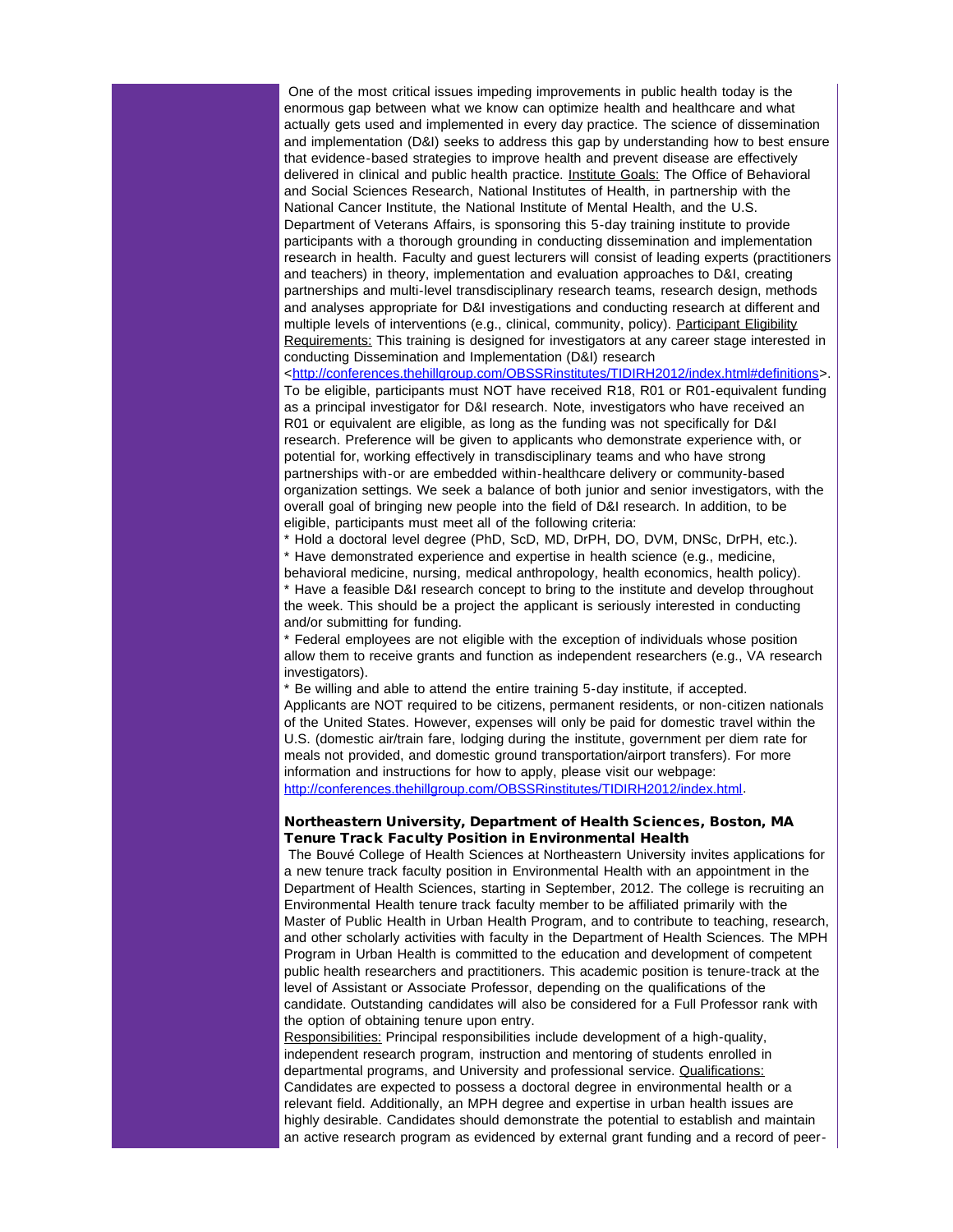reviewed publications commensurate with their academic experience. Candidates should also demonstrate the potential for outstanding teaching and mentoring of students. Additional Information: The Bouvé College of Health Sciences offers six majors in three schools - health professions, nursing, and pharmacy - that include 276 faculty with expertise in public health, applied psychology, speech audiology, nursing, physician assistance, pharmacy, and physical therapy; all with an interdisciplinary emphasis. The Department of Health Sciences is home to Northeastern's MPH Program in Urban Health. In addition to the MPH Program, the department consists of an undergraduate program in Health Sciences, a Masters program in Exercise Sciences and PhD program in Personal Health Informatics (in collaboration with the College of Computer and Information Science). The Department is home to the Center for Population Health and Health Disparities and is enhanced by the presence of collaborating organizations including the Institute on Urban Health Research, which has longstanding collaborations with the Boston Public Health Commission, the Mass. Department of Public Health and a host of local community based agencies; and the Center for Community Health Education Research and Service (CCHERS) - a network of 15 academic health centers in Boston. The Department is currently designing a PhD program in population health and the new faculty member can be instrumental in shaping this program. Since 2008, department faculty has been awarded over \$26 million in NIH grants. The University houses the Northeastern Environmental Justice Research Collaborative and the NIH funded Puerto Rico Testsite for Exploring Contamination Threats (PROTECT) Center which is a collaboration of faculty experts in engineering, public health, and biomedical and environmental sciences. In addition, the University is building the George J. Kostas Research Institute for Homeland Security. There are also ample resources for collaborative training and research within the Boston area. The University has strong ties to the local and state health departments and is located four blocks from the Longwood Medical Area (encompassing Harvard Medical School and School of Public Health, Children's Hospital Boston, Brigham & Women's Hospital, and Beth Israel Deaconess Medical Center) and eight blocks from the Boston University Schools of Medicine and Public Health and the Boston Medical Center. Application Information: Applications will be reviewed beginning November 1st and will continue until the position is filled. The expected start date of this position will be September 1, 2012. Applications must be submitted on-line by visiting the Provost website at:

[www.northeastern.edu/provost/faculty/positions.html.](http://r20.rs6.net/tn.jsp?llr=5gytkqcab&et=1109071822203&s=1&e=001Rs1z22Qa5_d489JG14wGkyYL732qynQIypNgOXKD5ytEqT0D3S5xwyhzsqfosG2jzQqv7IkqfC9FUTTn7XsFoCaLs2WUgBsdhpmKLMkFcAC0v7UxdD-3zdi9XxiURHOFKcCKqyxy1_XB6xRqb1t-o-5Z42WFk5Sd) Click on `Access Faculty Positions.' Applications must include a cover letter, a statement of current and future research interests, curriculum vitae, and contact information for at least three references. More information regarding this position may be obtained by contacting the Chair of the search committee: Shan Mohammed MD, MPH at [s.mohammed@neu.edu](mailto:s.mohammed@neu.edu?)

### Pennsylvania State University Postdoctoral Scholar in Health-Environment

Dr. Brian King (Department of Geography, Penn State University) is recruiting a postdoctoral scholar beginning August, 2012, to work on health-environment research. The individual will be expected to work as an assistant on a National Science Foundation supported project (GSS-1056683) Political Ecologies of Health: Coupling Livelihood and Environment Responses to HIV/AIDS. The project is specifically designed to address how livelihood systems in rural South Africa adjust in response to HIV/AIDS; how livelihood responses to HIV/AIDS rework access patterns and the rules governing resource use; and variations in intra-household and intra-community livelihood responses to HIV/AIDS. Responsibilities will include travel to South Africa to complete data collection, data coding, and analysis. The postdoctoral scholar will also assist with literature searches and reviews, academic publishing and conference presentations, and engagement with research and educational partners in South Africa and the United States. Questions about the position can be directed to Brian King ([king@psu.edu](mailto:king@psu.edu?)). The position will begin August 2012 and will be for two years (academic years 2012 - 2014), depending upon performance and continuation of funding. A Ph.D. in geography or a related discipline is expected. Applicants with previous research experience, familiarity with quantitative and qualitative methods, and interest in South Africa and health research will be particularly competitive. Salary and benefits commensurate with experience. Applications should include a letter describing research interests and experience, a complete curriculum vita, up to three reprints, and three letters of recommendation. Submit all materials electronically to [mpr5@psu.edu](mailto:mpr5@psu.edu?) (please note in the subject line: Postdoctoral position). Review of applications will begin on February 6, 2012.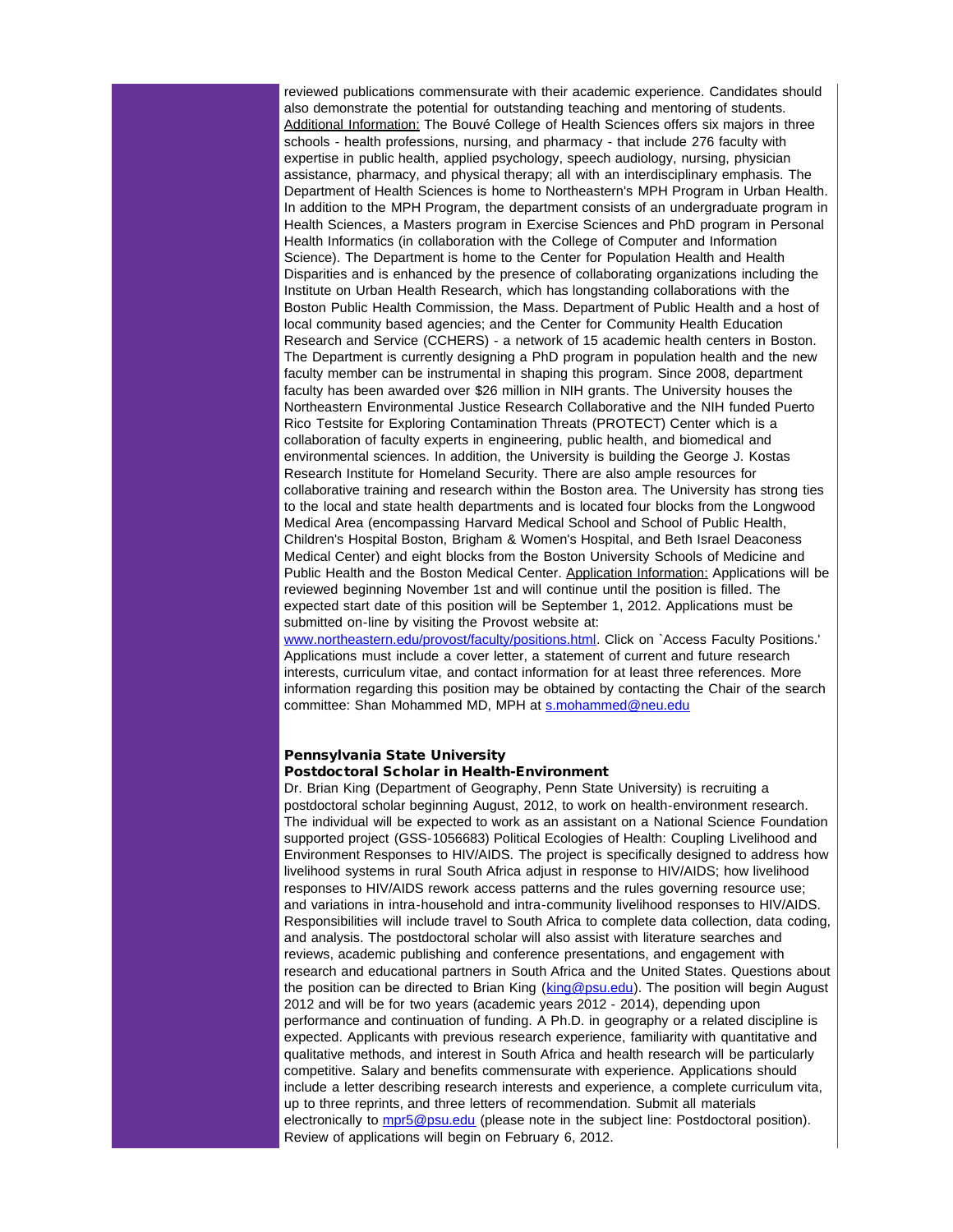## University of Maryland, School of Public Health, Department of Epidemiology and Biostatistics

## Tenure-track Faculty in Epidemiology (3 Openings)

We are searching for two epidemiology tenure-track faculty, and one tenure-track biostatistician.

The Department of Epidemiology and Biostatistics, School of Public Health, University of Maryland, College Park ([http://www.sph.umd.edu/EPIB](http://r20.rs6.net/tn.jsp?llr=5gytkqcab&et=1109071822203&s=1&e=001Rs1z22Qa5_d9pZfLRi3upciAJ49Zze85qIgj7pJlUmONl1z-rcv8rc7OBB38g9xM7feUac0T6PVS2hFf_P6JyRAwfuqPIYWb7wp8w1EZY4AhlOBpveyAOQ==)) invites applications for open rank tenure-track positions in epidemiology. These positions represent a unique opportunity to join a growing department in a fully accredited School of Public Health. Research areas of particular interest to the department include, but are not limited to, social and behavioral factors in health and epidemiology of cardiovascular disease, cancer, infectious diseases (such as HIV/AIDS), and obesity. Special emphasis on diet/nutrition, physical activity, and application of epidemiologic methods to develop and evaluate disease prevention and health promotion interventions for translational research is desirable. If you have questions, please contact the search committee chair, Dr. Jane Clark: Jane E. Clark, Ph.D.

Professor & ADVANCE Professor

Director, Cognitive Motor Neuroscience Labs Department of Kinesiology School of Public Health Neuroscience & Cognitive Science Program University of Maryland College Park, MD 20742-2611

Office: SPH 2341 |301.405.2452 (voice) | fax: 301.405.5578 [jeclark@UMD.EDU](mailto:jeclark@UMD.EDU)

## University of Tennessee, Knoxville, Department of Public Health, College of Education, Health, and Human Sciences

Assistant/Associate Professor of Community Health Education POSITION:The Department of Public Health at the University of Tennessee, Knoxville is seeking applicants for the position of Assistant/Associate Professor with expertise in community health education. This is a full-time, tenure-track, academic-year (9-month) position with appointment beginning August 2012 or later. Minority applicants are encouraged to apply. QUALIFICATIONS: Required:Earned doctorate in a relevant discipline; published research in refereed journals; an established research agenda with external funding; and experience with community health planning, programming and/or policy. Desired: Certification as a Health Education Specialist (CHES); experience advising and teaching public health master's and doctoral students; experience with advocacy, social marketing, and/or working in community-based settings; and a research focus that builds on and extends existing strengths of the department. The Knoxville campus of the University of Tennessee is seeking candidates who have the ability to contribute in meaningful ways to the diversity and intercultural goals of the University. RESPONSIBILITIES: Primary responsibilities include maintaining a successful record of scholarly activity, including research, publication and grant awards; teaching courses related to community health education to master's and doctoral students (no undergraduate teaching required); and professional leadership, academic advising, and service within the university and region. Teaching loads are typically one course per semester, allowing substantial time for carrying out a research agenda with full salary coverage.

DEPARTMENT, UNIVERSITY AND COMMUNITY: The Department of Public health offers an accredited MPH degree with three concentrations (community health education, health planning/administration, and veterinary public health) and a PhD in Health Behavior and Health Education. The Department attracts a national and international student body and provides extensive support for both student and faculty interests. The University of Tennessee, Knoxville, is the state's flagship research institution, a campus of choice for outstanding undergraduates, and a premier graduate institution. As a landgrant university, it is committed to excellence in scholarship, learning, and service, and aims to enrich and elevate society. The University welcomes people of all races, genders, creeds, cultures, and sexual orientations, and values intellectual curiosity, pursuit of knowledge, and academic freedom and integrity. The City of Knoxville is situated in a valley between the Great Smoky Mountain National Park and the Cumberland Plateau, areas of great beauty and among the most biodiverse in the U.S. Knoxville is a metro area of 650,000, offering many amenities of urban life. SALARY:Competitive and commensurate with candidate's experience and credentials. APPLICATION:Review of applications will begin in January 2012 and will continue until the position is filled. Please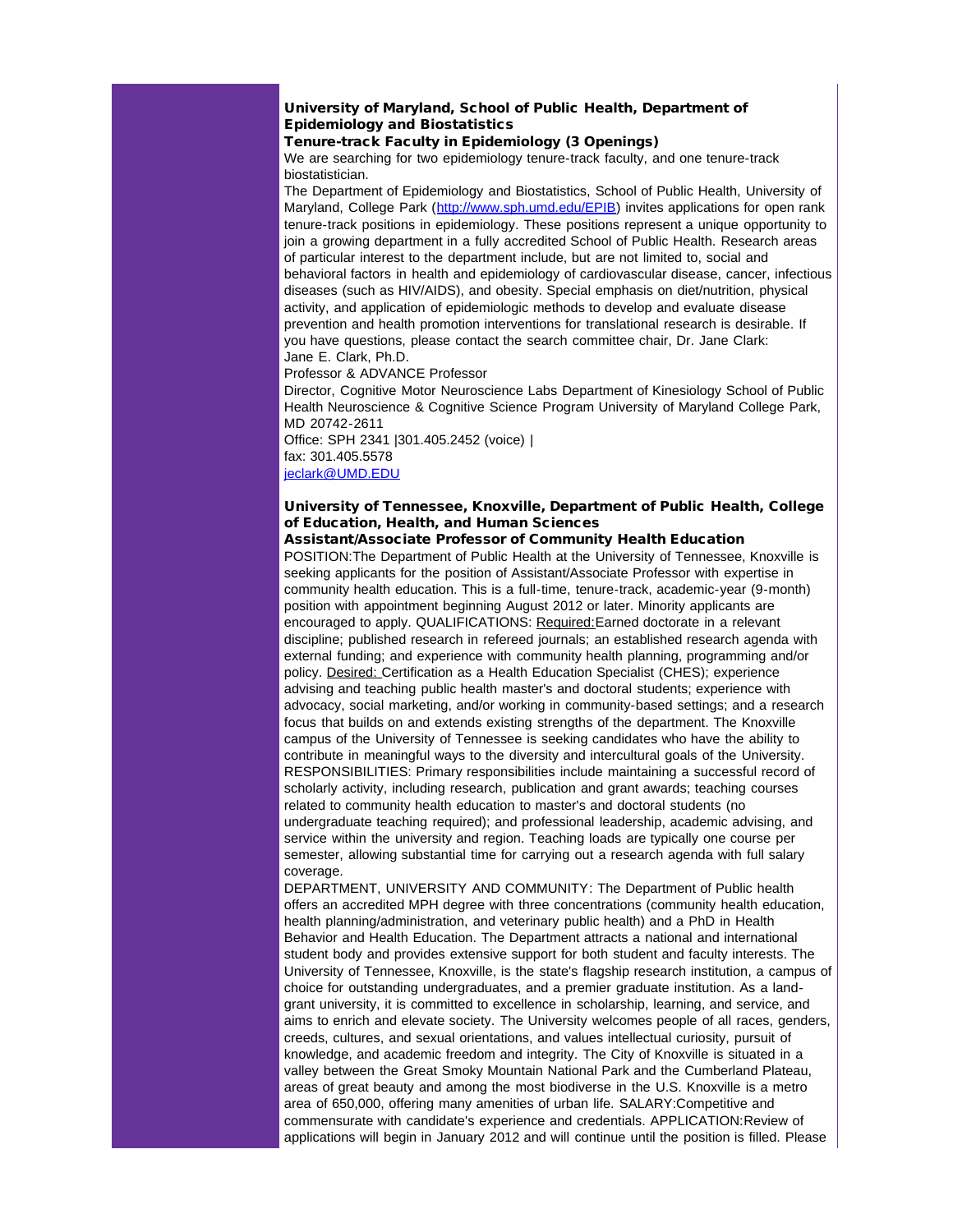submit application as a *single pdf document*. The application should include a letter of application addressing the required and desired qualifications stated in the position announcement; a curriculum vitae; and the names and contact information of three references. *Send application to Wendy Smith at [wsmith12@utk.edu](mailto:wsmith12@utk.edu)*

. Inquiries regarding the position should be sent to Clea McNeely, DrPH, 1914 Andy Holt Avenue (HPR 390), Knoxville, TN 37996, (865) 974-5041, [cmcneely@utk.edu](mailto:cmcneely@utk.edu). For more information: [http://www.kellogghealthscholars.org/news/kconnection/Volume10-](http://r20.rs6.net/tn.jsp?llr=5gytkqcab&et=1109071822203&s=1&e=001Rs1z22Qa5_dHfoyd6R-2K3r3QwZ71HUWSNGD_dlAbi6Qod8PILizfG2C8xbocVfOuSoxNXbywbSE7xweTbyMONSYk68woLJmaU8zMUsrqaz40J7kaiD-KkDF-3SjXQiCtmcT3-dIFy7W_uJa49VGm9GtSXwnrjl9OEyaP3Jhc_Ivpz-i9QHAav38Z7MzOciGTchPJMI36M7dRxXwVyXuh9ljk-arPEgJyhhEDMpJrq4G4mBArATmyA==) [2012/FAQs\\_about\\_community\\_health\\_education\\_position.pdf](http://r20.rs6.net/tn.jsp?llr=5gytkqcab&et=1109071822203&s=1&e=001Rs1z22Qa5_dHfoyd6R-2K3r3QwZ71HUWSNGD_dlAbi6Qod8PILizfG2C8xbocVfOuSoxNXbywbSE7xweTbyMONSYk68woLJmaU8zMUsrqaz40J7kaiD-KkDF-3SjXQiCtmcT3-dIFy7W_uJa49VGm9GtSXwnrjl9OEyaP3Jhc_Ivpz-i9QHAav38Z7MzOciGTchPJMI36M7dRxXwVyXuh9ljk-arPEgJyhhEDMpJrq4G4mBArATmyA==) .

### Winston-Salem State University Open Rank Position in Community Psychology Open Rank Position in Clinical Psychology Deadline: February 3, 2012

Winston-Salem State University, a premier comprehensive university, is one of the 17 constituent institutions comprising the University of North Carolina. The university enrolls approximately 6,400 students in more than 40 bachelor's degree programs and ten master's degree programs. Winston-Salem State University is located in the Piedmont Triad area of North Carolina with Greensboro to the east and High Point to the south, with close proximity to Charlotte. Winston-Salem, a city of approximately 180,000, was recently ranked as one of the top 50 cities worldwide in quality of life by Mercer Human Resources Consulting. The College of Arts and Sciences invite applications for a tenuretrack psychology position within the department of Behavioral Science and Social Work. Nine-month position; open rank.

Two open positions: Open Rank Position in Community Psychology and Open Rank Position in Clinical Psychology. For complete position description and to apply online access [https://jobs.wssu.edu](http://r20.rs6.net/tn.jsp?llr=5gytkqcab&et=1109071822203&s=1&e=001Rs1z22Qa5_fHxcdx3bJvf6WnB5fg_TIOVgo4qOKsHuRJf0iOtBnbf8VL1nRYck66NBgEJVk4Nm5Fd3jzpt26Ly2EGiypXouiFLeG6p_CKT4=). Close Date: February 3, 2012. Tentative Start Date: August 15, 2012. Application Process: (1) Complete online application; (2) Submit the following documents online: letter of application, curriculum vitae, with contact information for references, statement of teaching philosophy; (3) Mail the following to the address listed below: three current letters of reference, official transcripts of all college-level work, and evaluation of all foreign (non-US) transcripts an appropriate agency.

# World Health Organization, Geneva, Switzerland Director Chronic Diseases and Health Promotion Department, NMH/CHP - D1 WHO position

# Vacancy notice HQ/11/NMH/FT421

### <span id="page-22-0"></span>Deadline: January 31, 2012

".....To provide leadership and direction for global, regional and national efforts to promote health and to prevent and control major chronic diseases. Primary Objectives include: Advocating for health promotion and chronic disease prevention and control; promoting health, especially for poor and disadvantaged populations; slowing and reversing the adverse trends in the common chronic disease risk factors; preventing premature deaths and avoiding unnecessary disability due to major chronic diseases cardiovascular diseases, cancer, diabetes and chronic respiratory diseases; and preventing blindness and deafness..." Website: [http://bit.ly/z7YDmJ](http://r20.rs6.net/tn.jsp?llr=5gytkqcab&et=1109071822203&s=1&e=001Rs1z22Qa5_cUpBcbb90MX-kKNS-pDfoJ-6HeHPSCGewRTaIb4hVqSqqiw-mdd-1MuwPP4djfZz2z8MdoCbYFEPdCmwzsN2oTNRGUfgWJQ_4=).

#### [back to top](#page-0-4)

# CONFERENCES AND EVENTS

## American Academy of Health Behavior Applications of Technology in Health Behavior Interventions and Research Four Seasons Hotel Austin, TX

March 18-21, 2012

AAHB Conference Registration is NOW OPEN! Please join us for the next AAHB annual scientific meeting, March 18-21, 2012 for Applications of Technology in Health Behavior Interventions and Research at the Four Seasons Hotel in Austin, Texas. I'm pleased to announce that the registration for the 2012 Annual Meeting is now open: [http://www.aahb.org/Meeting\\_Info\\_2012.html.](http://r20.rs6.net/tn.jsp?llr=5gytkqcab&et=1109071822203&s=1&e=001Rs1z22Qa5_doNvVAczjT1vl4hyOXFzVQpK9opsJ74Ipm9hHCUN6z0OfzWG8ophywCpb_1NrAgmp3tT29ClwMWCGkd6HQADjNKWrFR85MSTTyw4uwJsAY5G2k1rii0ruFsZZdfWDUOgw=) Thanks to Herb Severson, the 2012 Program Chair and the hard work of the 2012 Conference Planning Committee\*\*, we have a fabulous program planned for this year!! The theme of the meeting is Applications of Technology in Health Behavior Research and as is our tradition, the program is packed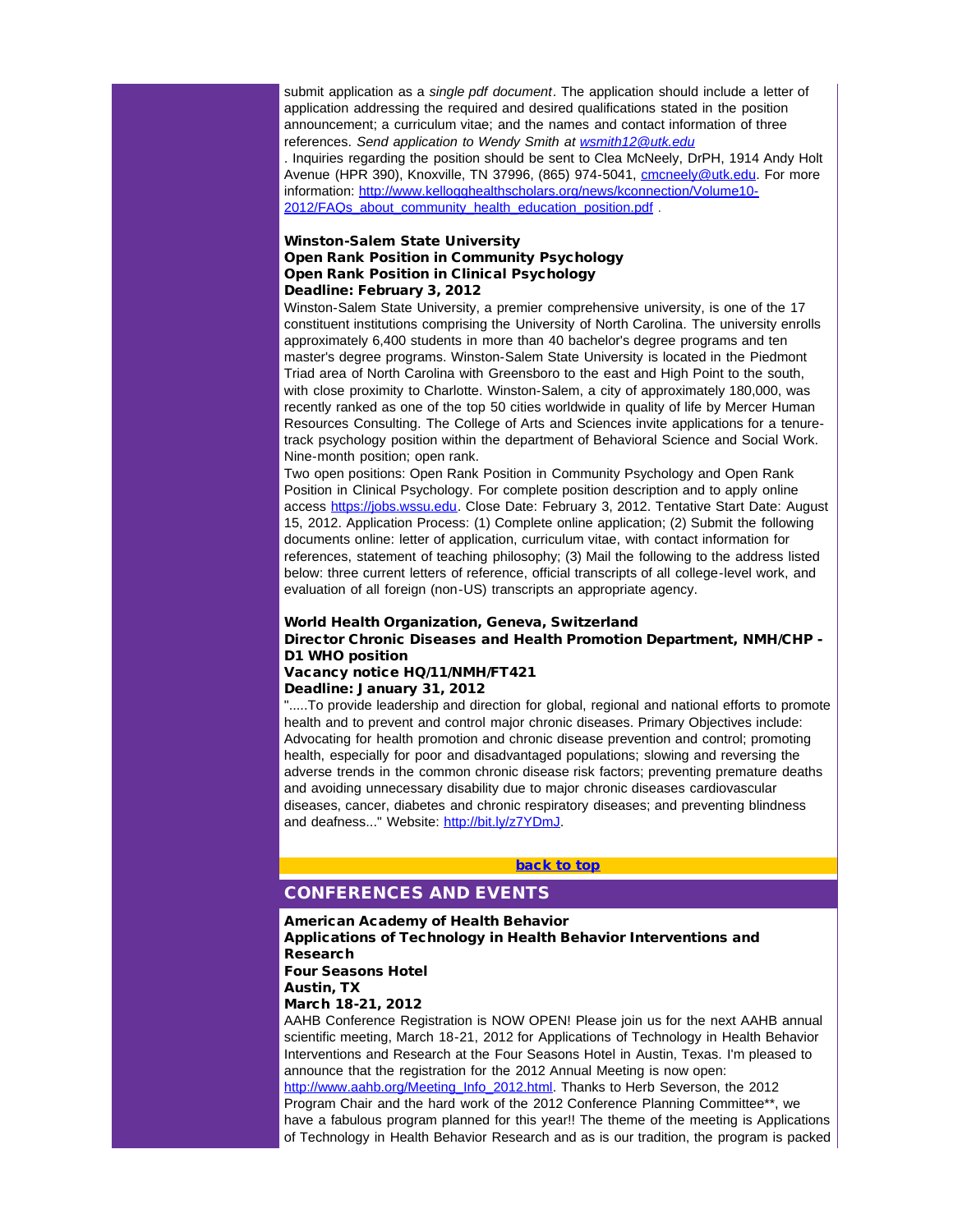full of amazing researchers and scholars doing amazing things in the field of health behavior research. Please visit the website today and register for 2012 meeting!

#### Breast Cancer Action

### Free Webinar -- New Report on Breast Cancer and the Environment: A Briefing for Advocates

### January 24, 2012 from 2:00 p.m.-3:00 p.m. (PST) or January 25, 2012 from 10:00 a.m.-11:00 a.m. (PST)

Last month Breast Cancer Action attended the annual San Antonio Breast Cancer Symposium (SABCS) as patient advocates; the eyes, ears-and mouthpiece-of breast cancer patients. SABCS is an international conference focused on new developments in breast cancer research and treatment. One of the highly anticipated reports at SABCS was the long-awaited Breast Cancer and the Environment: A Life Course Approach report by Institute of Medicine (IOM). The report, paid for by Susan G. Komen for the Cure, reviewed the current evidence on breast cancer and the environment and made recommendations on actions that women might take to reduce their risk as well as encouraging further research on this issue. This January 24th & 25th, join us for a free webinar: New Report on Breast Cancer and the Environment: A Briefing for Advocates featuring Karuna Jaggar, Executive Director of Breast Cancer Action and Tracy Weitz, PhD, MPA, Assistant Professor, Department of Obstetrics, Gynecology & Reproductive Sciences and Director of the Advancing New Standards in Reproductive Health. The webinar will provide:

\* BCAction's commentary and analysis of the IOM report on breast cancer and the environment

\* A summary of where the report got it right and where it missed the mark

\* A focus on the limits of individual behavior and the policy changes required to reduce these exposures to toxins that may be contributing to the skyrocketing rates of breast and other cancers

\* Review the committee's recommendations and discuss how advocates can move these recommendations forward

Join us on Tuesday, January 24th <[https://www3.gotomeeting.com/register/871578294](http://r20.rs6.net/tn.jsp?llr=5gytkqcab&et=1109071822203&s=1&e=001Rs1z22Qa5_fJfLN7Ev4RF6TtpmULd4wm_cObv8PAJppL8Jq85v95gzxtfN7_34iNM1vclsLwYGrMT37vPVYl3e8_tBo5KDDx_xW6UL66OCIApCf3SXF2hkEXQ1LsGuZ86hPK6KIPq3o0V7-tjt7F3w==)> or Wednesday, January 25th <[https://www3.gotomeeting.com/register/734866230](http://r20.rs6.net/tn.jsp?llr=5gytkqcab&et=1109071822203&s=1&e=001Rs1z22Qa5_e_CrDTSIF5GVD_rbQoA0mzu_FnehWU45A0hS53-L_BXkLVdMtcazTa7-YjxHOsnd20NuG65aa3fFowWh-I00pmDhBAd3n3iouBVdPiUQ1K2JNN31fWJmTbnrs65H9I9WOgyEJ2Y2Spog==)> for this free one-hour webinar to understand the role that advocates can play in turning the tide on the breast cancer epidemic. Register for Tuesday January 24th, 2012 webinar: 2pm-3pm (Pacific Standard time) <[https://www3.gotomeeting.com/register/871578294](http://r20.rs6.net/tn.jsp?llr=5gytkqcab&et=1109071822203&s=1&e=001Rs1z22Qa5_fJfLN7Ev4RF6TtpmULd4wm_cObv8PAJppL8Jq85v95gzxtfN7_34iNM1vclsLwYGrMT37vPVYl3e8_tBo5KDDx_xW6UL66OCIApCf3SXF2hkEXQ1LsGuZ86hPK6KIPq3o0V7-tjt7F3w==)>. Register for Wednesday January 25th, 2012 webinar: 10am-11am (Pacific Standard Time)<[https://www3.gotomeeting.com/register/734866230>](http://r20.rs6.net/tn.jsp?llr=5gytkqcab&et=1109071822203&s=1&e=001Rs1z22Qa5_e_CrDTSIF5GVD_rbQoA0mzu_FnehWU45A0hS53-L_BXkLVdMtcazTa7-YjxHOsnd20NuG65aa3fFowWh-I00pmDhBAd3n3iouBVdPiUQ1K2JNN31fWJmTbnrs65H9I9WOgyEJ2Y2Spog==). For your convenience, we are offering the webinar at two different times. Click on the links above to register for the time and day that works for you.

### Community-Campus Partnerships for Health

# 15<sup>th</sup> Anniversary Conference - Community-Campus Partnerships as a Strategy for Social Justice: Where We've Been & Where We Need to Go Houston, TX

April 18-21, 2012

## Deadline (early-bird): February 3, 2012

Online registration is now open for Community-Campus Partnerships for Health's 15th Anniversary Conference, April 18-21, 2012 in Houston, Texas USA! Register by February 3rd to receive discounted early-bird registration rates: [http://bit.ly/uLxLPf](http://r20.rs6.net/tn.jsp?llr=5gytkqcab&et=1109071822203&s=1&e=001Rs1z22Qa5_eWXekva7kuko9plaf4Ms6ZmwwR0N83-gV-wSE045MFztQljIrV3zuf0qt35vTmVUXSO0_whtK6qLvfe7JpIYOUg8zoZxV2p_4=). The conference, "Community-Campus Partnerships as a Strategy for Social Justice: Where We've Been & Where We Need to Go" promises to be CCPH's best yet as hundreds of community and campus partners convene for 4 days of skill-building, networking and agenda-setting! Whether you are directly involved in community-based participatory research, servicelearning or other community-academic partnerships - or are working to ensure the conditions are in place for such partnerships to thrive and have impact - the conference will challenge and inspire you! Regardless of the social justice issue you are passionate about - health equity, education, environmental justice, food security, sustainability, indigenous rights and more - together we will explore how to leverage partnerships to create change. Conference highlights include:

\* A stellar line-up of pre-conference workshops on such topics as "Methods & Measures to Evaluate the Effectiveness of CBPR Partnerships to Improve Health Equity" and "Policy Analysis: A Tool for Translating Research to Policy, Deepening Partnerships & Creating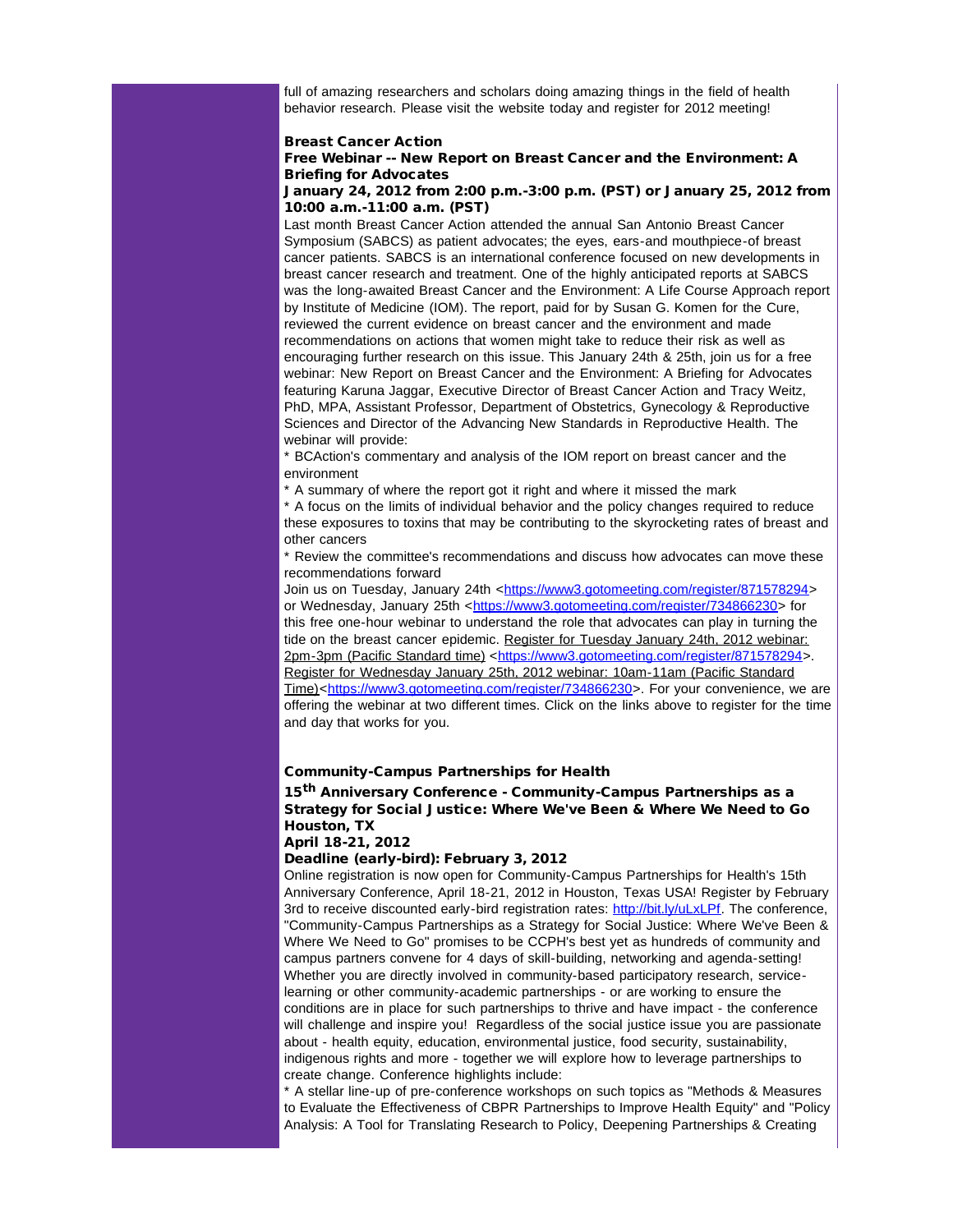Healthy Communities"

\* Skill-building workshops, educational exhibits, community site visits and many opportunities for informal networking!

\* A special celebration with our major conference partner, St. Luke's Episcopal Health Charities, the area's largest charity focused solely on health and well-being and also marking its 15th anniversary in 2012!

\* A one-year individual premium membership in CCPH with your conference registration for those of you who are not already members!

<span id="page-24-0"></span>Houston is an ideal location for the conference, with its many community-campus partnerships, tourist attractions, and warm and sunny spring climate! The 4th largest city in the U.S. is a multi-cultural destination for food, culture and green space. REGISTER TODAY! To register, visit [http://bit.ly/uLxLPf](http://r20.rs6.net/tn.jsp?llr=5gytkqcab&et=1109071822203&s=1&e=001Rs1z22Qa5_eWXekva7kuko9plaf4Ms6ZmwwR0N83-gV-wSE045MFztQljIrV3zuf0qt35vTmVUXSO0_whtK6qLvfe7JpIYOUg8zoZxV2p_4=)

RESERVE YOUR HOTEL ROOM TODAY! For information about hotel reservations and transportation options, please visit [http://bit.ly/p4F92u](http://r20.rs6.net/tn.jsp?llr=5gytkqcab&et=1109071822203&s=1&e=001Rs1z22Qa5_edevjG1-l-zvytbQBnWMlbu67xrSRzg7_P8mx0CIUgtlk16lcxAmF3PGEMePUi0X6inxAbBqXHJpR5U8w6gRnKZlspoiS2J2M=) The deadline to reserve a hotel room at the conference discount rate is March 23rd. KEEP THESE IMPORTANT DEADLINES IN MIND: February 3rd for early-bird conference registration rate March 23rd for hotel reservations at the discounted conference rate April 10th for advance conference registration. QUESTIONS? Visit the conference homepage at [http://bit.ly/hFPPlr](http://r20.rs6.net/tn.jsp?llr=5gytkqcab&et=1109071822203&s=1&e=001Rs1z22Qa5_eeOSJzZ9YTGAA1Q7s5QCxIUTexecS6j4faCRWUtHDrk1HQqrwRN6-54HXtXYDkiiRogWN6FqL8B2q0Gu5kYqTYw1ol71Dc-jw=) or contact Shelly Tolo at [toloevents@aol.com](mailto:toloevents@aol.com) or 1 (206) 962-0012.

Follow the latest conference development on twitter at [http://twitter.com/CCPHconference](http://r20.rs6.net/tn.jsp?llr=5gytkqcab&et=1109071822203&s=1&e=001Rs1z22Qa5_fg7T43SJqdkQAilh93O_ux6yY85hj7Jwvbo3mIfYkmU1635-3UvFU5ntAKNRFYglIYFCxi9aorNbSm00HFq6Iktj-Vu4rQ772Dckp-6-mot1C2gIjHT0lA).

#### [back to top](#page-0-4)

# **RESOURCES**

## **Publications**

## [¿A Dónde Vamos?,](http://r20.rs6.net/tn.jsp?llr=5gytkqcab&et=1109071822203&s=1&e=001Rs1z22Qa5_ejrIyloyQlWY24jUv8BsGM5-zvR_MT2y3zfSghZHgatRKxW3psK8xmyCkGOZPuL1v5EIj-3Eqh2Smu9T2tGnb7S6B4wxOR1nA1lU7vIoOIETFn05_KZQnCKLBIzKA8r97f3WU4QCkYErOkUWtwQ2eTC9QeEx4yfcY48SUdhS5rGfljPGAOnXNAySwWfLFQKxk=)

# National Council of La Raza

The National Council of La Raza produced  $i$  A Dónde Vamos?, a report that provides an extensive analysis of the growing HIV/AIDS crisis among Latino subgroups in the U.S. and offers an analysis of the Hispanic HIV/AIDS crisis that includes social, cultural, and structural-environmental factors. The report concludes with recommendations for the prevention and treatment of HIV and AIDS through community-based research and direct service in the Hispanic community.

#### CBPR Variable Matrix: Research for Improved Health in Academic/Community Partnerships

Cynthia Pearson, Bonnie Duran, Julie Lucero, Jennifer Sandoval, John Oetzel, Greg Tafoya, Lorenda Belone, Magdalena Avila, Diane Martin, Nina Wallerstein, Sarah Hicks CES4Health!

### [http://bit.ly/sYoF50](http://r20.rs6.net/tn.jsp?llr=5gytkqcab&et=1109071822203&s=1&e=001Rs1z22Qa5_fNlXjP2Vj5au3ybbFUcdZa1YP2FZp3pMYhcytcLrm7sKQbc0_8YW6a4VBVmu23lskXr3xq8jyN2ioC8_Hqc1U10Z48QUqNA-Y=)

"CBPR Variable Matrix: Research for Improved Health in Academic/Community Partnerships" is the latest product of community-engaged scholarship to be peerreviewed and published through CES4Health!

Excerpted Abstract: To advance community-engaged research, investigators from the Universities of New Mexico and Washington and the National Congress of American Indians Policy Research Center, in collaboration with a National Advisory Board of academic and community experts, created a variable matrix to support a previously published conceptual logic model of community-based participatory research (CBPR) processes and outcomes. The variable matrix provides measurements to support the four dimensions of CBPR characteristics and relationships within each domain of the interactive CBPR model. First, contextual factors shape the nature of the research and the conditions under which partnerships can develop and be sustained. Next, group dynamics, consisting of three sub-dimensions, structural factors (i.e., collaborative agreements), individual partner characteristics, and relational dynamics (i.e., group decision-making); interact with contextual factors to co-produce the intervention and its research design. Finally, CBPR system changes and health outcomes result directly from the research. In sum, we provide items and scales from over 46 instruments representing 60% of the 40 domains in the CBPR logic model.

How can the health equity impact of universal policies be evaluated?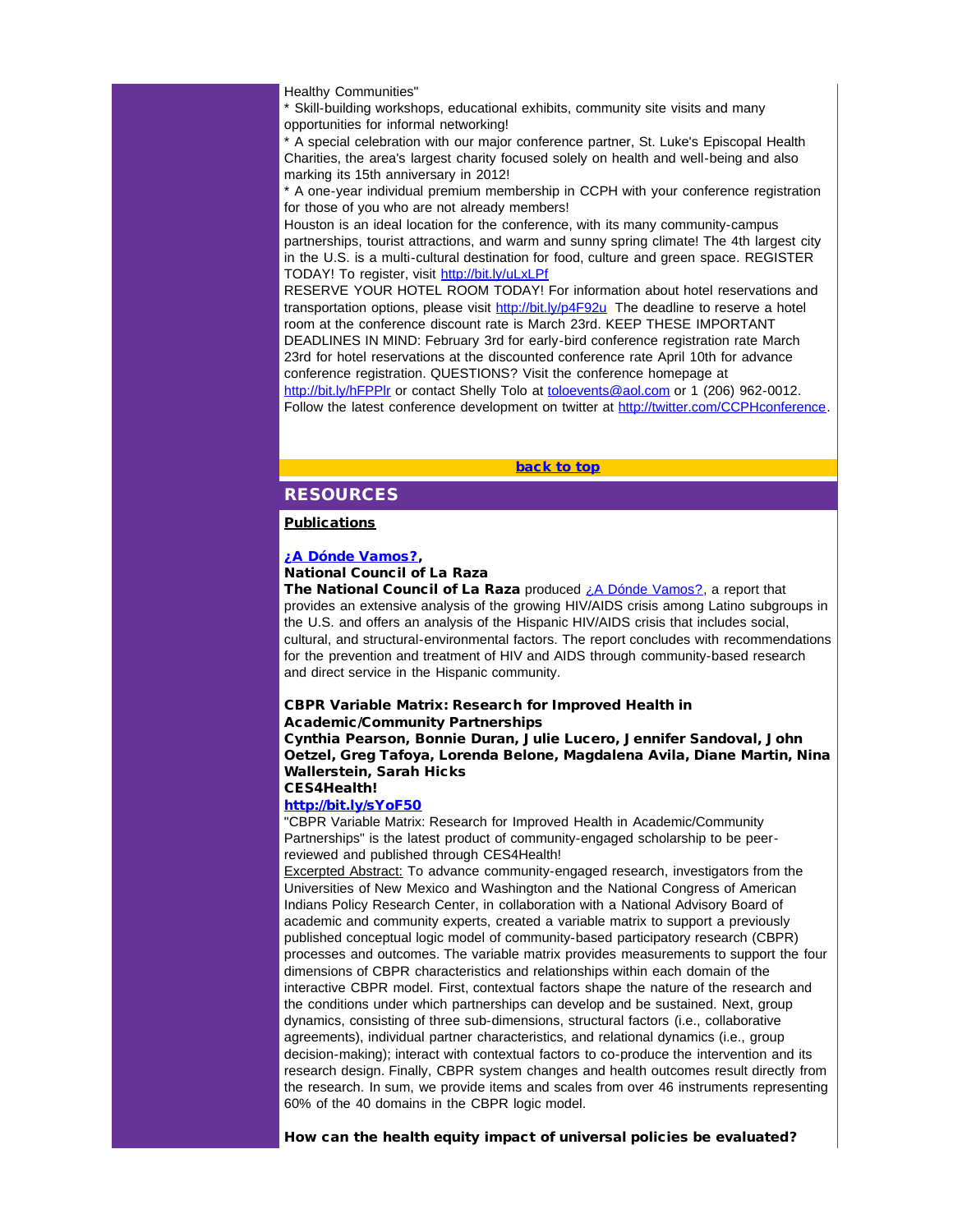### Insights into approaches and next steps Edited by Beth Milton, May Moonan, David Taylor-Robinson, Margaret Whitehead

## [http://www.euro.who.int/\\_\\_data/assets/pdf\\_file/0019/155062/E95912.pdf](http://r20.rs6.net/tn.jsp?llr=5gytkqcab&et=1109071822203&s=1&e=001Rs1z22Qa5_cTSdFm3CGBnuvd6oKrRCuk5sfMj-mmeTZDv-x9qWDn3oaRw1AAexro0w5GWZzKRn_prvsnKl8fkPyirpXctpCas6aTim5fDu15vOBz25_rZHHM0VFEckBM7e2MgCHkjptH86WvFr7oWXX2Wz7hXL8WPaZVJaWd9CghdLJkmsMg1A==)

Synthesis of discussions from an Expert Group Meeting. A joint publication between the WHO European Office for Investment for Health and Development, Venice, Italy and the Liverpool WHO Collaborating Centre for Policy Research on Social Determinants of **Health** 

Held at the University of Liverpool, 24 November 2010

This report presents arguments and case studies from an expert group meeting convened to clarify the importance and challenges of evaluating universal policies, and to outline potential approaches to assessing the impact of universal policies on health inequities. It also identifies key research and policy questions that need evaluating as a matter of priority, and sets the agenda for partnership working to develop these methods further.

### Housing and Health Care Go Hand in Hand

### Raphael Bostic and Risa Lavizzo-Mourey, Special to Roll Call, Dec 15, 2011

Maryland's Shady Grove Station is just 30 minutes from Union Station on Washington's Metro Red

Line, but when it comes to the health of these communities, the distance is worlds apart. Residents near Shady Grove can expect to live nine years longer than those living near Union Station. The differences are shaped by many factors, but most have little to do with medical care. In fact, health and longevity are more strongly influenced by social, economic and physical environments than by what happens in the doctor's office. Housing and Urban Development Secretary Shaun Donovan underscored the critical role of neighborhoods and communities in health and the need for action at a recent conference in Detroit, noting, "You can predict the life expectancy of a child by the ZIP code in which they grow up. This is wrong." Policymakers have spent years improving access to care. And rightly so. But we now know that the social, economic and physical factors that shape our everyday lives are even more important. A critical factor is affordable housing in good neighborhoods. As the research group Children's HealthWatch aptly states: "A safe, decent, affordable home is like a vaccine it literally keeps children healthy." HUD's Moving to Opportunity demonstration project, intended to uncover the effects of neighborhoods on a range of measures, recently published findings in the New England Journal of Medicine showing that poor women who were given the opportunity to live in safer, more affluent neighborhoods had lower rates of obesity, diabetes, psychological distress and major depression than those who did not take that opportunity. This suggests long-term investments in improving neighborhoods may help improve the health outcomes of poor families. Another study, conducted in Southwest Baltimore and published in Health Affairs, found that racial differences in hypertension, diabetes and obesity among women either vanished or substantially narrowed when researchers took into account where people lived. Neighborhoods matter. For years, the health and affordable housing sectors have worked on parallel but separate tracks to improve the lives of low-income people. The affordable housing sector focused on improving neighborhoods suffering from poverty, overcrowded housing and high unemployment. The

health sector focused on combating poor health, including high rates of obesity, asthma and chronic disease. We worked side by side in many of the same neighborhoods but have rarely collaborated. If real progress is to be made toward improving the health and quality of life for millions of Americans, this must change. The evidence makes one point clear: Housing policy is health policy. The affordable housing and health sectors must stop working in silos and work together. We have begun this journey. Until recently, HUD did not focus on the potential health benefits of its programs, but it now considers improved health outcomes a strategic goal and is creating initiatives designed to transform social, economic and

environmental conditions. Signature efforts such as the Neighborhood Revitalization Initiative, Choice Neighborhoods, and Strong Cities, Strong Communities seek to improve places where people live. Others, including the Housing Choice Voucher and Housing Opportunities for Persons with AIDS, create links between housing, quality educational opportunities and jobs, safer streets and quality health care to help ensure that housing inoculates as many people as possible. The good news is that there are already successful collaborations and that these efforts yield cost savings. In Seattle, public health and housing leaders are working together to reduce allergens in low-income homes that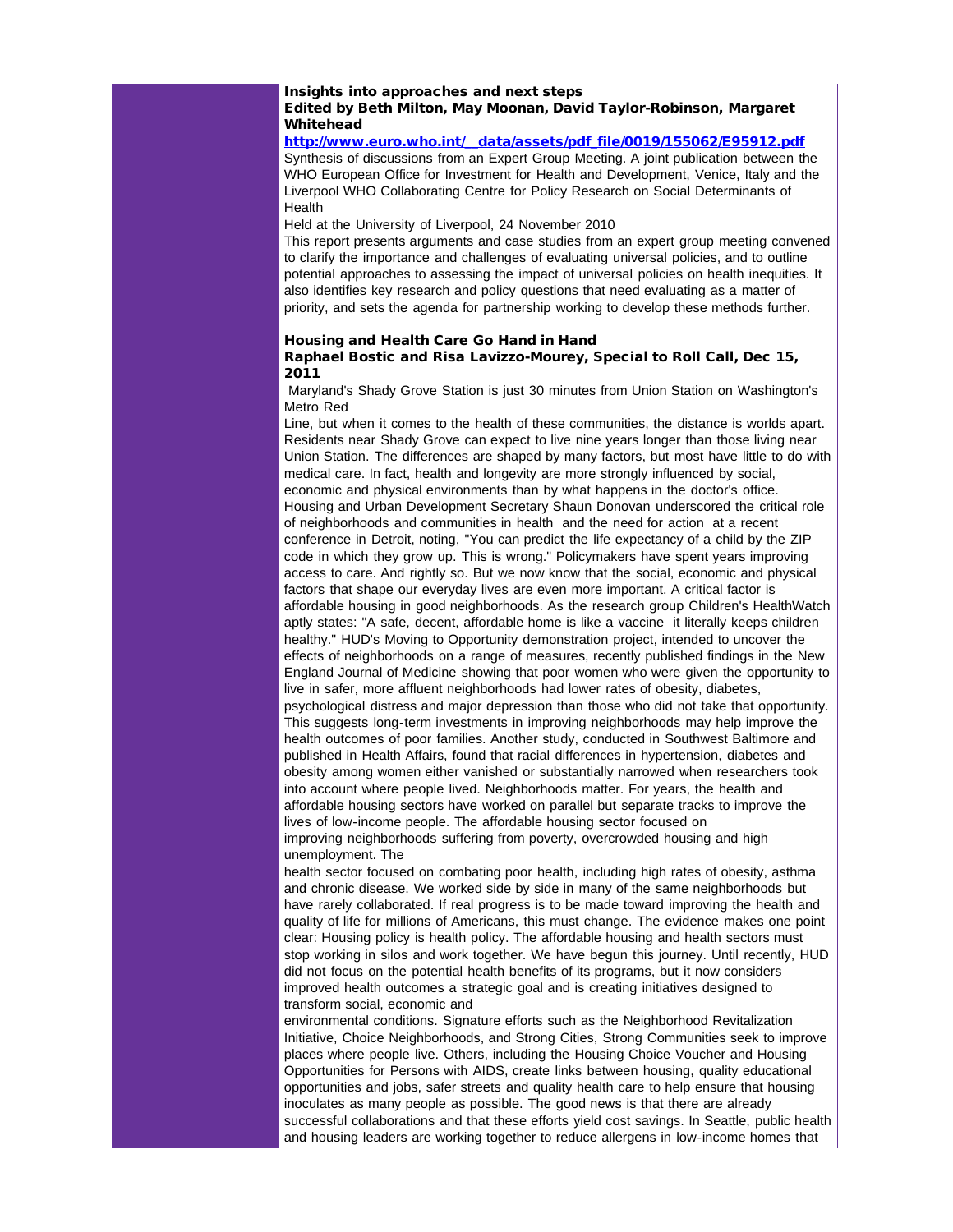can cause asthma, a scourge

of low-income children that results in an estimated 13 million missed school days and \$3.2 billion in treatment costs. Mercy Housing a nonprofit affordable housing developer found that its San Francisco Mission Creek Senior Apartments have created a healthier environment for seniors and are saving the city almost \$1.5 million a year, according to another Health Affairs study. At a time when we must do more with less, creating similar partnerships makes fiscal sense. An unhealthy workforce adds to health care costs and is less productive. Preventing disease is cheaper than treating illness. Yet while current collaborations are encouraging, we need to do more to make sure health is in all policies. Housing leaders and community developers must make health improvement part of their blueprint. And the health sector must work with them to build healthy communities where the healthy choice is the easy choice. How do we move forward? We propose creating an ongoing partnership between the health and

housing sectors to make sure housing and community development activities are optimally designed to improve residents' health. The affordable housing sector contributes the ability to develop affordable housing and improve neighborhoods, and the health sector supplies the research and expertise about health impacts. HUD and the Robert Wood Johnson Foundation are ready to move forward, and we hope that others will join us. Raphael Bostic is assistant secretary for policy development and research at the Department of Housing and Urban Development. Risa Lavizzo-Mourey is president and CEO of the Robert Wood Johnson Foundation.

[http://blog.rwjf.org/publichealth/2011/12/15/housing-policy-is-health-policy](http://r20.rs6.net/tn.jsp?llr=5gytkqcab&et=1109071822203&s=1&e=001Rs1z22Qa5_f7By4pA2UwE-iowl6I5G0zbPevt0dR7qfAnzJUk_LNB0Xv4bM7Su_Xe8SCvbajB6g8BSGGQ6uVb6Vz7jABhpD4olcnrZ6_6WjPhB4VGfD0J4NQESu_ZqBc1hrZrOCup7tDlyHO7gISJIh4ky7T4XIQsVYA9l8PCy6EqBDUHs5xorJR99EWkWxghhaNQoZqliMeDvyfJ7zxSeWwe6F4dYVqR28j1hckSt9vYP7w8t9FNFbZHSyPjtYsTSSvsrrBRcihK4T1UbiA9A==)[newpublichealth-qa-with-huds-raphael-bostic/?cid=XEM\\_737486](http://r20.rs6.net/tn.jsp?llr=5gytkqcab&et=1109071822203&s=1&e=001Rs1z22Qa5_f7By4pA2UwE-iowl6I5G0zbPevt0dR7qfAnzJUk_LNB0Xv4bM7Su_Xe8SCvbajB6g8BSGGQ6uVb6Vz7jABhpD4olcnrZ6_6WjPhB4VGfD0J4NQESu_ZqBc1hrZrOCup7tDlyHO7gISJIh4ky7T4XIQsVYA9l8PCy6EqBDUHs5xorJR99EWkWxghhaNQoZqliMeDvyfJ7zxSeWwe6F4dYVqR28j1hckSt9vYP7w8t9FNFbZHSyPjtYsTSSvsrrBRcihK4T1UbiA9A==)

### Website

### Centers for Disease Control and Prevention Epiinfo7

### [http://wwwn.cdc.gov/epiinfo/](http://r20.rs6.net/tn.jsp?llr=5gytkqcab&et=1109071822203&s=1&e=001Rs1z22Qa5_dL1ZEdeMMDf-BfRKcVl5a-Do48bAETzFNqmUpSGOOz3vF3YgJYWwCAXZpjYpQD4EudYE32V-56hcBr8EKj184c4lKrLY_WMzBP20A_-H4hqQ==)

Physicians, nurses, epidemiologists, and other public health workers lacking a background in information technology often have a need for simple tools that allow the rapid creation of data collection instruments and data analysis, visualization, and reporting using epidemiologic methods. Epi Info™, a suite of lightweight software tools, delivers core adhoc epidemiologic functionality without the complexity or expense of large, enterprise applications. Epi Info™ is easily used in places with limited network connectivity or limited resources for commercial software and professional IT support. Epi Info™ is flexible, scalable, and free while enabling data collection, advanced statistical analyses, and geographic information system (GIS) mapping capability. Since its initial release, Epi Info™ users have self-registered in over 181 countries covering all continents including Antarctica. Epi Info™ has been translated in more than 13 languages. More than one million users are estimated.

## Launch of the new Health Systems Evidence website: McMaster Health Forum

### [http://bit.ly/tdZgSi](http://r20.rs6.net/tn.jsp?llr=5gytkqcab&et=1109071822203&s=1&e=001Rs1z22Qa5_ep8CDp6xOkXosS7OJOBXmPFpVg8bpNjXhr_30g1A9y29XvXp0tmZKSb1K9GiAM_42Y-L5TaSCTF9m0JKDFdxweymQFyFdalA0=)

Health Systems Evidence is a valuable resource for policymakers, stakeholders and researchers seeking to address today's most pressing health challenges. It provides answers on questions about how to strengthen or reform health systems, or how to get cost-effective programs, services and drugs to those who need them. The redeveloped website offers numerous enhancements, including new open search and advanced search functionalities, and is available in seven languages: Arabic, Chinese, English, French, Portuguese, Russian and Spanish. Health Systems Evidence, a continuously updated repository of syntheses of research evidence about health system governance, financial and delivery arrangements, has expanded dramatically since its launch less than two years ago. It also includes syntheses of research about implementation strategies that can support change in health systems, and is now adding economic evaluations in these same domains, descriptions of health system reforms, and descriptions of health systems. The database currently contains nearly 2,000 records that are coded with additional details such as the quality of the synthesis, how recently the search for the studies was conducted, and the countries in which the studies included in the synthesis were conducted. Key findings of the documents are available through links to userfriendly summaries written by any of nine groups in the world. Other enhancements added with the relaunch of Health Systems Evidence include a comprehensive synonyms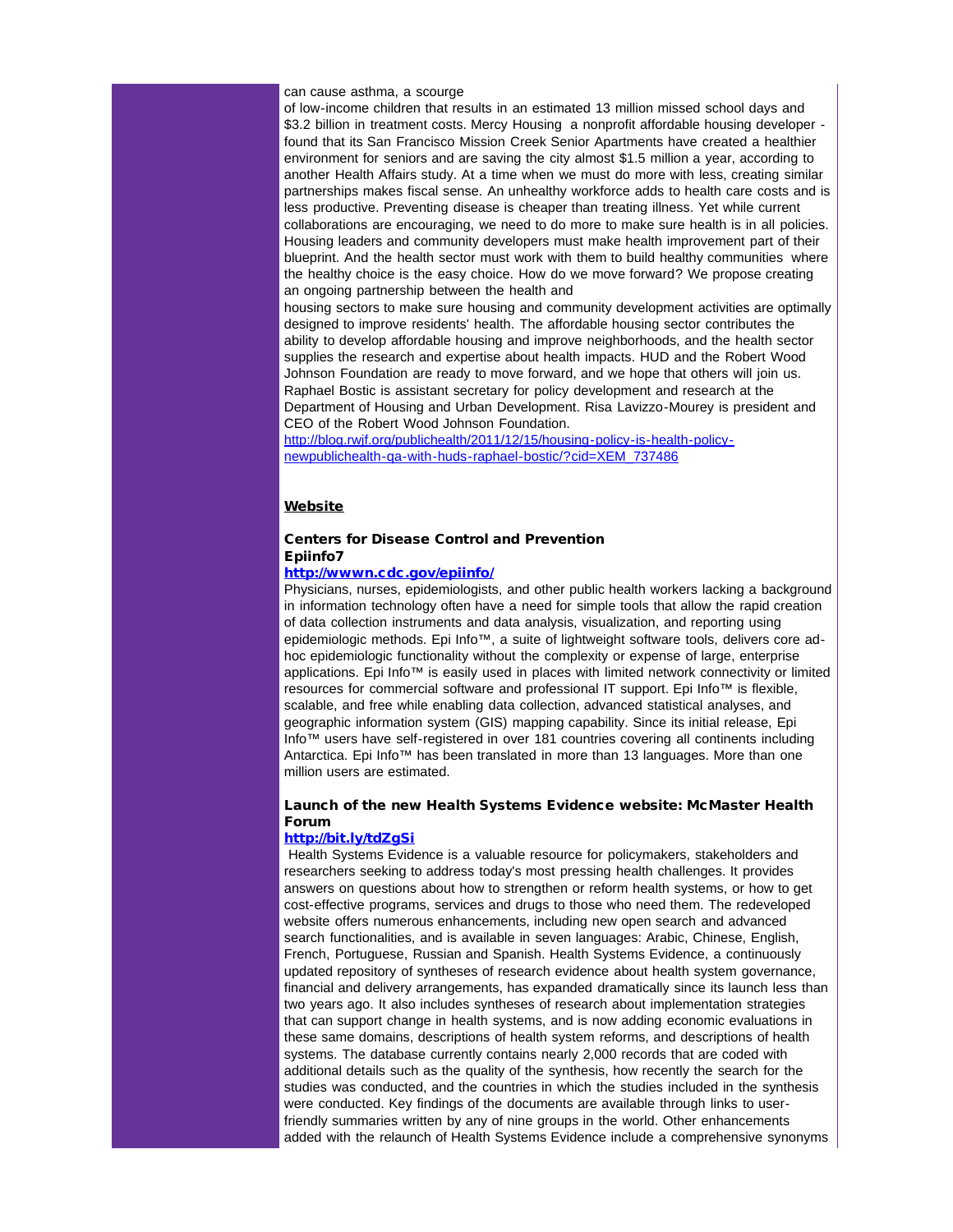dictionary that cuts through the different jargon in use within and across countries, a filter that allows users to identify evidence that targets low- and middle-income countries, and a customizable evidence service that will provide monthly email alerts identifying new documents available in the database specific to someone's individual interests. Video tutorial about Health Systems Evidence - McMaster Health Forum [http://bit.ly/tf88y9](http://r20.rs6.net/tn.jsp?llr=5gytkqcab&et=1109071822203&s=1&e=001Rs1z22Qa5_cLjPu7NwGMvFt8_0vOhohpXa4AO7UWoNc_NElqjBW1iiWCTf-mXpS6vMxAMZLBP07v8Wv6FK9tbkuiS1-QoeC9rSizoxW8CkM=) on how to make the best use of the site is provided, which will assist users to rapidly identify the best available research on a particular health system topic. Health Systems Evidence is supported by a collaboration with the Program in Policy Decision-making at McMaster University, Cochrane Canada and its Policy Liaison Office, the Health Information Research Unit's McMaster PLUS and McMaster Search Filters, and Rx for Change. Translations of the site into the six languages other than English is supported by World Health Organization (WHO) regional offices for the Americas (Pan American Health Organization PAHO/WHO), Europe and the Eastern Mediterranean, the American University of Beirut and the Evidence-Based Medicine Centre at Lanzhou University in China.

#### **Others**

### Community-Campus Partnerships for Health Achieving the Promise of Community-Engaged Health Disparities Research: A National Community Partner Forum

Nearly 100 community leaders from across the U.S. convened Dec 5 - 7, 2011 in Boston for "Achieving the Promise of Community-Engaged Health Disparities Research: A National Community Partner Forum." Co-sponsored by Community Campus Partnerships for Health and the Center for Community Health Education, Research & Service with funding from the National Institute of Minority Health & Health Disparities, the forum focused on 4 priority areas for action: Community review of proposed research, governance structures for research, community engagement in all phases of the research process and funding community infrastructure needed to conduct research. The forum ended on a high note as attendees made recommendations, formed workgroups, deepened relationships and pledged to re-convene in Dec 2012 in Washington DC. Visit the forum webpage at [http://bit.ly/uCu3r5](http://r20.rs6.net/tn.jsp?llr=5gytkqcab&et=1109071822203&s=1&e=001Rs1z22Qa5_c4JSfylvc1-4S-BCaac7VWUIMi1purxh9HXk38vcfR7TWUkMa_LLZX1KW2xK1XaRraMzjrDYzOXVuTNJy3IWlkWWlO0vBMj7o=) to view the forum agenda, planning committee info, participant bios, photos and a slide show. Forum proceedings and other products will be posted on the site as they become available.

#### Documentary Film on DVD: Planting Healthy Roots

*Planting Healthy Roots* is a documentary film about the formation and implementation of the *Right Choice, Fresh Start Farmers' Market* in Orangeburg, South Carolina. The *Right Choice, Fresh Start Farmers' Market*, the first farmers' market in South Carolina - and among the first in the country - to partner with a federally qualified health center (Family Health Centers Inc.), opened in Orangeburg in early June 2011. The goal of the market is to increase access to and consumption of healthy foods among people living in rural areas and increase economic opportunity for small-scale rural farmers in South Carolina. Dr. Darcy Freedman, a researcher in the College of Social Work at the University of South Carolina who led the move to create the farmers' market, and Dr. Heather Brandt, a researcher in the Arnold School of Public Health at the University of South Carolina, teamed up with Professor Laura Kissel and two student filmmakers, Trey Murphy and Tim Jacobs, in the Media Arts Program at the University of South Carolina to produce a film documenting the formation and implementation of the market. They used personal stories, community profiles and expert interviews to showcase the market and describe the formation and implementation. The market is supported by a grant from the Centers for Disease Control and Prevention and the National Cancer Institute to the South Carolina Cancer Prevention and Control Research Network at the University of South Carolina. Freedman, Brandt, and Kissel received funding from the USC Science and Health Communication Research Group to make the documentary film about the market. *Planting Healthy Roots* premiered at two community film screenings held in Orangeburg in October 2011 and on the campus of the University of South Carolina as part of a regular meeting of the Science and Health Communication Research Group in December 2011. Future screenings are planned in South Carolina and at professional meetings in 2012. FREE DVDs of *Planting Healthy Roots* are available to those interested in learning more about the formation and implementation of the health center-based farmers' market. The film may be of interest to those who use community-based participatory approaches,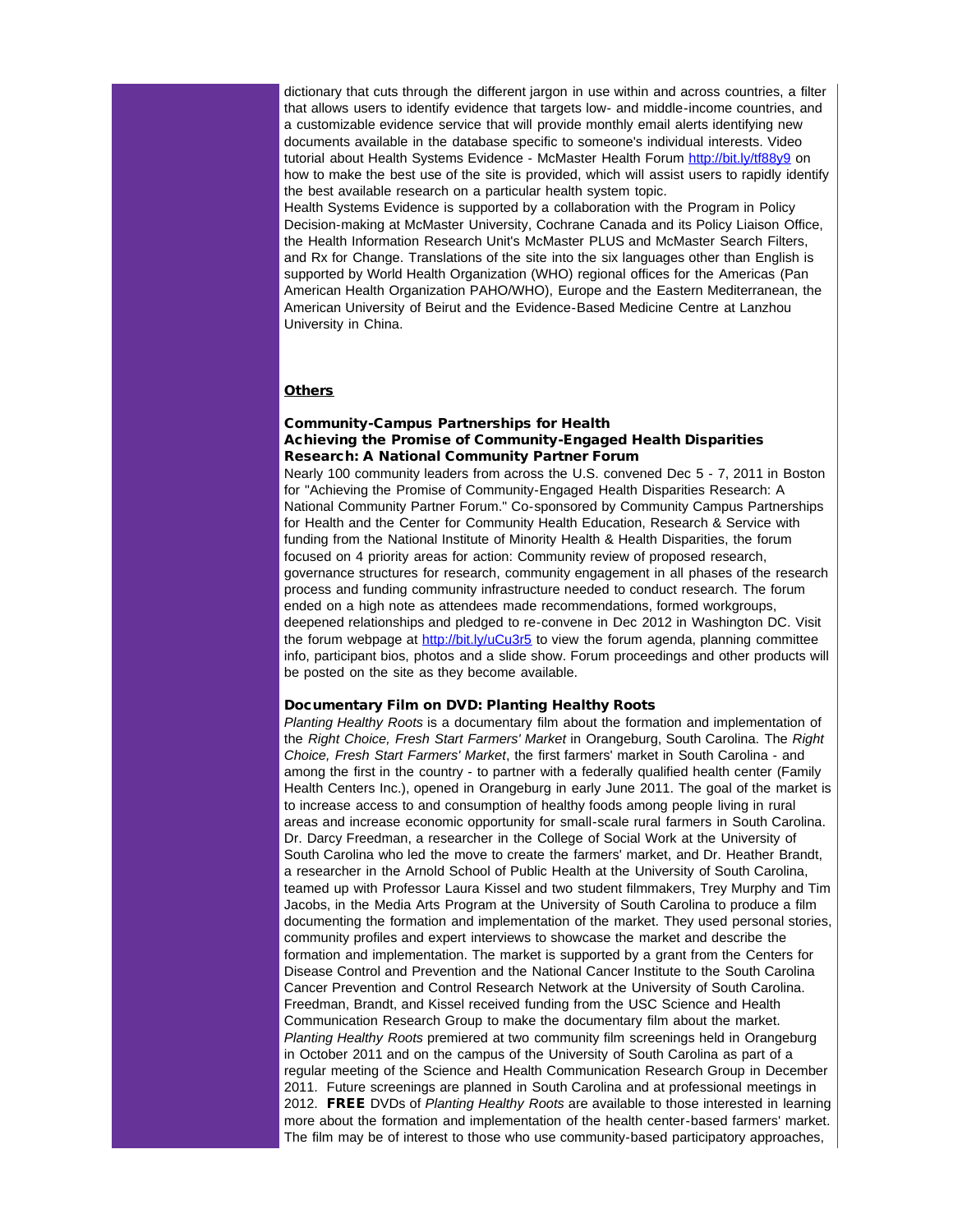those who work in the area of food access, those interested in starting a farmers' market, those partnering with federally qualified health centers on projects/programs addressing nutrition for cancer prevention, and/or those interested in coalition model filmmaking (e.g., Abrash and Whiteman) methods. To receive a FREE DVD of the *Planting Healthy Roots* documentary film, please go to [http://www.surveymonkey.com/s/QRKMGW2](http://r20.rs6.net/tn.jsp?llr=5gytkqcab&et=1109071822203&s=1&e=001Rs1z22Qa5_cjGbVQ5HwGY8t1IKKB8ADuBC8VdAUdtn5XhYiW0Hf-WIzzbZcwkH369GBQHsAGIERuk8CvNxd9yrpl6PGQYkurO18PjwTjZApiTt9bR3Fext79C_Khsg8H) to complete a brief survey. Your DVD will be sent within 1-2 weeks depending on shipping time. If you receive a free DVD of the film, in March 2012, you will receive a follow-up email asking you to complete a brief assessment of the film regarding its quality and overall utility. You will also be asked about how you used the film. We hope that you will participate in the follow-up assessment if you request and receive a copy. Your feedback is valued and will be helpful in guiding future efforts. The documentary film will be available through Youtube and other online outlets in late spring 2012. If you have questions, please contact Dr. Freedman at [darcy.freedman@sc.edu](mailto:darcy.freedman@sc.edu) or 803.777.1326 or Dr. Brandt at [hbrandt@sc.edu](mailto:hbrandt@sc.edu) or 803.777.4561.

### NIH Launches First Online Genetics Course for Social and Behavioral **Scientist**

A new genetics educational program([http://www.nchpeg.org/bssr/](http://r20.rs6.net/tn.jsp?llr=5gytkqcab&et=1109071822203&s=1&e=001Rs1z22Qa5_cQvf_T8kMauJPobaIztrgNmgFFDW5wYfESSAb05Xx6m8DEx2Lc9tWDWA_nUaxkQjNIkedOcLNthbvWWhyXngW0tpJHTDFy10l6zbYa_nixwg==)) will provide social and behavioral scientists with sufficient genetics background to allow them to engage effectively in interdisciplinary research with genetics researchers. The Office of Behavioral and Social Sciences Research (OBSSR) at the National Institutes of Health, partnered with the National Coalition for Health Professional Education in Genetics to create the free, Web-based project. Increasingly, scientific outcomes are not fully explained by genetic, environmental, or social factors alone or as independent contributors. Instead, public health advances and scientific breakthroughs tend to rely on transdisciplinary teams of social scientists and genetic researchers. This creates a greater need among social and behavioral scientists for an understanding of the complexity of the genetic contribution to health, disease and behaviors. The overarching goal of the course, Genetics and Social Science: Expanding Transdisciplinary Research, is to improve these scientists' genetics literacy in several key areas, broadly grouped into conversation, imagination, evaluation and integration. The course will provide sufficient knowledge to support the integration of genetics concepts in the behavioral or social scientist's own research and will allow for collaborative studies with geneticists. The course will provide users with the ability to conceive of progressive but feasible studies. Scientists will develop the skills necessary to assess genetics research for validity and utility. Because behavioral and social scientists have a very large breadth of expertise, the course focuses on core concepts that are applicable to most scientists, no matter where they are in their careers or training. The course was developed by an advisory committee with experts from a wide range of areas, including addiction, psychiatry, anthropology, obesity, clinical genetics, and race and ethnicity. The core areas are: variation (e.g., sources of genetic variation, biological pathways); gene-environment interaction; population issues; clinical issues (e.g., family history) and research issues (e.g., data sharing). The course was developed based on adult learning theory, which focuses on active learning and self-direction, allowing for users to choose their own path through the interactive content. "We're very pleased with the pilot program,'' said Dr. Robert M. Kaplan, director of OBSSR. "It's the first of its kind, and it fills a need for this type of training and education which has existed for some time in the research community." Scientists using the online course can choose to learn through four case studies--tobacco, obesity, major depression, and breast cancer. The interactive case studies build the scientist's knowledge and comfort with the concepts in a stepwise manner. The general structure for each case study includes a statement of the problem, an interactive review of the pertinent literature, a discussion of the approach to research in this area, exercises to develop the next research question, opportunities for collaboration and a discussion of the clinical implications. Each case study will link to specific core concepts (variation, gene-environment interaction, population, clinical or research issues) to allow the user to determine his or her learning style. Please visit <[http://www.nchpeg.org/bssr/](http://r20.rs6.net/tn.jsp?llr=5gytkqcab&et=1109071822203&s=1&e=001Rs1z22Qa5_cQvf_T8kMauJPobaIztrgNmgFFDW5wYfESSAb05Xx6m8DEx2Lc9tWDWA_nUaxkQjNIkedOcLNthbvWWhyXngW0tpJHTDFy10l6zbYa_nixwg==)> to experience the online course, Genetics and Social Science: Expanding Transdisciplinary Research.

#### [back to top](#page-0-4)

### ABOUT THIS NEWSLETTER